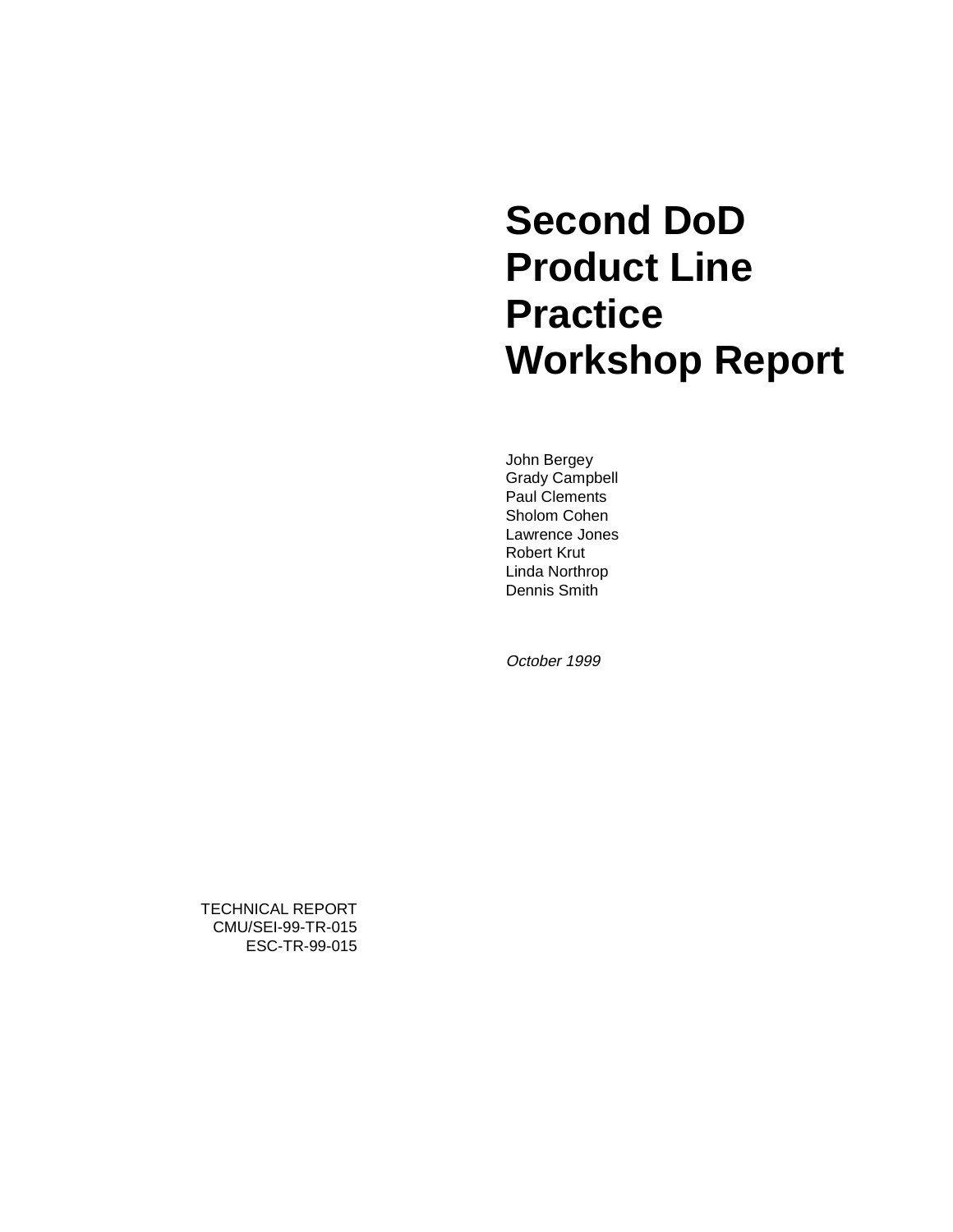blank page (to be thrown out immediately before production)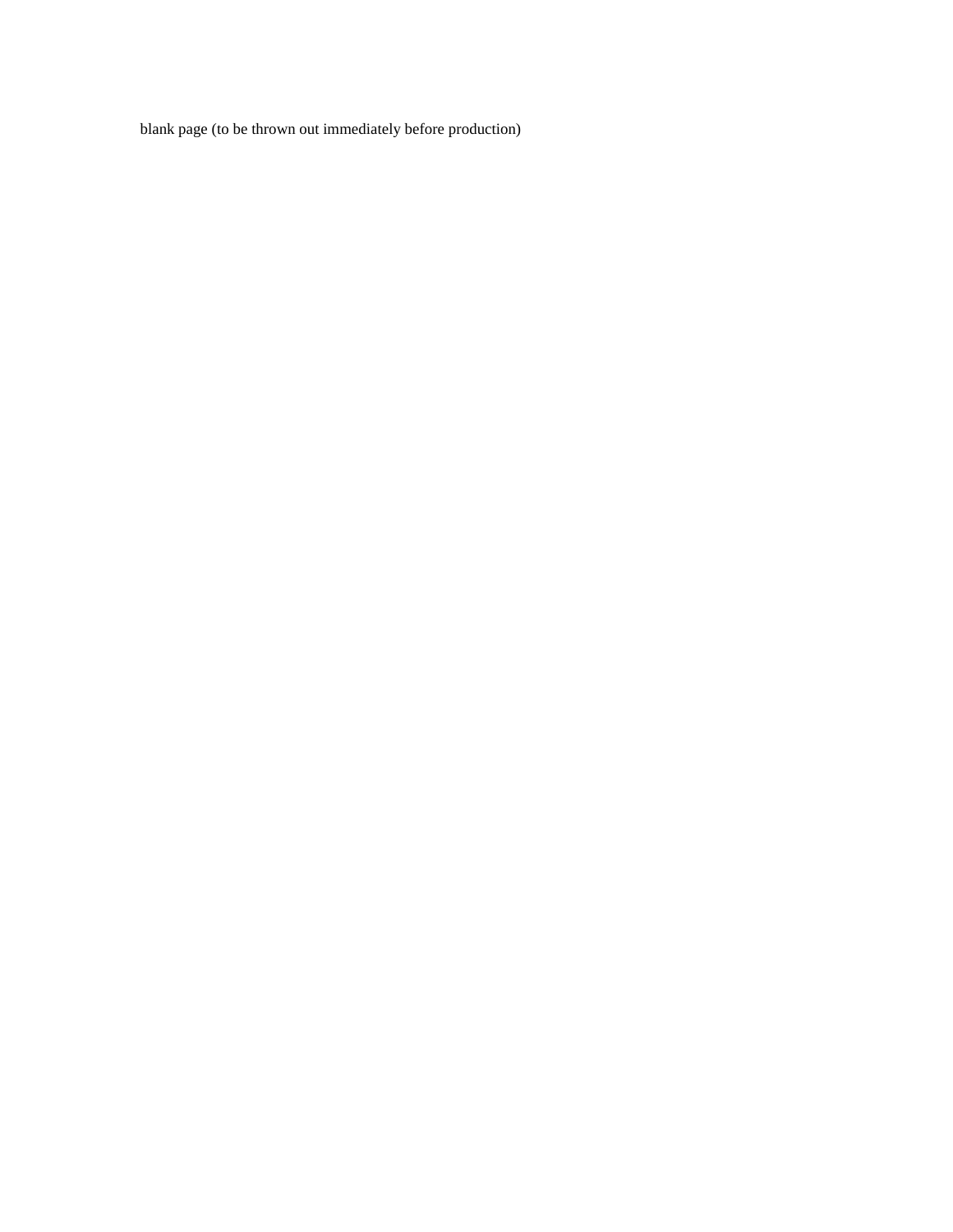

# **Second DoD Product Line Practice Workshop Report**

CMU/SEI-99-TR-015 ESC-TR-99-015

John Bergey Grady Campbell Paul Clements Sholom Cohen Lawrence Jones Robert Krut Linda Northrop Dennis Smith

October 1999

**Product Line Systems Program**

Unlimited distribution subject to the copyright.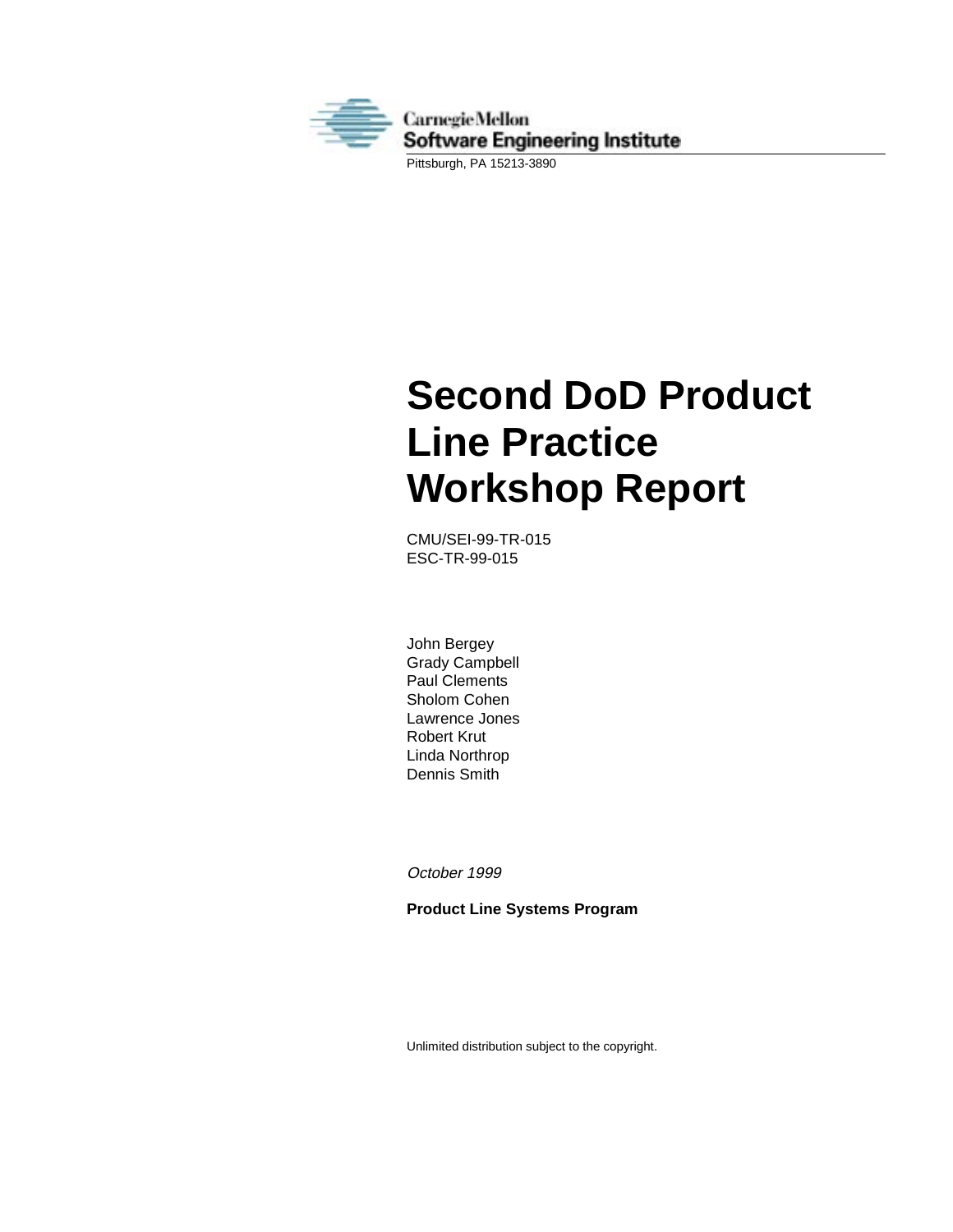This report was prepared for the

SEI Joint Program Office HQ ESC/DIB 5 Eglin Street Hanscom AFB, MA 01731-2116

The ideas and findings in this report should not be construed as an official DoD position. It is published in the interest of scientific and technical information exchange.

FOR THE COMMANDER

Norton Clompton

Norton L. Compton, Lt Col., USAF SEI Joint Program Office

This work is sponsored by the U.S. Department of Defense. The Software Engineering Institute is a federally funded research and development center sponsored by the U.S. Department of Defense.

Copyright 2000 by Carnegie Mellon University.

NO WARRANTY

THIS CARNEGIE MELLON UNIVERSITY AND SOFTWARE ENGINEERING INSTITUTE MATERIAL IS FURNISHED ON AN "AS-IS" BASIS. CARNEGIE MELLON UNIVERSITY MAKES NO WARRANTIES OF ANY KIND, EITHER EXPRESSED OR IMPLIED, AS TO ANY MATTER INCLUDING, BUT NOT LIMITED TO, WARRANTY OF FITNESS FOR PURPOSE OR MERCHANTABILITY, EXCLUSIVITY, OR RESULTS OBTAINED FROM USE OF THE MATERIAL. CARNEGIE MELLON UNIVERSITY DOES NOT MAKE ANY WARRANTY OF ANY KIND WITH RESPECT TO FREEDOM FROM PATENT, TRADEMARK, OR COPYRIGHT INFRINGEMENT.

Use of any trademarks in this report is not intended in any way to infringe on the rights of the trademark holder.

Internal use. Permission to reproduce this document and to prepare derivative works from this document for internal use is granted, provided the copyright and "No Warranty" statements are included with all reproductions and derivative works.

External use. Requests for permission to reproduce this document or prepare derivative works of this document for external and commercial use should be addressed to the SEI Licensing Agent.

This work was created in the performance of Federal Government Contract Number F19628-95-C-0003 with Carnegie Mellon University for the operation of the Software Engineering Institute, a federally funded research and development center. The Government of the United States has a royalty-free government-purpose license to use, duplicate, or disclose the work, in whole or in part and in any manner, and to have or permit others to do so, for government purposes pursuant to the copyright license under the clause at 52.227-7013.

For information about purchasing paper copies of SEI reports, please visit the publications portion of our Web site (http://www.sei.cmu.edu/publications/pubweb.html).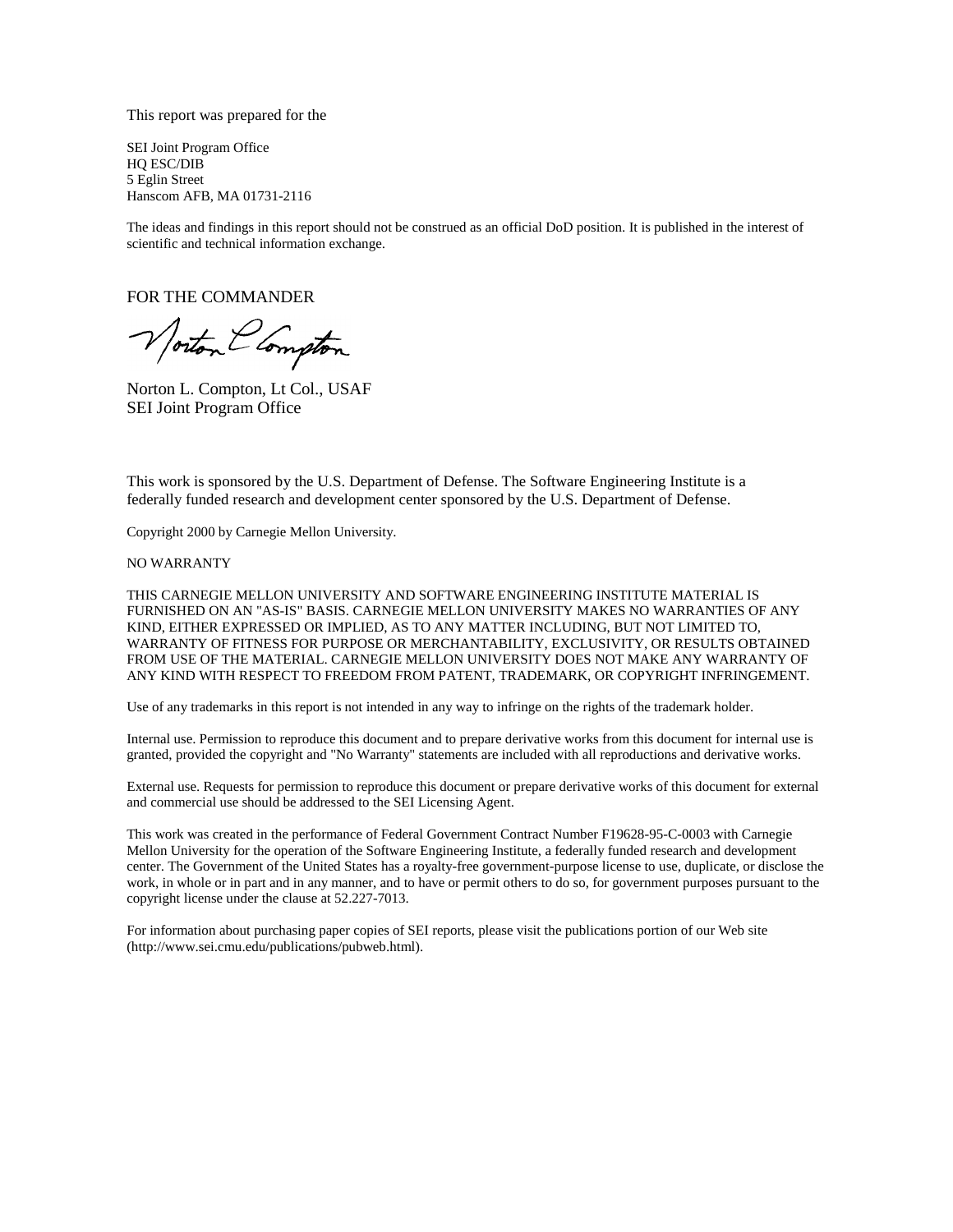## **Table of Contents**

| <b>Abstract</b> |                                             |                                    |                                             |    |  |  |  |
|-----------------|---------------------------------------------|------------------------------------|---------------------------------------------|----|--|--|--|
| 1               | <b>Introduction</b>                         |                                    |                                             |    |  |  |  |
|                 | 1.1                                         |                                    | Why Product Line Practice?                  | 1  |  |  |  |
|                 | 1.2                                         |                                    | About the Workshop                          | 3  |  |  |  |
|                 | 1.3                                         |                                    | <b>About This Report</b>                    | 5  |  |  |  |
| 2               | <b>State of Product Line Practice:</b>      |                                    |                                             |    |  |  |  |
|                 | <b>Digest of SEI Overview Presentations</b> |                                    |                                             |    |  |  |  |
|                 | 2.1                                         | Introduction                       |                                             |    |  |  |  |
|                 |                                             |                                    | 2.2 Overview: SEI Product Line Practice     |    |  |  |  |
|                 |                                             | Framework, Linda M. Northrop - SEI |                                             | 7  |  |  |  |
|                 |                                             | 2.2.1                              | What Is a Product Line?                     | 7  |  |  |  |
|                 |                                             | 2.2.2                              | The State of Product Line Practice          | 8  |  |  |  |
|                 |                                             | 2.2.3                              | The Relevance of Product                    |    |  |  |  |
|                 |                                             |                                    | Lines to DoD                                | 9  |  |  |  |
|                 |                                             | 2.2.4                              | The SEI Product Line Practice               |    |  |  |  |
|                 |                                             |                                    | Initiative                                  | 10 |  |  |  |
|                 |                                             | 2.2.5                              | <b>Product Line Practice Framework</b>      | 11 |  |  |  |
|                 |                                             | 2.2.6                              | <b>Framework Future Direction</b>           | 14 |  |  |  |
|                 |                                             | 2.2.7                              | <b>Third Product Line Practice</b>          |    |  |  |  |
|                 |                                             |                                    | Workshop Highlights                         | 15 |  |  |  |
|                 | 2.3                                         |                                    | Product Line Concept of Operations,         |    |  |  |  |
|                 |                                             | Sholom Cohen - SEI                 |                                             | 19 |  |  |  |
|                 |                                             |                                    |                                             |    |  |  |  |
| 3               |                                             |                                    | <b>DoD Product Line Experiences:</b>        |    |  |  |  |
|                 |                                             |                                    | <b>Digest of DoD Presentations</b>          | 21 |  |  |  |
|                 | 3.1                                         | Introduction                       |                                             | 21 |  |  |  |
|                 | 3.2                                         |                                    | Avionics Software Product Line              |    |  |  |  |
|                 |                                             |                                    | Development - David Sharp, Boeing           | 21 |  |  |  |
|                 | 3.3                                         |                                    | Crusader – A System for the $21st$ Century, |    |  |  |  |
|                 |                                             |                                    | Larry Yung - U.S. Army Crusader; Dave       |    |  |  |  |
|                 |                                             |                                    | DeKing - UDLP                               | 22 |  |  |  |
|                 | 3.4                                         |                                    | Missile Defense Space Tool (MDST) -         |    |  |  |  |
|                 |                                             |                                    | Brad Kettner, Joint National Test Facility  | 24 |  |  |  |
|                 |                                             | 3.4.1                              | <b>Conclusions and Next Steps</b>           | 26 |  |  |  |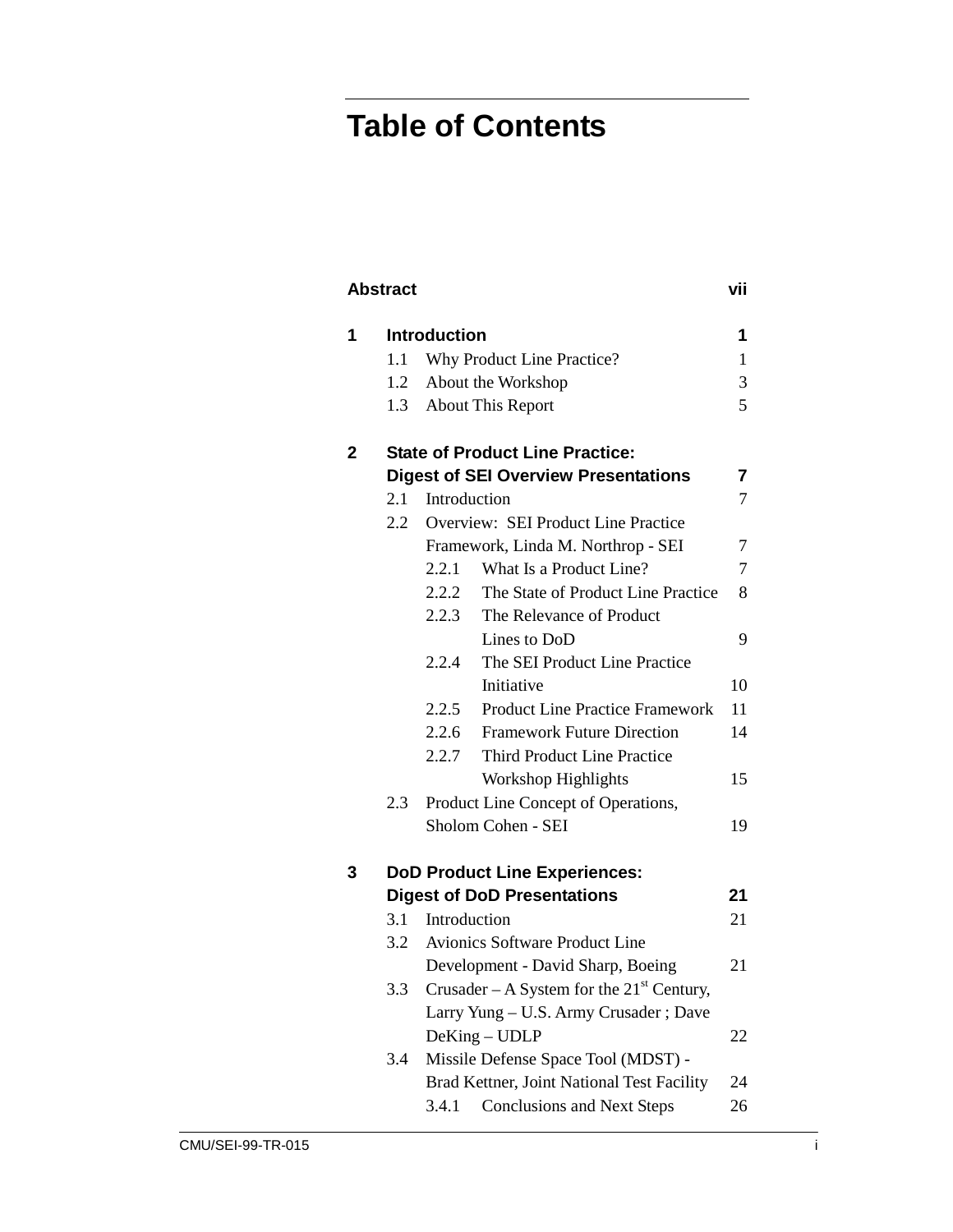|   | 3.5 | Raytheon Satellite Ground Station Command |                                              |    |  |  |
|---|-----|-------------------------------------------|----------------------------------------------|----|--|--|
|   |     |                                           | and Control Product Lines, Jeffrey A. Shaw - |    |  |  |
|   |     |                                           | Raytheon Systems Company                     | 27 |  |  |
|   |     | 3.5.1                                     | Domain Engineering                           | 27 |  |  |
|   |     | 3.5.2                                     | <b>Development Process</b>                   | 28 |  |  |
|   |     | 3.5.3                                     | <b>Issues</b>                                | 28 |  |  |
|   |     | 3.5.4                                     | Commercial Spin-Off                          | 29 |  |  |
| 4 |     |                                           | <b>Product Line Practices:</b>               |    |  |  |
|   |     |                                           | <b>Working Group Reports</b>                 | 31 |  |  |
|   | 4.1 |                                           | <b>Software Engineering Practices</b>        | 31 |  |  |
|   |     | 4.1.1                                     | Domain Analysis                              | 31 |  |  |
|   |     | 4.1.2                                     | Architecture Definition and                  |    |  |  |
|   |     |                                           | Exploration                                  | 32 |  |  |
|   |     | 4.1.3                                     | Evolution of a Product Line                  | 35 |  |  |
|   | 4.2 |                                           | <b>Technical Management Practices</b>        | 37 |  |  |
|   |     | 4.2.1                                     | Planning and Tracking                        | 37 |  |  |
|   |     | 4.2.2                                     | Make, Buy, Mine, Outsource                   |    |  |  |
|   |     |                                           | Analysis                                     | 40 |  |  |
|   | 4.3 |                                           | <b>Organizational Management Practices</b>   | 41 |  |  |
|   |     | 4.3.1                                     | Launching a Product Line                     | 41 |  |  |
|   |     | 4.3.2                                     | Funding a Product Line                       | 45 |  |  |
|   | 4.4 |                                           | <b>Acquisition Management Practices</b>      | 46 |  |  |
|   |     | 4.4.1                                     | Defining and Implementing an                 |    |  |  |
|   |     |                                           | <b>Acquisition Strategy</b>                  | 46 |  |  |
|   |     | 4.4.2                                     | Strategy 1: Acquire a Reference              |    |  |  |
|   |     |                                           | Architecture                                 | 47 |  |  |
|   |     | 4.4.3                                     | Strategy 2: Acquire a System                 |    |  |  |
|   |     |                                           | Architecture                                 | 48 |  |  |
|   |     | 4.4.4                                     | Strategy 3: Acquire a System                 |    |  |  |
|   |     |                                           | Architecture and a Set of                    |    |  |  |
|   |     |                                           | Components                                   | 48 |  |  |
|   |     | 4.4.5                                     | Strategy 4: Acquire a Product Built          |    |  |  |
|   |     |                                           | <b>Using Product Line Technology</b>         | 49 |  |  |
|   |     | 4.4.6                                     | Strategy 5: Acquire a Product and            |    |  |  |
|   |     |                                           | Some Set of Reusable Assets                  | 49 |  |  |
|   |     | 4.4.7                                     | <b>Potential Crosscutting Issues</b>         | 50 |  |  |
|   | 4.5 |                                           | Product Line Concept of Operations           | 50 |  |  |
|   |     | 4.5.1                                     | Product Line Experience of the               |    |  |  |
|   |     |                                           | <b>Working Group</b>                         | 51 |  |  |
|   |     | 4.5.2                                     | Establishing the CONOPS Audience52           |    |  |  |
|   |     | 4.5.3                                     | What Constitutes the Product Line            |    |  |  |
|   |     |                                           | (i.e., Scope)                                | 53 |  |  |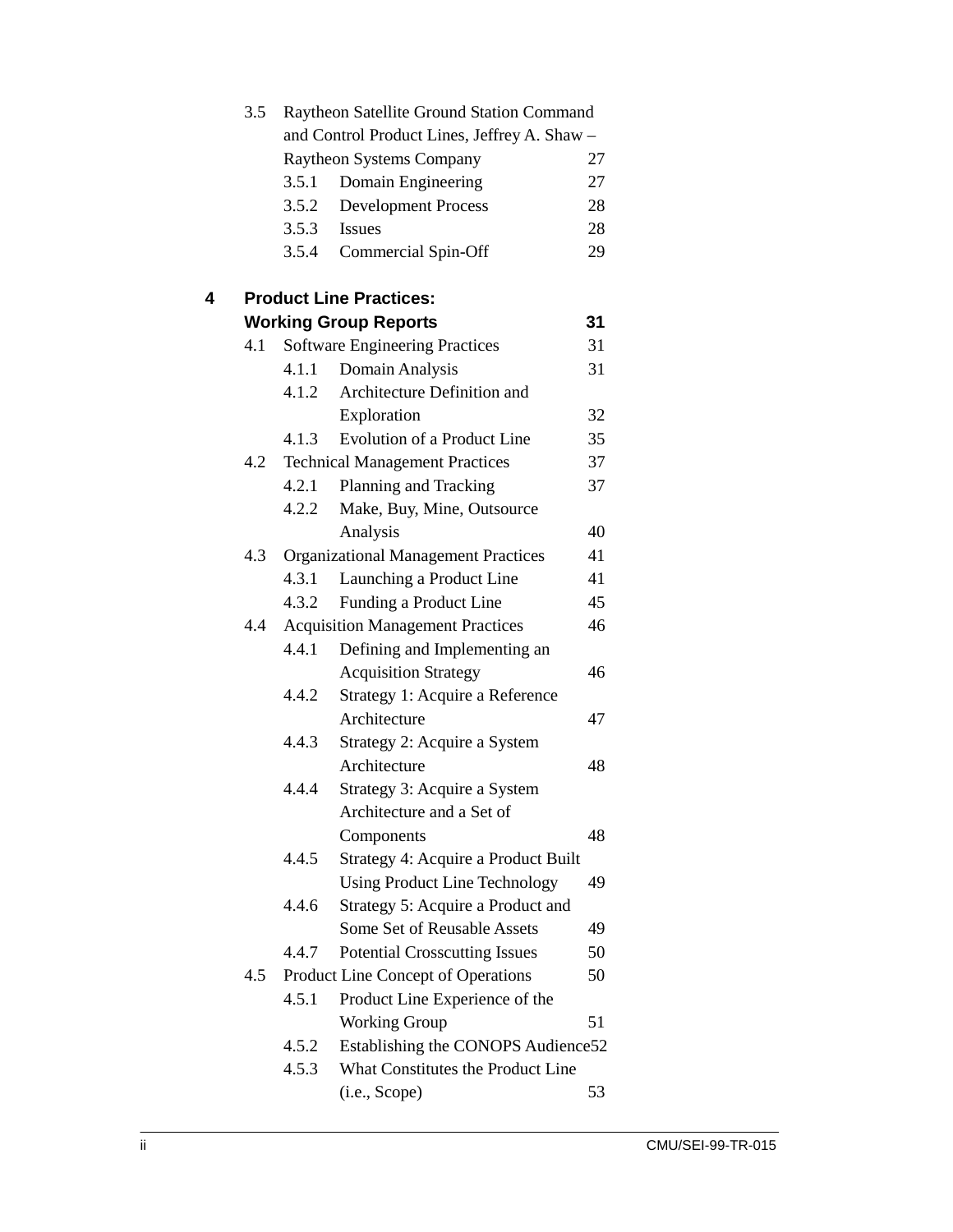|                   |                | 4.5.4 | Product Line Champion                      |    |
|-------------------|----------------|-------|--------------------------------------------|----|
|                   |                |       | Requirements                               | 54 |
|                   |                | 4.5.5 | <b>Organizational Elements</b>             | 54 |
|                   |                | 4.5.6 | How the Product Line Will Be               |    |
|                   |                |       | Introduced                                 | 55 |
|                   |                | 4.5.7 | Acquisition/Contractor                     |    |
|                   |                |       | Development                                | 55 |
|                   |                | 4.5.8 | <b>Challenges and Risks</b>                | 57 |
|                   |                | 4.5.9 | Summary                                    | 57 |
|                   |                |       |                                            |    |
| 5                 |                |       | <b>Feedback From Workshop Participants</b> | 59 |
|                   | 5.1            |       | Comments on the Framework                  | 59 |
|                   | 5.2            |       | Comments on the Workshop                   | 60 |
| 6                 | <b>Summary</b> |       |                                            |    |
| <b>References</b> |                |       | 63                                         |    |
| Glossary          |                |       |                                            |    |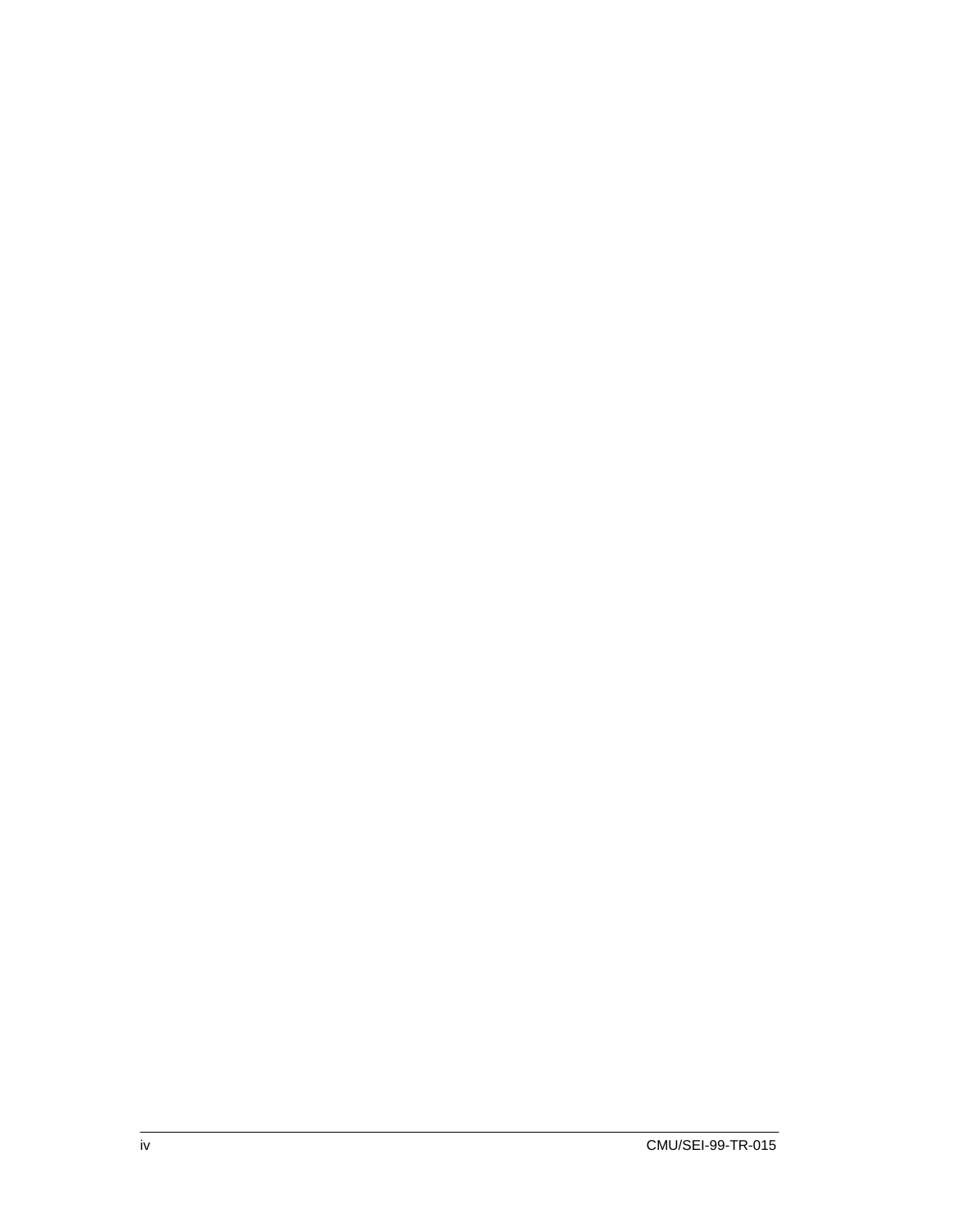## **List of Figures**

| Figure 1: Product Line Practice Framework      |     |  |  |
|------------------------------------------------|-----|--|--|
| Organization                                   | 12  |  |  |
| Figure 2: Product Line Practice in Acquisition | 56  |  |  |
| Figure 3: Operations in Wargame Modeling and   |     |  |  |
| Simulation Exercises Example                   | 56. |  |  |
|                                                |     |  |  |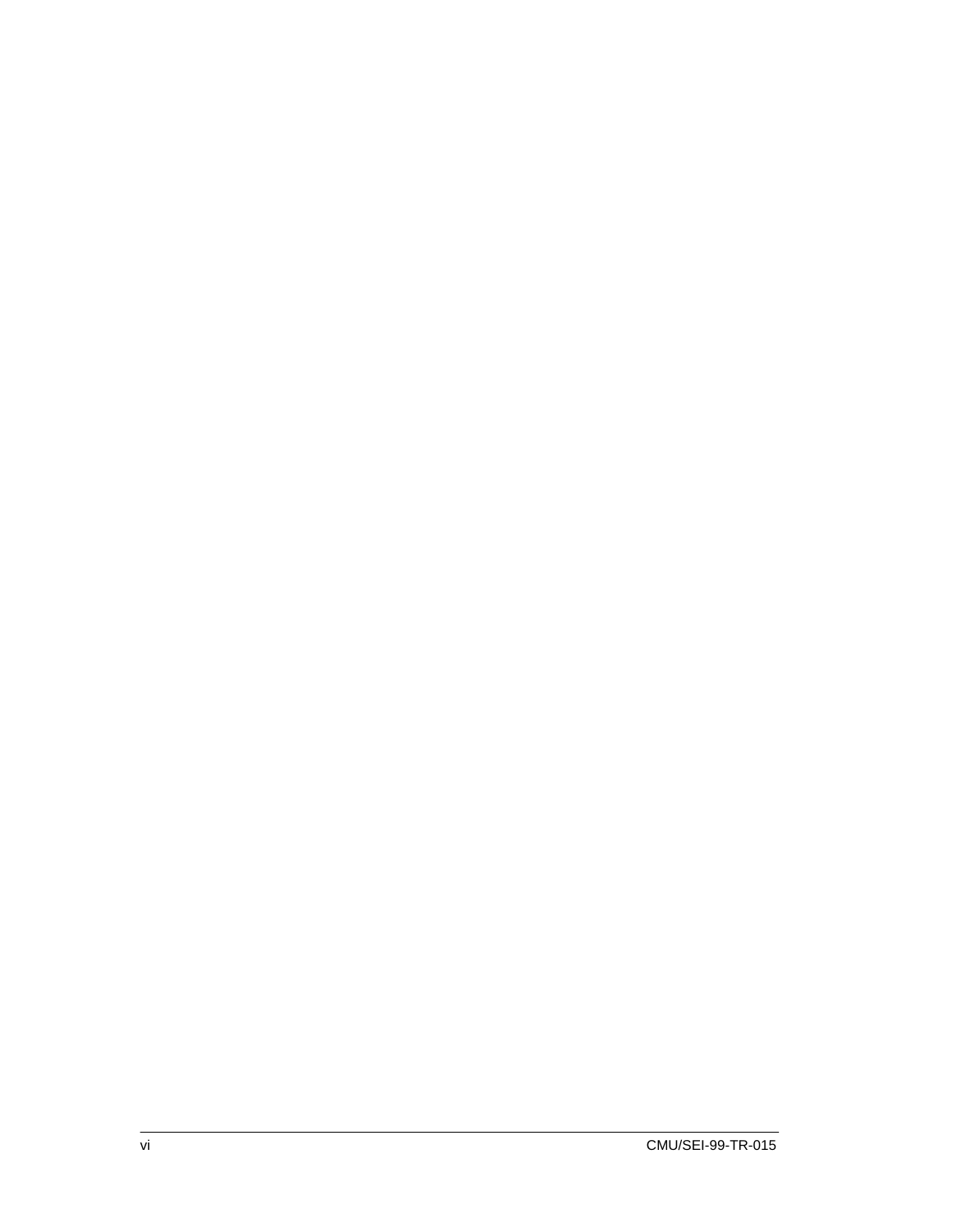## **Abstract**

The Software Engineering Institute (SEI) held the Second Department of Defense (DoD) Product Line Practice Workshop in March 1999. The workshop was a hands-on meeting to identify industry-wide best practices in software product lines; to share DoD product line practices, experience, and issues; and to discuss ways in which the current gap between commercial best practice and DoD practice can be bridged. This report synthesizes the workshop presentations and discussions.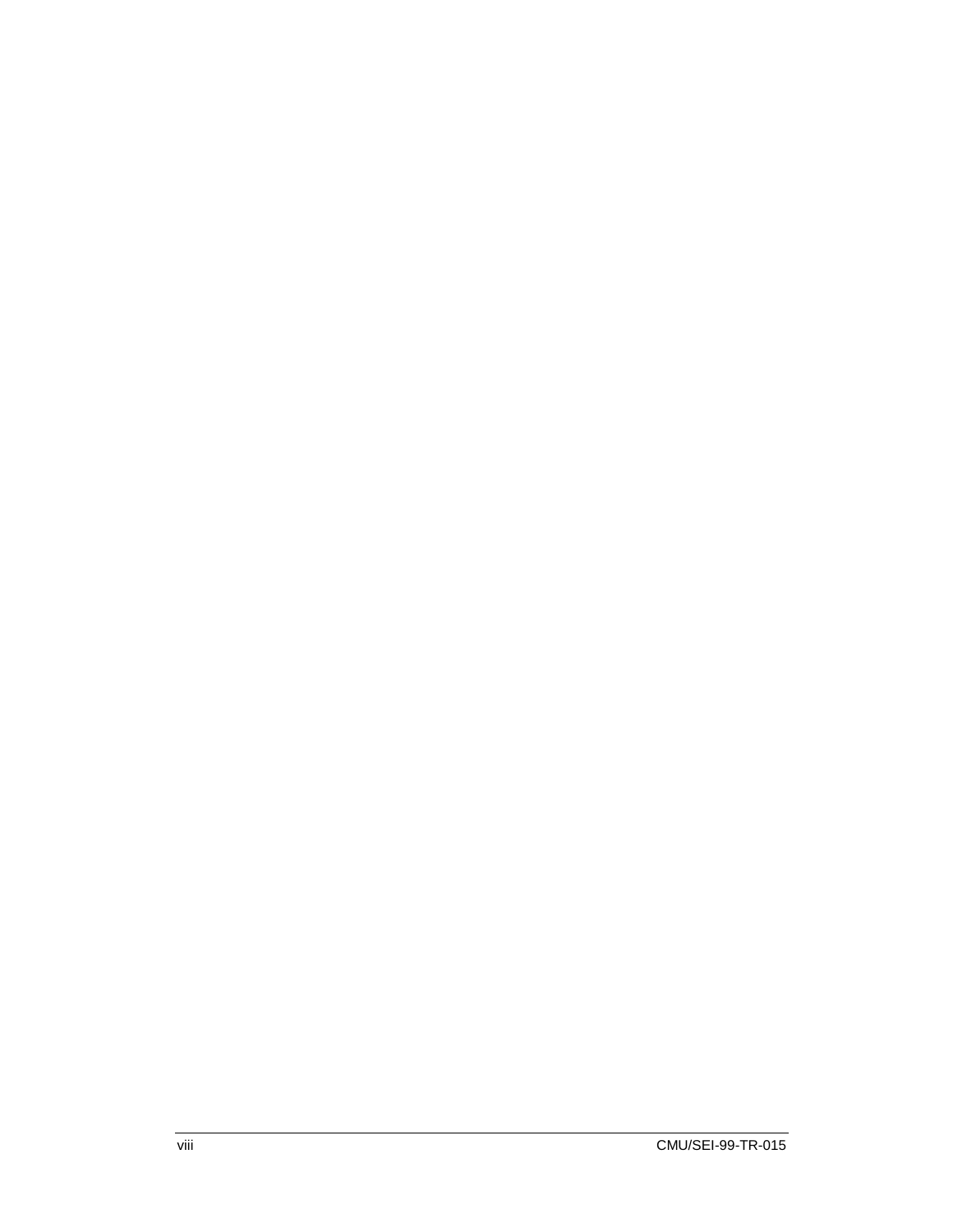## **1 Introduction**

## **1.1 Why Product Line Practice?**

Historically, software engineers have designed software systems for functionality and performance. A single-system mentality prevailed. Little attention was paid to the consequences of a design in the production of multiple software-intensive products or their long-term sustainment. Large software development, acquisition, and reengineering efforts undertaken with this single-system mentality perpetuate a pattern of large investment, long product cycles, system integration problems, and a lack of predictable quality. Each product involves vast investments in requirements analysis, architecture and design, documentation, prototyping, process and method definition, tools, training, implementation, and testing, with little carried forward to future products.

An increasing number of organizations are realizing that they can no longer afford to develop or to acquire multiple software products one product at a time. They have explicit needs to achieve large-scale productivity gains, improve time to market, maintain market presence, compensate for an inability to hire, and leverage existing resources. Many organizations are finding that the practice of building sets of related systems together can yield remarkable quantitative improvements in productivity, time to market, product quality, and customer satisfaction. They are adopting a product line approach.

A *product line* is defined to be a group of products sharing a common, managed set of features that satisfy specific needs of a selected market or mission. It is most economical to build a software product line from a common set of assets.<sup>1</sup> In fact, the products in a software product line can best be leveraged when they share a common architecture that is used to structure components from which the products are built. This software architecture<sup>2</sup> capitalizes on commonalities in the implementation of the line of products, supports the needed variation among the products, and provides the structural robustness, which makes the derivation of individual software products from software assets economically viable. The architecture and the components are central to the set of core assets used to construct and evolve the products in the product line.

 $\overline{a}$ 

<sup>1</sup> A software asset is a description of a partial solution (such as a component or design document) or knowledge (such as a requirements database or test procedures) that engineers use to build or modify software products [Withey 96].

<sup>2</sup> A software architecture of a computing system is the structure or structures of the system that consist of software components, the externally visible properties of those components, and the relationships among them [Bass 98a].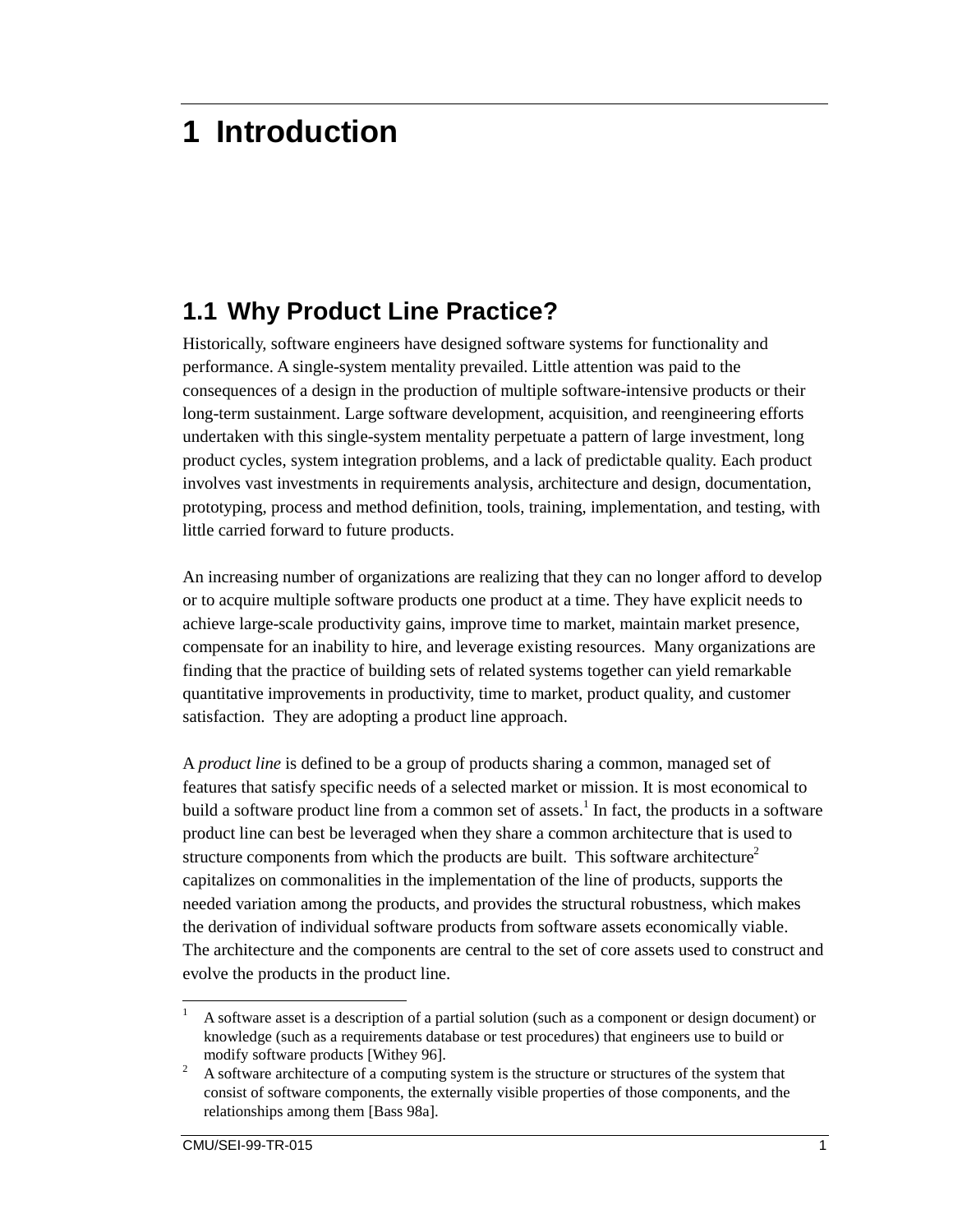By product line practice, we mean the systematic use of software assets to assemble, instantiate, generate, or modify the multiple products that constitute a product line. Product line practice involves strategic, large-grained reuse as a business enabler. Some organizations have already experienced considerable savings by using a product line approach for software system production. Other organizations are attracted to the idea but are in varying stages of integrating product line practices.

In January 1997, the Software Engineering Institute (SEI) launched a technical initiative, the Product Line Practice Initiative, to help facilitate and accelerate the transition to sound software engineering practices using a product line approach. The goal of this initiative is to provide organizations with an integrated business and technical approach to the multi-use of software assets so that these organizations can produce and maintain similar systems of predictable quality and at a lower cost. One of the strategies for reaching this goal involves direct interaction with and nurturing of the community interested in product line practice.

This transition strategy has been executed in part by a series of product line workshops organized by the SEI. Three of these workshops, in December 1996, November 1997, and December 1998, brought together international groups of leading practitioners from industry to codify industry-wide best practices in product lines. The results of these workshops are documented in SEI reports [Bass 97, Bass 98b, Bass 99]. These reports identify product line best practices; collectively refining and synthesizing some of the best ideas presented and also identify issues that still require solution. In March 1998, the SEI hosted its first Department of Defense (DoD) Product Line Workshop, *Product Lines: Bridging the Gap— Commercial Success to DoD Practice.* Product line practices, DoD barriers and mitigation strategies, as well as similarities and differences between DoD product line practice and commercial product line practices were discusses and documented [Bergey 98]. At this workshop the SEI was encouraged to continue to hold other DoD workshop events and to continue to bring best commercial practices to the DoD through these forums.

The SEI continues to refine the collective workshop results through work with collaboration partners, participation in other workshops, and continued research. In addition, the SEI is producing a framework for product line practice. The SEI's Product Line Practice Framework is the first formal attempt to codify comprehensive information about successful product lines. The framework describes the foundational product line concepts and identifies the essential elements and practices that an organization should master before it can expect to field a product line of software or software-intensive systems successfully. The framework organizes product line practices into practice areas categorized according to software engineering, technical management, and organizational management. These categories do not represent job titles, but rather disciplines. The framework is a living document that is evolving as experience with product line practice grows. Version 2 of the framework was made available on the SEI Web site in August 1999 [Clements 99].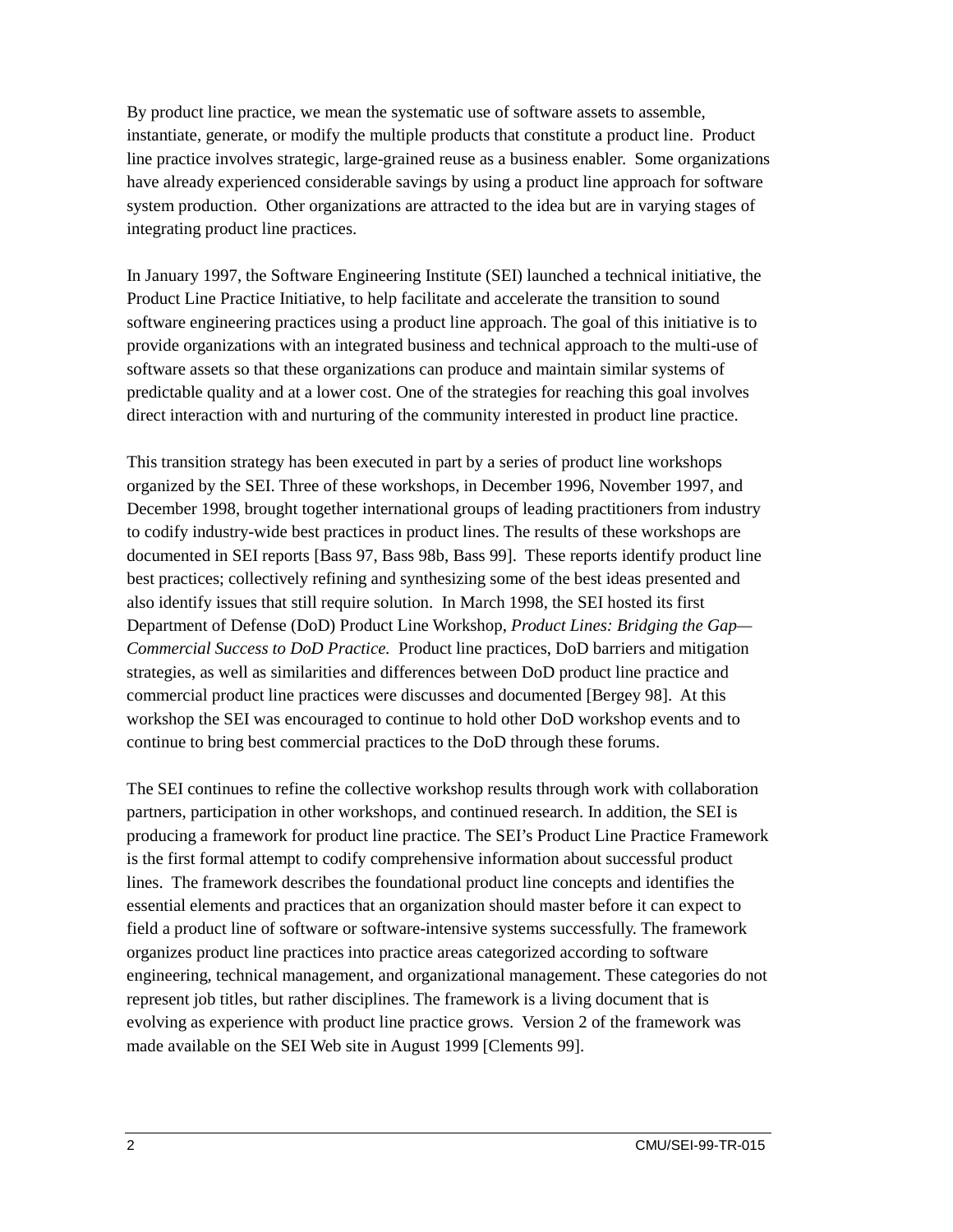## **1.2 About the Workshop**

The SEI held the second in a series of two-day DoD Product Line Practice Workshops in March 1999 to achieve the following goals:

- identify industry-wide best practices in software product lines
- share DoD product line practices, experience, and issues
- discuss ways in which the current gap between commercial best practice and DoD practice can be bridged

The workshop participants were sent a draft copy of Version 2 of the SEI's Product Line Practice Framework to provide a common focus to structure the workshop presentations and discussions. All participants in this workshop were from the DoD acquisition and contractor community. They were invited based upon our knowledge of their experience with and commitment to software product lines as either DoD system acquirer or DoD system contractors. Together we elucidated and discussed the issues that form the backbone of this report.

The workshop participants included

- Captain Jeffrey B. Benesh, U.S. Air Force
- John Bergey, Product Line Systems Program, Software Engineering Institute
- Loring Berhnardt, MITRE Corporation
- David Bristow, ITT Systems
- Grady Campbell, Product Line Systems Program, Software Engineering Institute
- Robert Chadbroune, TASC
- Kris Christianson, Joint National Test Facility
- Paul Clements, Product Line Systems Program, Software Engineering Institute
- Sholom Cohen, Product Line Systems Program, Software Engineering Institute
- Mark Dehlin, West Virginia High Technology Consortium (WVHTC) Foundation
- David DeKing, United Defense LP, Program Management Office for Crusader
- Joel Dorenfeld, Joint National Test Facility
- James Estep, West Virginia High Technology Consortium (WVHTC) Foundation
- Matthew Fisher, Product Line Systems Program, Software Engineering Institute
- Russell Graves, MITRE Corporation
- Major Scott Jacobsen, USASOC / Technology Applications Program Office (TAPO)
- Jeffrey Jensen, Joint National Test Facility
- Jon Johnson, TRW Strategic Systems
- Larry Jones, Product Line Systems Program, Software Engineering Institute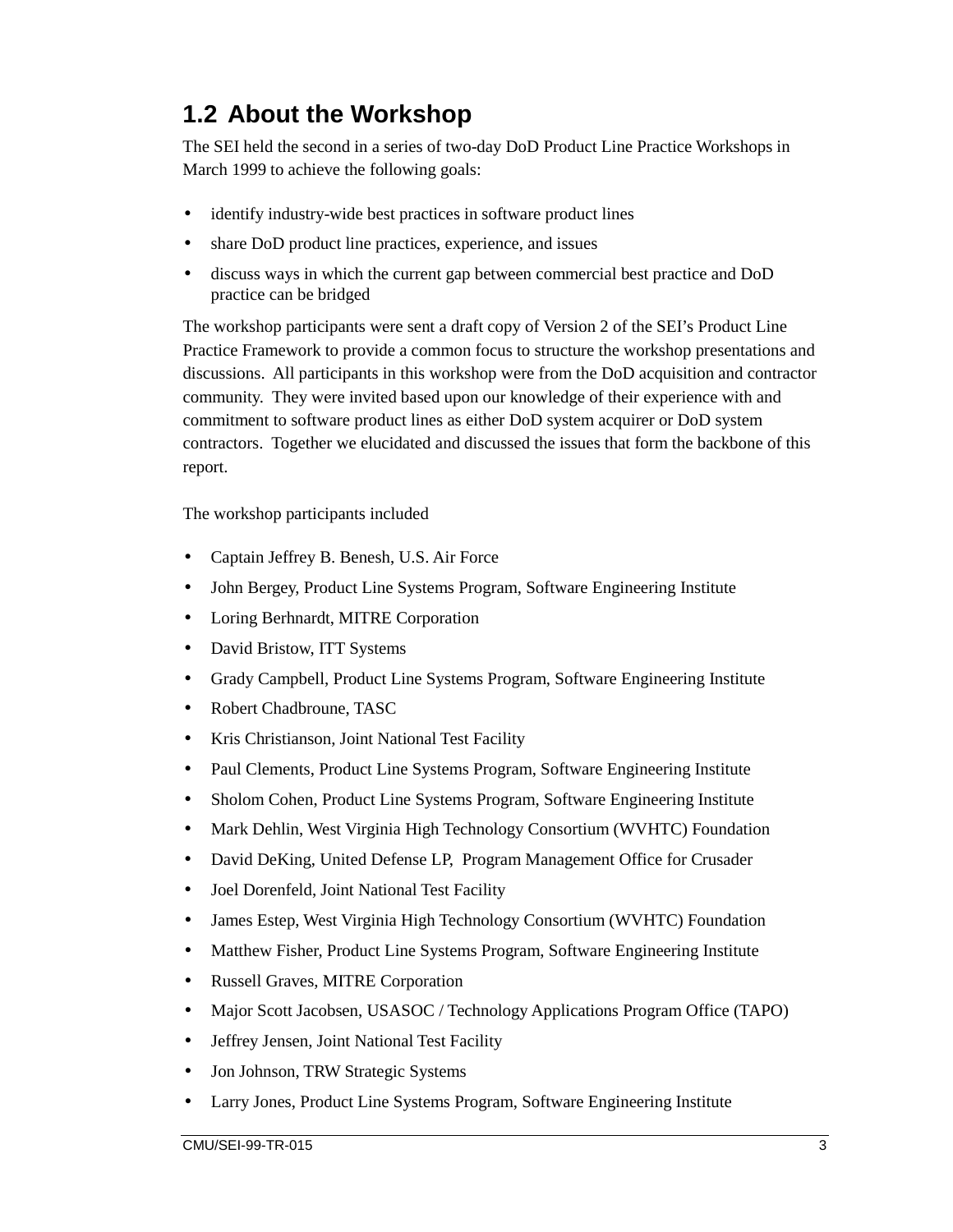- Bradley Kettner, Joint National Test Facility
- Bob Krut, Product Line Systems Program, Software Engineering Institute
- Michael Marks, Rockwell Collins
- Brian Miller, Rockwell Collins
- Robert S. Miller, Altair Aerospace Corporation
- Lt. Col. George Newberry, U.S. Air Force
- Linda Northrop, Director, Product Line Systems Program, Software Engineering Institute
- Dean Oswald, Software Technology Inc.
- Major Frances S. Pacello, USASOC / Technology Applications Program Office (TAPO)
- Major LeRoy Pedone, U.S. Air Force Integrated Space Command and Control
- Dr. Rami R. Razouk, The Aerospace Corporation
- Charles J. Ryan, Senior Member of Technical Staff, Software Engineering Institute
- Scott Sage, Altair Aerospace Corporation
- David Sharp, Boeing
- Jeffrey A. Shaw, Raytheon Systems Company
- Major Christopher Shotts, Joint National Test Facility
- Barry Smith, U.S. Air Force Electronic Systems Center (ESC)
- Dennis Smith, Product Line Systems Program, Software Engineering Institute
- Steven Woods, Product Line Systems Program, Software Engineering Institute
- Thomas E. Wylie, USASOC / Technology Applications Program Office (TAPO)
- Larry Yung, U.S. Army, Program Management Office for Crusader
- Paul Zamule, USASOC / Technology Applications Program Office (TAPO)

To properly set the context, the workshop began with two presentations by SEI technical leaders of the product line work. They characterized the current state of product line practice by describing the industry's best product line practices, the current contents of the SEI Product Line Practice Framework, and preliminary guidelines on developing a product line concept of operations. Representatives from five of the participating DoD organizations then made presentations explaining their organization's product line experience, describing how some of the practice areas in the framework are addressed.

Following the presentations, the participants divided into five working groups. Three of these groups were to explore DoD product line practices in software engineering, technical management, and organizational management. They were asked to provide general comments on their category, especially as it is represented in the framework, and then select from among the practice areas identified in the framework for their category, and describe how each selected practice area "gets done" within the DoD community. The explicit practice areas, defining and implementing an acquisition strategy and Product line concept of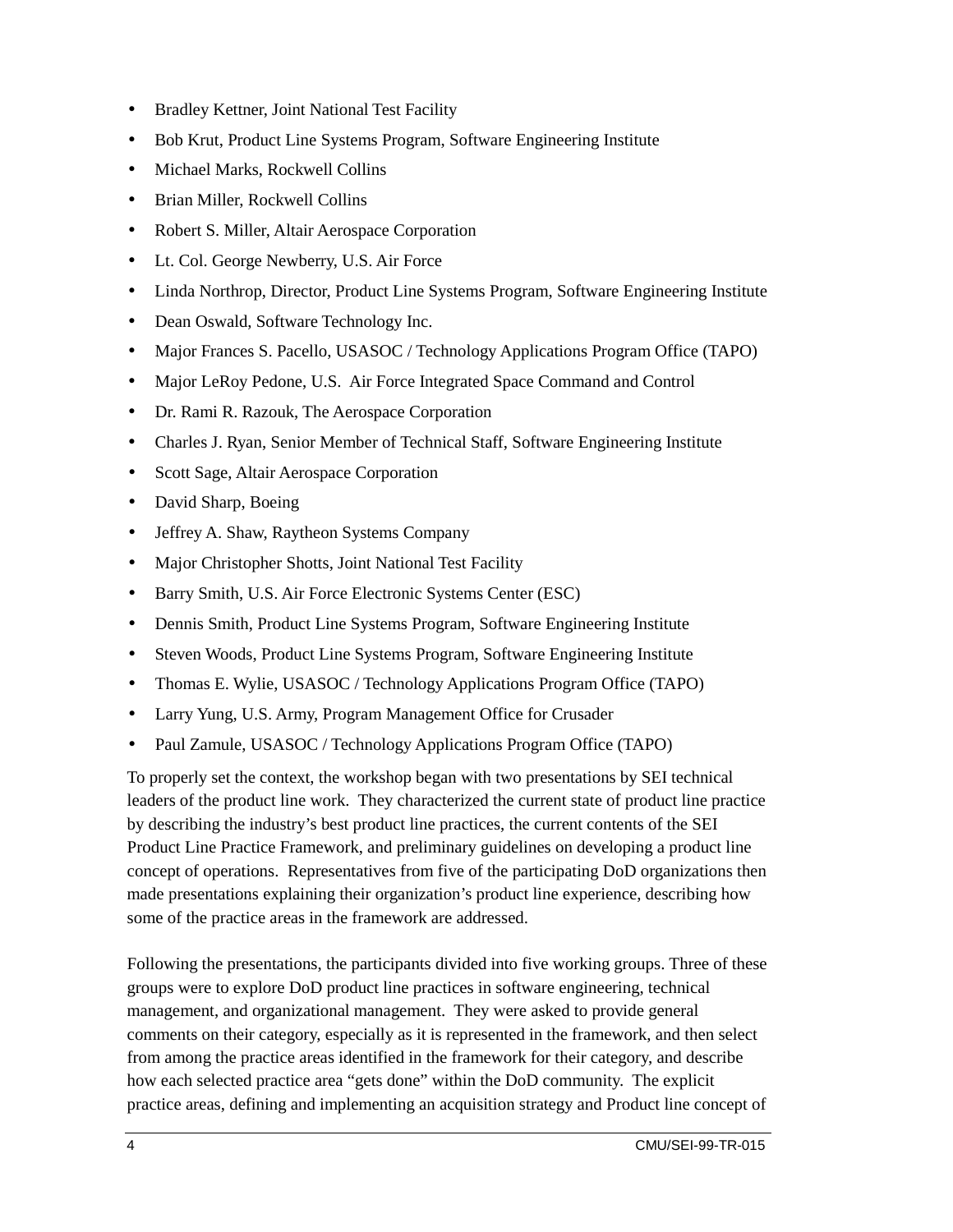operations, were each explored by one of the two remaining groups. Some groups used the framework format to structure and document their discussion. Others were more free form. In addition, the software engineering group was challenged to consider whether or not Domain Analysis should continue to be a separate practice area in the framework or should be included as a specific practice in the practice are Requirements Elicitation, Analysis, and Tracking.

The workshop concluded with the working groups presenting their results to the entire group, followed by a verbal evaluation of the workshop.

## **1.3 About This Report**

This document summarizes the presentations and discussions at the workshop. As such, the report is written primarily for those in the DoD who are already familiar with product line concepts, most especially those who are already working or initiating product line practices in their own organizations. Acquisition managers and technical software managers should also benefit from the information in this report.

The report is organized into six main sections that parallel the workshop format:

- 1. Introduction
- 2. State of Product Line Practice: Digest of SEI Overview Presentations
- 3. DoD Product Line Experiences: Digest of DoD Presentations
- 4. Product Line Practices: Working Group Reports
- 5. Feedback From Workshop Participants
- 6. Summary

The section following this introduction, *State of Product Line Practice: Digest of SEI Overview Presentations*, summarizes the two SEI presentations that set the context for the workshop. The next section, *DoD Product Line Experiences: Digest of DoD Presentations*, summarizes the product line experience of five of the participating organizations. Section 4 is composed of the five working group reports on selected practices in software engineering, technical management, organizational management; and on defining and implementing an acquisition strategy, and product line concept of operations, respectively. Each of the working group reports reflects the interests, experiences, and style of the individual group. The emphasis and completeness of the information varies by group and by practice. The practices discussed are important in their very selection. Section 5 lists some specific recommendations from the workshop participants relative to the framework and to the workshop. The summary in Section 6 recaps the major themes and suggests future directions. Additionally, there is an Appendix providing a glossary of terms.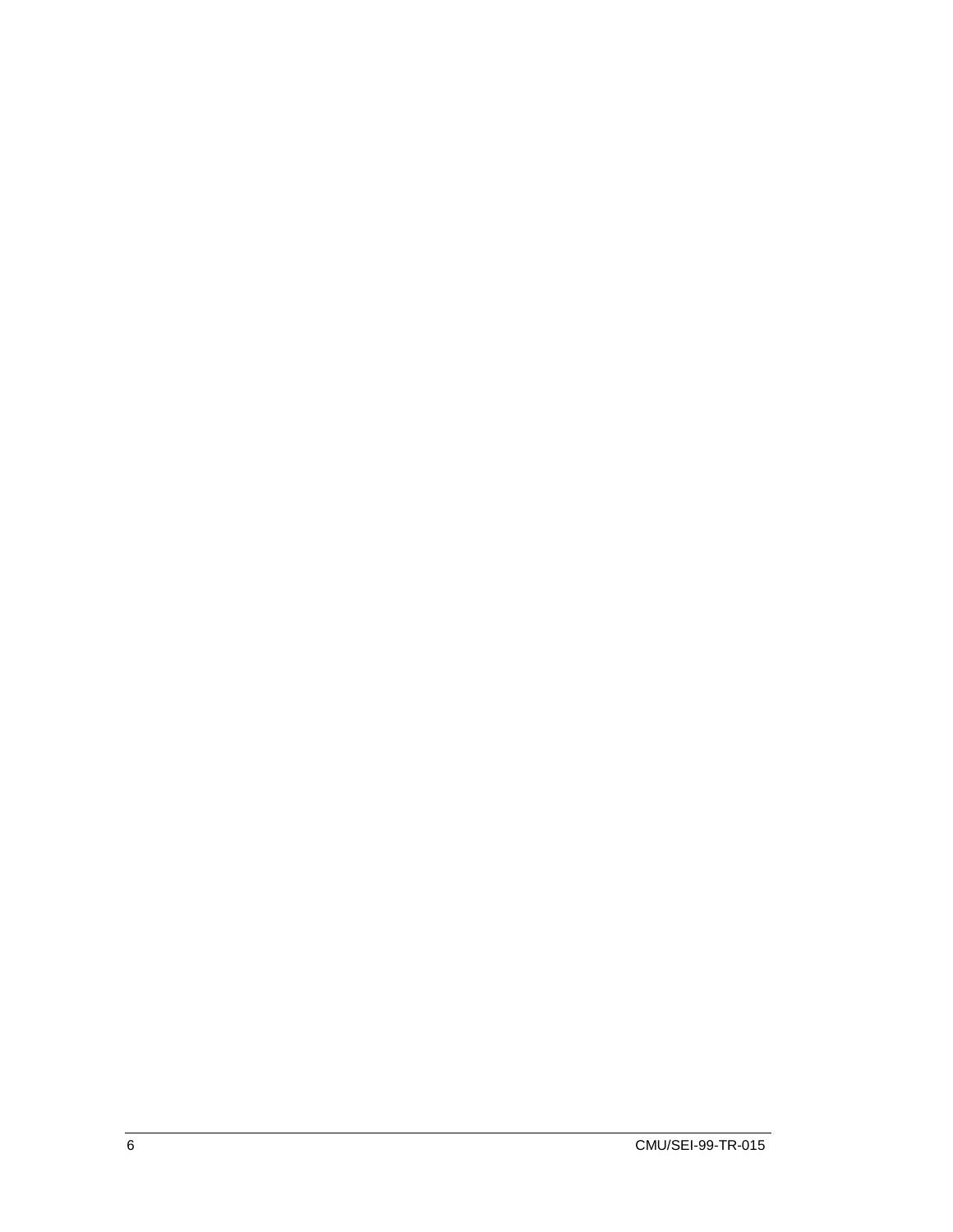## **2 State of Product Line Practice: Digest of SEI Overview Presentations**

## **2.1 Introduction**

Two SEI technical leaders in the product line work gave presentations aimed at setting the context for the workshop. Linda Northrop, Director of the Product Line Systems Program, led the session with an overview talk that highlighted the primary themes for the workshop. She reviewed the definition of a product line, the state of commercial product line practice, the relevance of product lines to DoD, the SEI Product Line Practice Initiative, and the SEI Product Line Practice Framework

She then distilled the results of the SEI's Third Product Line Practice Workshop held in December 1998. She uncovered the issues and solutions shared by experts from five commercial organizations with real-world experience in developing and fielding software product lines.

Sholom Cohen then presented the SEI work on a guidance document for creating a concept of operations for product lines. This document has great potential for application within the DoD community. The workshop participants' feedback was very helpful.

## **2.2 Overview: SEI Product Line Practice Framework, Linda M. Northrop - SEI**

#### **2.2.1 What Is a Product Line?**

A product line is a group of products sharing a common, managed set of features that satisfy specific needs of a selected market or mission. This definition has been around a long time in the manufacturing world. For example, a telecommunications company may offer a number of cellular phones that share a similar market strategy and an application domain, thus making up a product line. It is well understood in the world of manufacturing that when you have a product line you take economic advantage of the common features of the products in the product line when you are building those products. Common product designs and parts are used. Assembly lines and automated tool support are set up.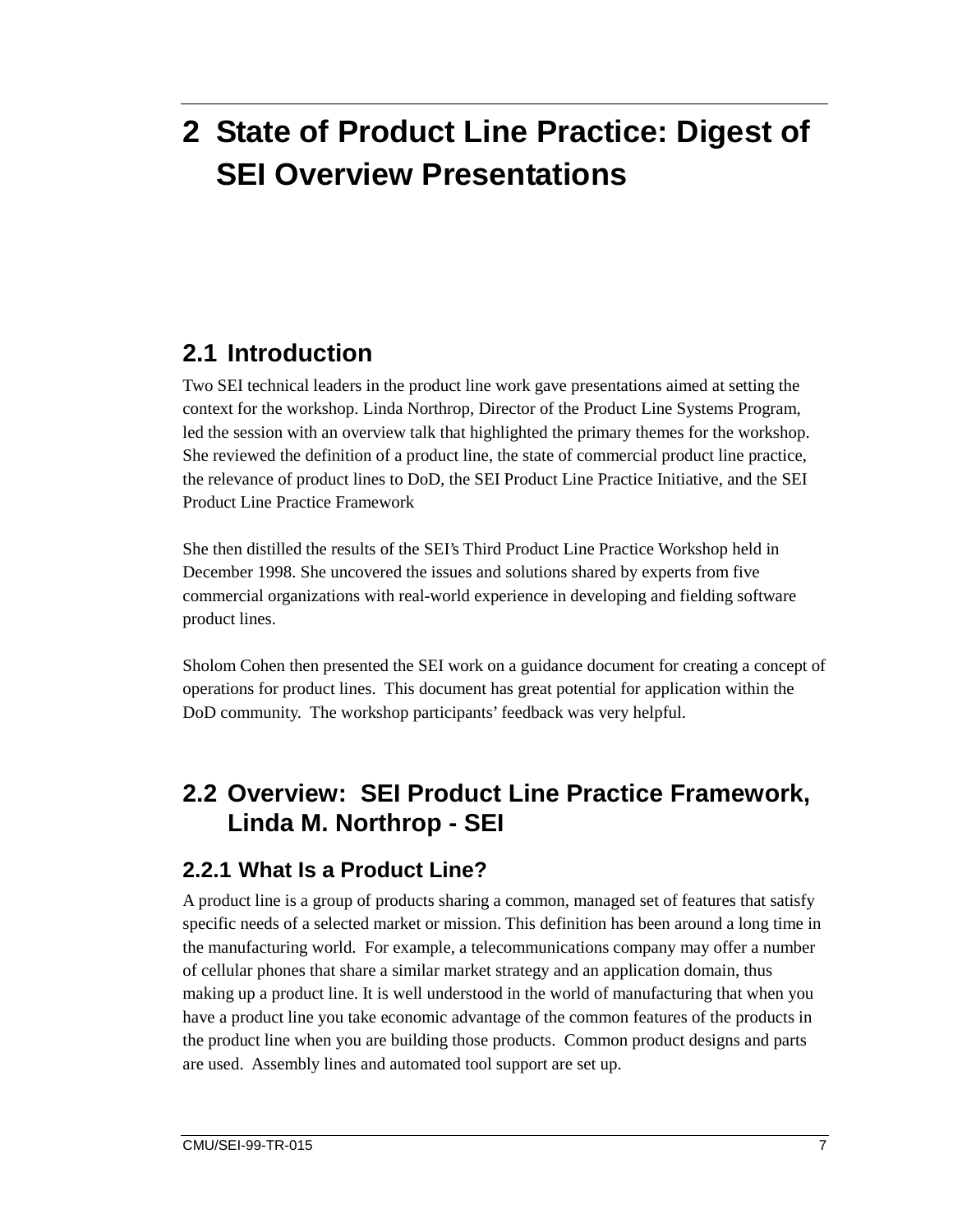It is only within the last ten to fifteen years that organizations developing software have taken advantage of the commonality among similar systems and have taken a product line approach. The most economical way to approach software product lines is to build a common architecture that is shared by the products in the product line and that is used to structure the components from which the products are built.

The architecture and components are central to the set of core assets<sup>3</sup> used to construct and evolve the products in the product line. In other words, a software product line can best be leveraged by managing it as a product family (as it has traditionally been called in the field of computer science). A product family is a set of related systems built from a common set of assets. For example, if the product line of cellular phones is built from a common architecture and set of common components, it is managed as a product family. When we refer to a product line, we always mean a software product line built as a product family. This particular use of terminology is not nearly as important to us as the underlying concepts involved, namely, the use of a common asset base in the production of a set of related products.

Product line practice is therefore the systematic use of software assets to modify, assemble, instantiate, or generate the multiple products that constitute a product line. Product line practice involves strategic, large-grained reuse as a business enabler. The key concepts are

- **the use of a common asset base**, with the architecture being the pivotal asset
- in the production, according to a predefined and documented production plan
- **of a set of related products,** whose scope has been clearly defined and validated with a business case

### **2.2.2 The State of Product Line Practice**

A number of organizations have achieved their product line goals. They have already gained order-of-magnitude improvements in efficiency, productivity, and quality through the strategic software reuse afforded by a product line approach. However, even more important than significant cost savings, product line practice enables an organization to get its products to market or field at the right time. Time has emerged as a critical success factor in a number of highly competitive product lines, such as cellular phones, pagers, and printers. If a product reaches the marketplace several months after its competitor, it may have lost its window of opportunity and become a failure regardless of its features or cost.

The Swedish naval defense contractor, CelsiusTech, turned to a product line approach in the development of their on-board ship command and control systems in the mid 1980s [Brownsword 96]. Their efforts resulted in a product line they call Ship System 2000 that now spans 12 classes of ships, from surface vessels to submarines, and has fielded more than

 $\overline{a}$ 

<sup>3</sup> Some organizations refer to the core asset base that is reused on systems in a product line as a *platform*.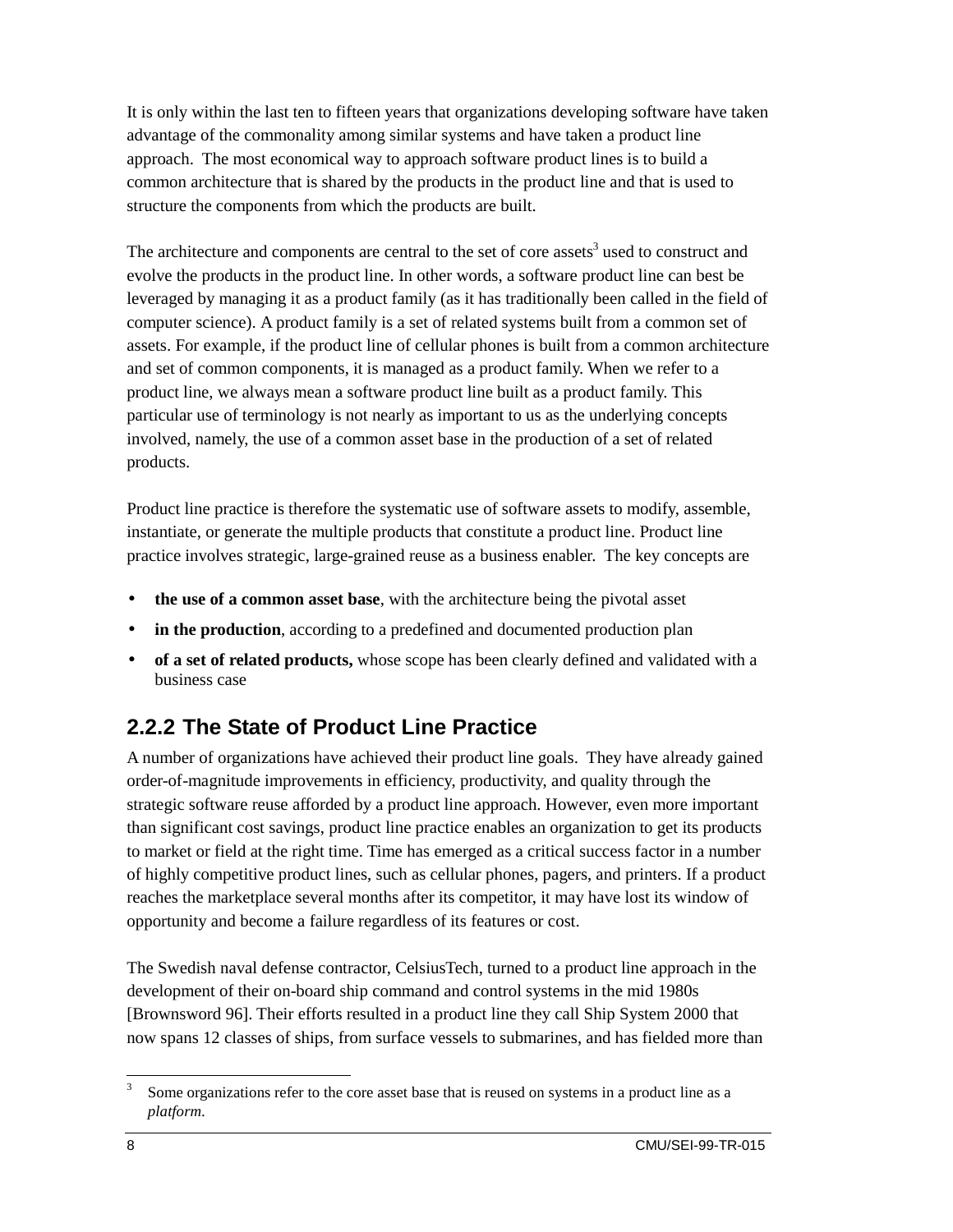50 ship systems from the same architecture and set of components. Among many other benefits that CelsiusTech has enjoyed with this product line is a reversal in the hardware-tosoftware cost ratio, 35:65 to 60:20, that now favors the software.

A number of other companies have shown similar success using a product line approach. Hewlett Packard, who like CelsiusTech has been using a product line approach for the past ten years, has collected substantial metrics showing two-to seven-times cycle time improvements with product lines. On one project they were able to ship five times the number of products, that were four times as complex, had three times the number of features, and with four times the number of products shipped per person.

Motorola used a product line approach for FLEXworks, a family of one-way pagers. They have shown a four times cycle time improvement with 80% reuse. Cummins engine Co. uses a product line approach for the engine control software for their diesel family and site an order of magnitude decrease in build and integration time since going to a product line approach. Among other commercial domains that have shown equally dramatic results are air traffic control (Thompson, CSF, Raytheon), commercial bank systems (ALLTEL), telecommunication systems (Ericsson, Nokia, Lucent, AT&T), college registration systems (Buzzeo), consumer electronics (Philips). These organizations have not moved to product lines to break into the market. They have needed product line practice not only to improve time to market, but to continue their health in the market, to maintain market presence, to sustain unprecedented growth (especially poignant given today's employment market) to compensate for an inability to hire.

Many more organizations are now attracted to the concept of software product lines to address their needs for faster, better, and cheaper software production. Before moving to a product line approach for software, an organization should first identify its business goals and then determine if product line practice is a viable strategy to reach those goals. Software product line practice is not a panacea, but has demonstrated significant advantages in many organizations that had a business case to support a product line practice.

### **2.2.3 The Relevance of Product Lines to DoD**

There is a growing recognition within the DoD that new acquisition approaches leveraging best commercial practices need to be implemented. At the top DoD policy levels, acquisition reform from DoD Directive 5000.1 and DoD Regulation 5000.2-R have focused on using these best practices to reduce cost, schedule, and technical risks, and to advance architecturebased approaches to reuse that support open systems, interoperability, and commercial offthe-shelf (COTS) products. Statements by present and former top-level DoD officials all express a need for the DoD to leverage the best commercial practices that have turned around American commercial industry over the last decade. It is important for the DoD to use innovative, commercially proven practices to reduce cycle time, improve quality, reduce cost, improve efficiency, and reduce technical risks. At an operational level, it is not exactly clear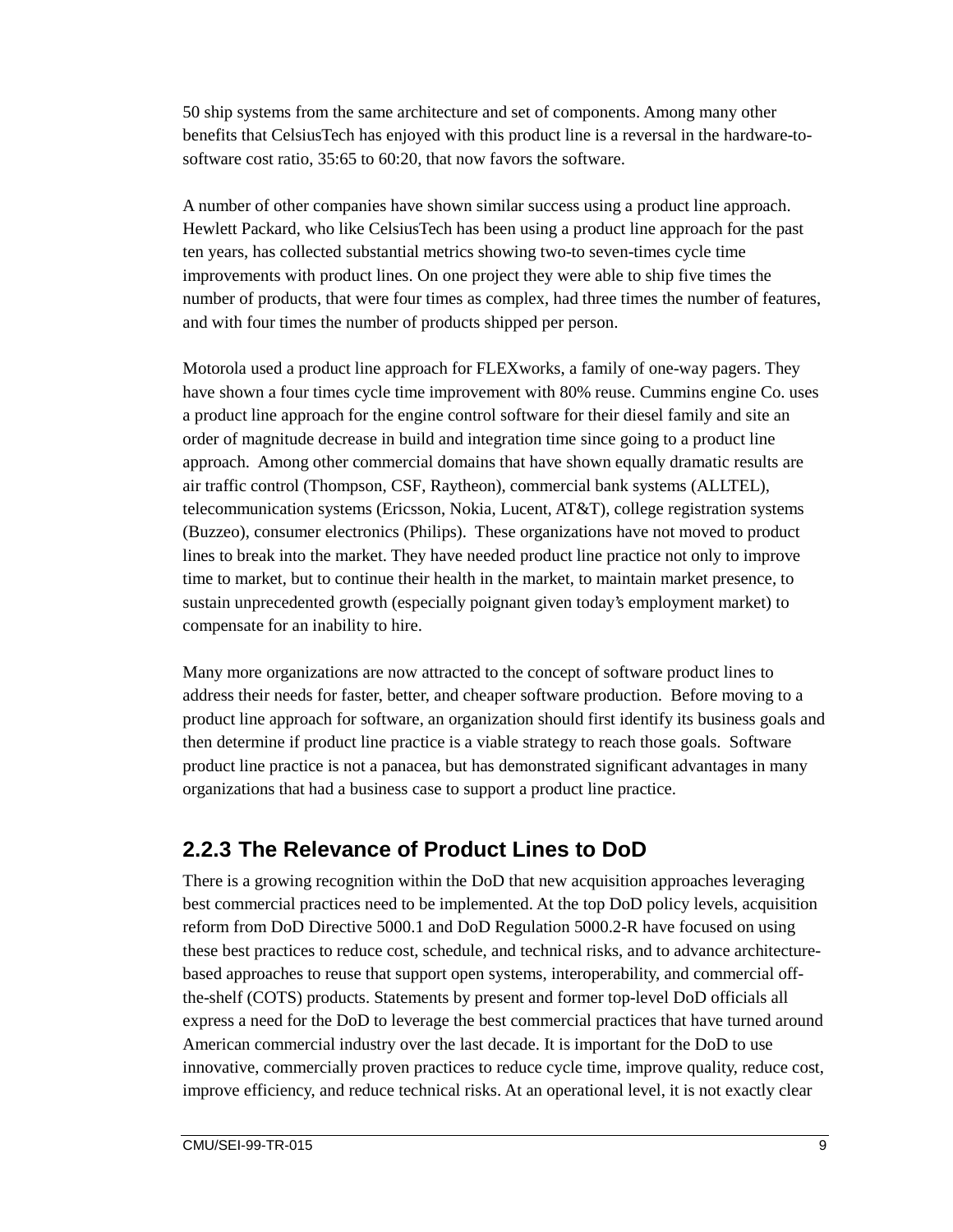how this will happen. Support is needed to understand what the commercially proven practices are that cut cycle time and cost while improving quality and efficiency; what the viable architecture-based approaches to reuse are; and how systematic software reuse is adopted in a DoD organization.

There have been some DoD product line success stories that show results comparable to the commercial successes cited above. However, there are many others within the DoD that are attracted to product line concepts that don't know how to proceed. Though progress has been made, we are not at the point where product lines are a truly viable, repeatable practice within the DoD: there is a gap between best commercial practice and routine DoD practices. Part of this gap is related to the standard acquisition approach of acquiring a single stovepipe system at a time, and part is attributable to the fact that the commercially successful practices have remained proprietary. This workshop is a part of the planned activities of the SEI's Product Line Practice Initiative, which is attempting to bridge this gap.

### **2.2.4 The SEI Product Line Practice Initiative**

The vision of the SEI Product Line Practice Initiative is that product line development will one day become a low-risk, high-return proposition and that techniques for finding and exploiting system commonalities and for controlling variability will be standard software engineering practice in the DoD, government, and industry. Our strategies to achieve these goals are to

- identify and mature product line practices of demonstrated effectiveness
- integrate and codify a business and technical approach to product line practice, accommodating multiple entry points, system types, organizational contests and domains
- provide materials for implementing product line practice
- build a community and an infrastructure to transition product line practice

One of the ways in which the SEI executes these strategies is to directly collaborate with organizations on product line efforts. The National Reconnaissance Office, the Joint National Test Facility, the U.S. Army Special Operations Aviation Technical Application Program Office, the F-22 Pilot Training Program, the Robert Bosch Corporation, and Caterpillar are some of the organizations that the SEI is working with to achieve success with software product lines. These efforts are aimed at maturing product line practices and targeted transition.

Widespread transition has been effected through a series of workshops and presentations, targeted at well-defined audiences. The SEI has hosted three workshops for commercial leaders [Bass 97, Bass 98b, Bass 99], organized seven workshops for researchers and technologists, and, with this workshop, two for the DoD community [Bergey 98]. Presentations have been given at countless government, commercial, and technical forums.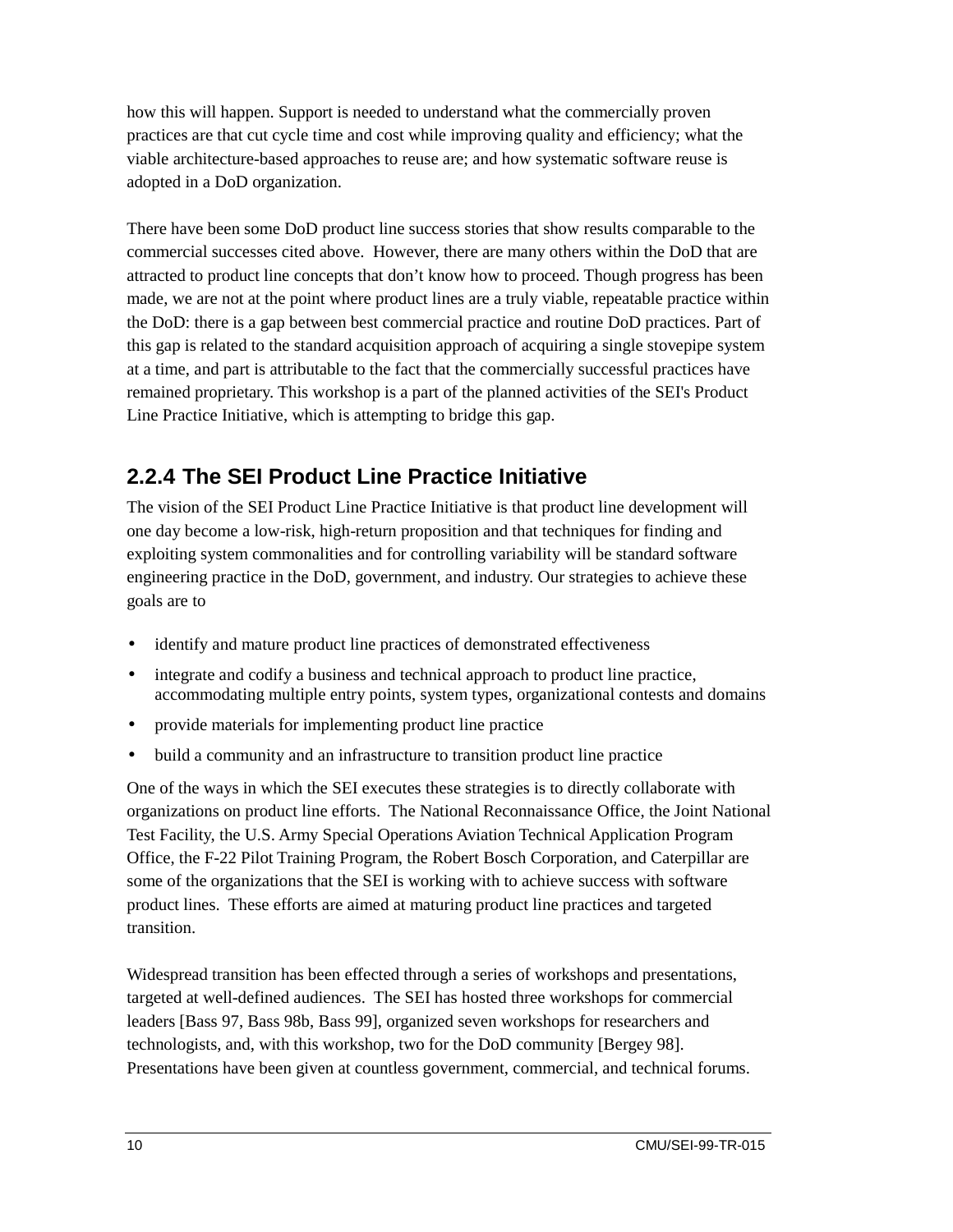There are challenges, both technical and non-technical, that need still to be addressed:

- lack of widespread understanding in the DoD of software architecture and its connection to the business life cycle and to other architectures
- no standard way to adequately represent architectures
- no codified architecture and product line migration strategies for the vast number of legacy systems
- few examples of acquisition strategies that support systematic reuse though product lines
- lack of repeatable, integrated technical and management product line practices

Moreover, the contexts for product lines vary widely in the nature of products, the nature of market or mission, organizational structure and culture, process maturity, technical skill, and existence of legacy artifacts. Nonetheless, the SEI has noted through direct customer collaboration, the workshops, and focused research, that there are some universal activities and practices, that are key to successful product lines.

### **2.2.5 Product Line Practice Framework**

We are capturing those essential activities and practices in the SEI Product Line Practice Framework. The framework is a web-based, evolving document that is designed to address both development and acquisition contexts. The framework is primarily targeted at members of organizations who are in a position to make or influence decisions regarding the adoption of product line practices.4

As depicted in Figure 1, core asset development and acquisition are distinguished from product development and acquisition using these assets with the understanding that management orchestrates, tracks, and coordinates both sets of activities. The arrows signify the high degree of iteration involved.

 $\frac{1}{4}$  At the time of this workshop, Version 1.0 of the framework was available on the SEI Web site. Workshop participants were sent a draft of Version 2.0. At the time this report is being written, Version 2.0 is available at http://www.sei.cmu.edu/plp/framework.html.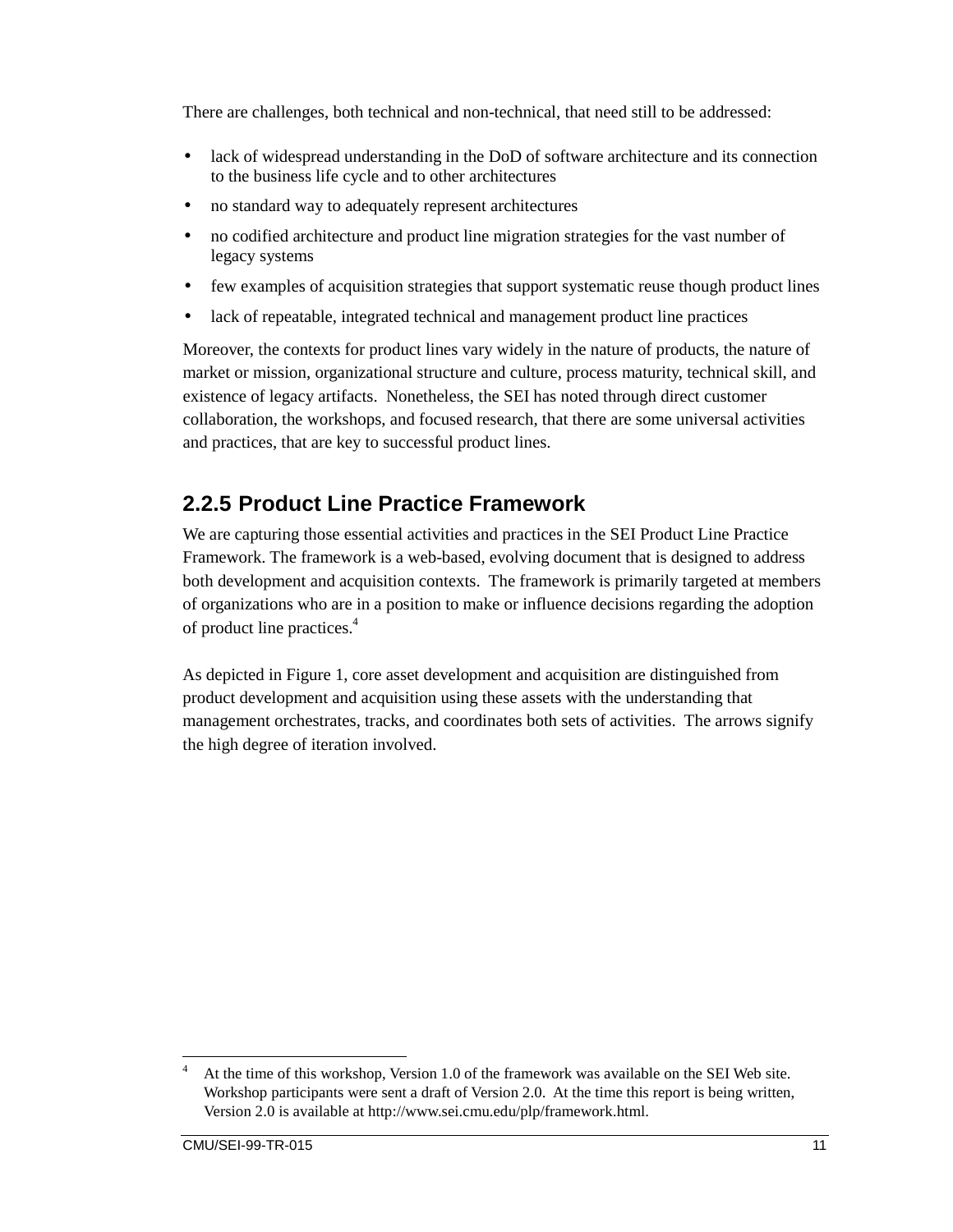

#### Figure 1: Product Line Practice Essential Activities

On the left side of the figure, the critical core assets involved are the architecture and components. Inputs to the development and acquisition of core assets are: product constraints found by analyzing the similarities and differences of current and projected products; production constraints such as might be found in a technical architecture; a production strategy for the assets; an inventory of pre-existing assets; styles, patterns, and architectural frameworks. The outputs are the core assets, a preliminary list of the products they will support, and a production plan for how the core assets will be used in the development or acquisition of products.

On the right side of the figure, individual products are developed or acquired from the core assets using the production plan that has been established. Product requirements are developed and refined with the existing core assets in mind, and products that systematically reuse the core assets are output.

There is a strong feedback loop between the core assets and products. Core assets are refreshed as new products are developed. In addition, the value of the core assets is realized through the products that are developed from them. As a result, the core assets are made more generic by considering potential new products on the horizon. There is a constant need for strong and visionary management to invest the resources in the development of the core assets and to develop the cultural change to view new products through the filter of the core assets.

There are essential practices in a number of specific areas that are required to produce the core assets and products in a product line and to manage the process at multiple levels. The framework describes the essential practice areas for software engineering, technical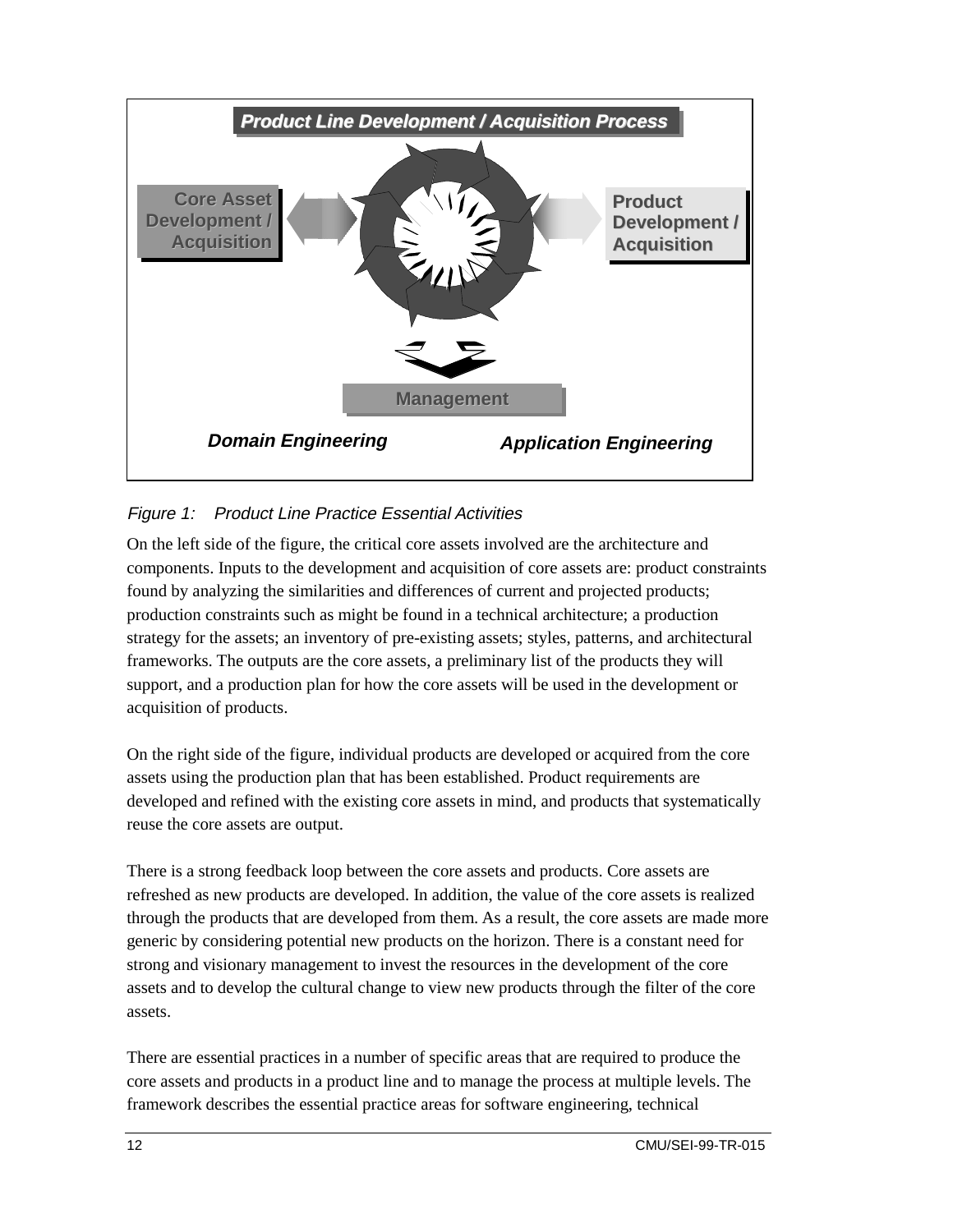management, and organizational management, where these categories represent disciplines rather than job titles. For individual practice areas, the framework provides

- an introductory description of the practice area
- aspects of this practice area that are peculiar to product lines
- how this practice area is applied to core asset development/acquisition
- how this practice area is applied to product development/acquisition
- specific practices in this practice area
- risks in this practice area
- references

#### **2.2.5.1 Software Engineering**

The software engineering practice areas include

- Domain Analysis
- Architecture Exploration and Definition
- Architecture Evaluation
- Mining Existing Assets
- Component Development
- Testing
- Requirements Elicitation, Analysis,and Tracking
- COTS Utilization
- Software System Integration

#### **2.2.5.2 Technical Management**

The technical management practice areas include

- Data Collection, Metrics, and Tracking
- Product Line Scoping
- Configuration Management
- Process Modeling and Implementation
- Planning and Tracking
- Make, Buy, Mine, Outsource Analysis
- Technical Risk Management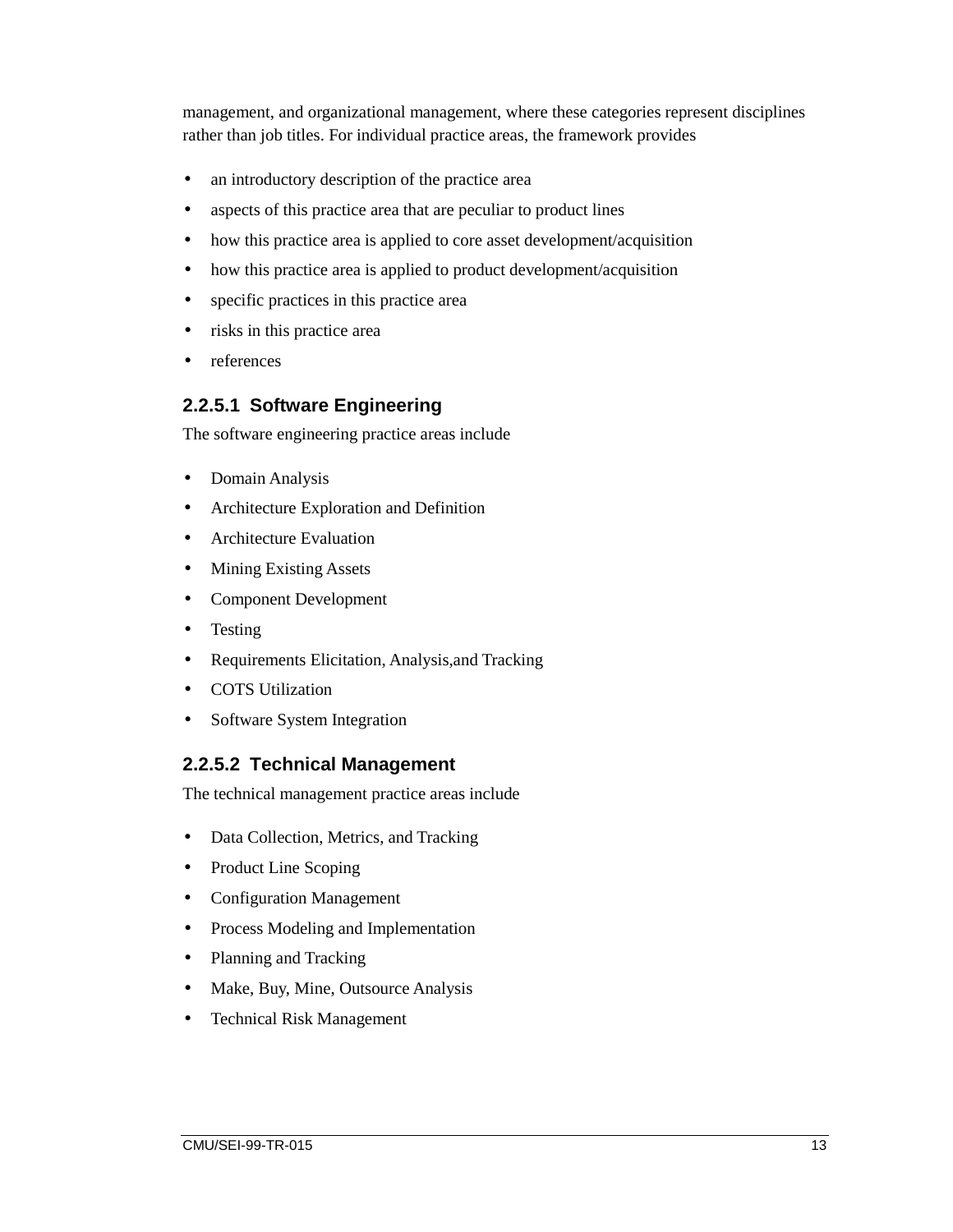#### **2.2.5.3 Organizational Management**

Organizational management is the name we give to the management of the business issues that are visible at the enterprise level, as opposed to those at the project level. Enterprise management includes those practice areas necessary to position the enterprise to take fullest advantage of the product line capability. The organizational management practices include

- Achieving the Right Organizational Structure
- Building and Communicating a Business Case
- Funding
- Market Analysis
- Developing and Implementing an Acquisition Strategy
- Operations
- Training
- Customer and Supplier Interface Management
- Technology Forecasting
- Launching and Institutionalizing a Product Line<sup>5</sup>
- Organizational Risk Management

### **2.2.6 Framework Future Direction**

The SEI Product Line Practice Framework is intended to be a living document. We made a decision to make it available before all of the practice areas are complete. Version 1.0 was the first step in engaging the community to provide feedback on the framework's accuracy and usefulness. We are incorporating that feedback into Version 2.0. We are encouraged to learn that fourteen organizations have reported to us their use of the framework in their software product line efforts. The community response has been most favorable.

Future versions of the framework will build upon the current foundation and incorporate feedback and our experience, will complete the other practice are descriptions, will describe a small number of product line scenarios, and will provide a list of frequently asked questions and answers.

To further support product line practice transition, the SEI is producing generic product line artifacts, case studies, technical reports, and instructional products, and is beginning to pilot product line technical probes in individual organizations to determine product line readiness.

 5 At the time of this workshop we considered this to be two separate practice areas: Launching a Product Line and Product Line Institutionalization. Owing in part to workshop input and also to subsequent investigation and discussion, the two were combined in the published Version 2.0.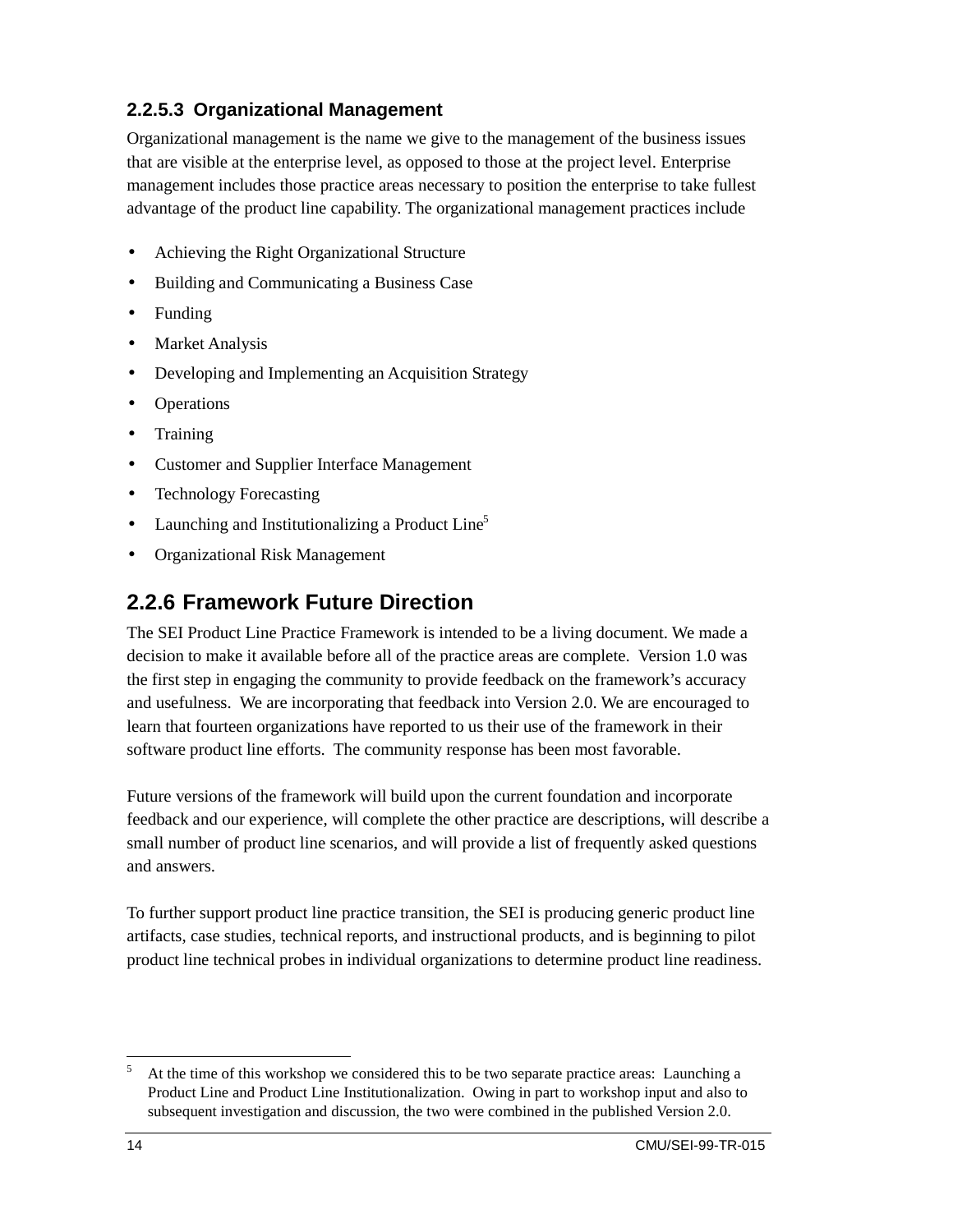### **2.2.7 Third Product Line Practice Workshop Highlights**

#### **2.2.7.1 Introduction**

In December 1998, the SEI conducted the third in its series of workshops on product lines. The goals of this workshop were to

- share information and issues about product lines
- stimulate the growth of a network of interest in software product lines
- populate the SEI framework with proven practices
- point out gaps where experience is not properly reflected in the framework

Representatives from the following organizations were present:

- Cummins Engine Company
- Thomson-CSF
- Raytheon Missile Systems
- **Boeing**
- Telesoft S.p.A.

This workshop had a different character than our earlier workshops for commercial leaders. In the earlier workshops, participants had product lines and told us how they did it. In this workshop, the participants were launching product line efforts; they described why and how.

The workshop featured presentations by representatives from each of the participating organizations, followed by working groups that focused on product line practices in the areas of software engineering, technical management, and organizational management. The results of this workshop were incorporated into the SEI's Product Line Practice Framework.

This summary first synthesizes the common themes of the presentations as well as some heuristics that were shared. Next, the discussions of each of the working groups are summarized. A much more complete discussion of this workshop can be found in the corresponding workshop report [Bass 99].

#### **2.2.7.2 Common Themes**

The importance of architecture was apparent in each presentation. Every speaker presented the architecture for his or her product line, underlining its central role. The creation of the right product line architecture was considered by all to be a crucial and difficult step to achieve. Several organizations are using the Unified Modeling Language (UML) as an architectural description vehicle. There were many references to deficiencies in UML that needed to be accommodated.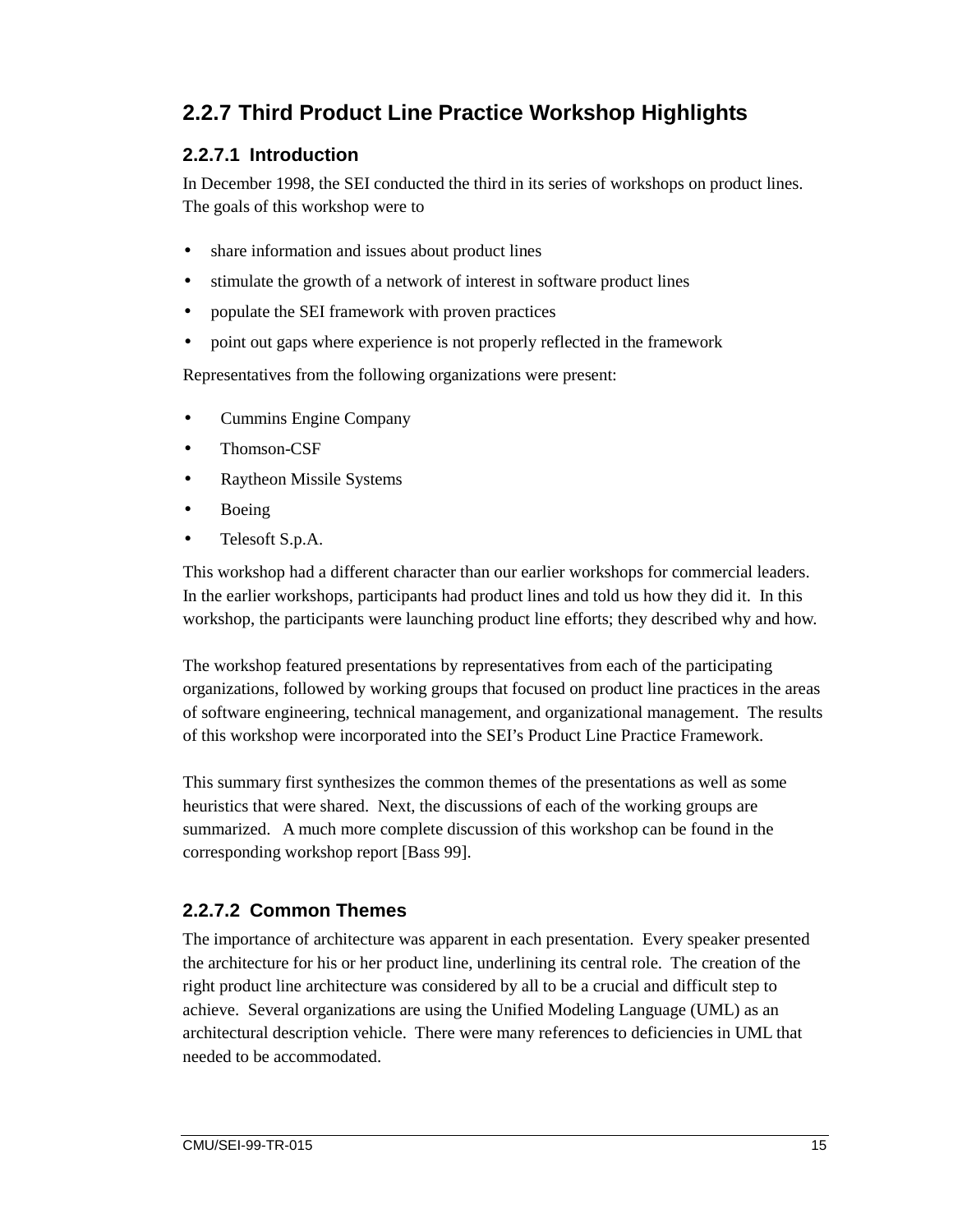Discussion of organizational structure was also a common theme. Each of them adopted the separate-group model for producing core assets. In this structure, a dedicated group builds core assets, and products are built using these core assets by separate product groups. One variation on this model was a "lightweight organizational structure" that was put in place while the organization is transitioning to a product line.

Product line scoping was an important practice area for all participants. Three of the organizations represented at this workshop had to make an explicit decision about whether their business would be best served by a small group of tightly focused product lines, or a single, somewhat more generic product line. Significantly, all three organizations decided in favor of a single product line, suggesting that the benefits of product lines are faster when the scope is set somewhat broadly.

Other themes common to the presentations included the following:

- The use of use cases is the primary mechanism for capturing requirements and domain models. Two participants included an explicit domain analysis.
- The judicious use of small prototypes and demonstration projects can help work out the bugs in setting up a product line production capability in an organization.

#### **2.2.7.3 Pearls**

Each presentation contained one or more "pearls" of knowledge.<sup>6</sup> Among them are the following:

- Develop a "lightweight organizational structure" and "lightweight processes" to serve during product line adoption.
- Explicitly catalog the commonalities and variabilities among the products in the product line.
- Comprehensively catalog the requirements of the products in the product line.
- Explicitly choose architectural styles and patterns.
- Don't establish the asset base as common across all applications.
- Recognize automatic regression testing as a critical capability when fielding a core asset base.
- Recognize the importance of requirements traceability in the core asset base.
- If needed, actually stop the efforts on stovepiped systems to initiate product line.

#### **2.2.7.4 Working Group: Software Engineering**

The software engineering working group focused on two practice areas from the framework: requirements elicitation, analysis, and management; and component development.

 $\overline{a}$ 

<sup>6</sup> These heuristics are more completely explained in the *Third Product Line Workshop Report* [Bass 99].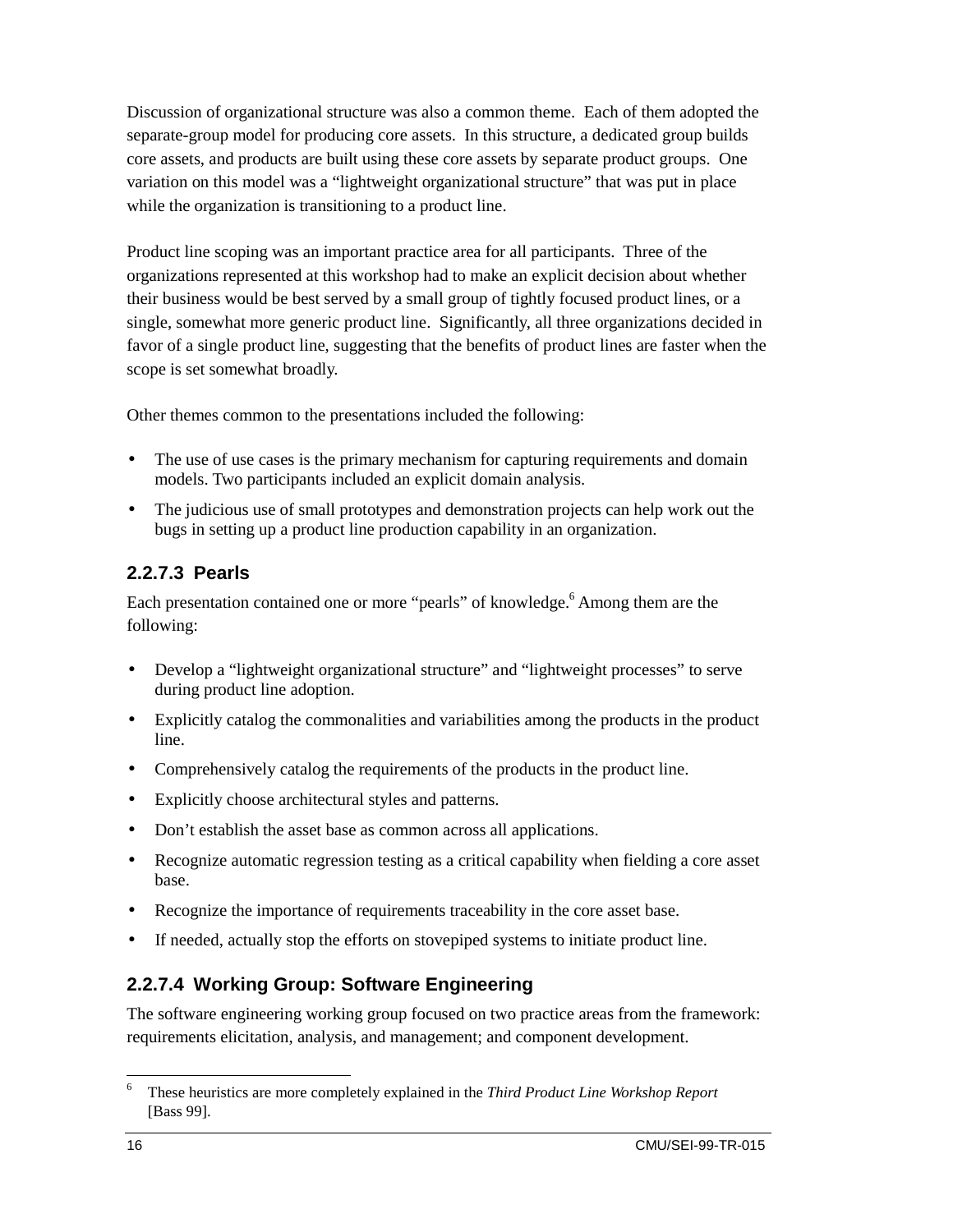In the area of requirements elicitation, analysis and management, four questions were explored:

- 1. How are requirements used?
- 2. What kind of requirements are important?
- 3. What kind of development contexts are there and do they have an impact on requirements?
- 4. What is an example of a product line requirement?

Requirements in product lines are used to: distinguish between those requirements that will be satisfied by software assets and those that will be satisfied by specific products; provide engineers with instructions as to their task; and provide product customers with a traceability baseline so that they can verify that their requirements have been met. It was agreed that requirements include both behavioral and quality-related requirements, at both run-time and development time. The group focused on behavioral requirements, excluding performance, modifiability, and other qualities. Two development contexts were discussed: green-field (from scratch) and plowed-field (systems exist that fit within at least the initial scope of the product line). It was concluded that a different requirements process would be required for each of these two contexts. It was agreed that product line requirements necessitate some type of abstraction that generalizes requirements that are common to all products and describes how the particulars of each general requirement can vary from product to product. This abstract representation manages the complexity of product line requirements. However, the development of the abstract representation has a cost that is best managed in a green-field development. The abstract representation can be used both for development specifications and for traceability.

The group considered two aspects of component development practices: (1) the process for developing components, and (2) techniques used to manage variation. Insofar as possible, components should be developed to be intelligent about their environment. That is, they should, either during initialization or as a portion of the build process, have the flexibility to adapt to different environmental conditions such as using different network protocols or different methods for being invoked or gaining input data. Once the rules for writing components have been regularized, a guide describing the rules and the process for developing components would be written. Three techniques were identified to manage variation: (1) parameterization, (2) inheritance and delegation, and (3) call backs.

#### **2.2.7.5 Working Group: Technical Management**

The technical management working group focused on the process modeling and implementation and technical risk management practice areas. Because product lines represent a new way of doing business, those involved in developing or acquiring them require process guidance in the form of templates and examples. There is a need to define the following: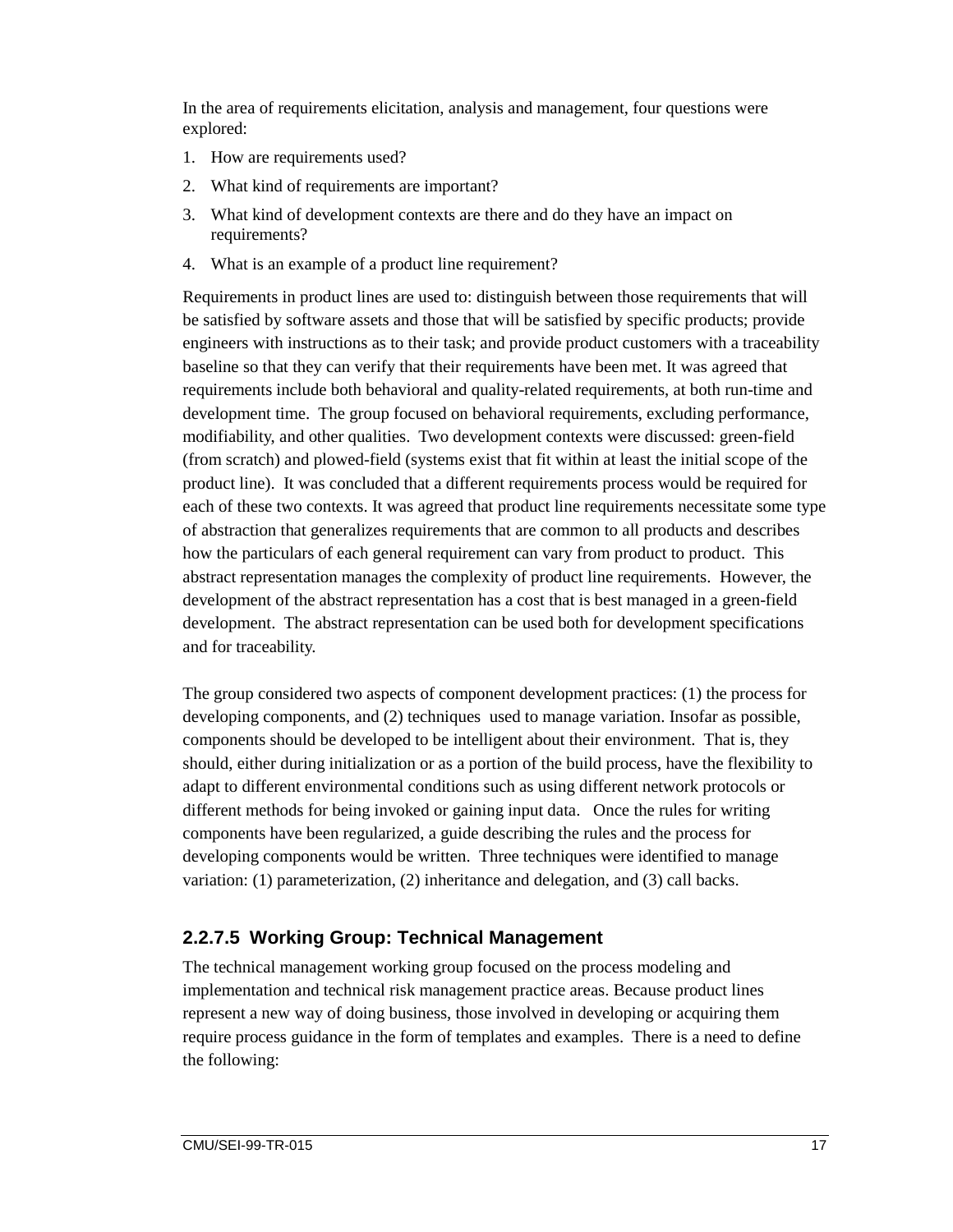- the main practices and activities of product line development
- the flow among these practices and activities
- descriptions of how activities actually transform inputs into specific deliverables and products

Product line process modeling must be managed flexibly, cutting across organizational units. The process definition should initially be more lightweight and have greater degrees of freedom. As an organization is successful with a product line approach, the process model can—become more formal. This group identified suggested practices for process modeling as well as inherent risks in this area.

As with any complex software development or acquisition activity, risk management is crucial for implementing a product line approach. There are well-established approaches and guidelines for performing risk management that should be a good starting point. The group explored how these approaches can be used for product lines and identified specific practices for technical risk management in a product line context.

#### **2.2.7.6 Working Group: Organizational Management Practices**

This working group attempted to clarify the nature of organizational management and the composition of its product line practice areas. The group began by characterizing the timelines that organizations follow in instituting a product line approach. They identified two organizational management timelines to consider: (1) the enterprise timeline that charts how an organization institutes a product line approach and (2) the product line timeline that charts how a business unit adopts a product line approach for a particular product line business. The group then discussed the primary milestones of each timeline.

They then determined that the practice areas in the organizational management category should help an organization address

- the business (products and customer, now and in the future)
- the approach (product line practices that will benefit the business and how to transition to them)
- managing the approach (the management practices needed to ensure the success of product line efforts)

The group then discussed concerns that need to be addressed when launching a product line and characterized each concern from the perspective of a single product line effort and from the perspective of the broader business enterprise of multiple product lines.

Infrastructure planning for product lines was also an organizational management practice area that was discussed. The purpose of infrastructure planning is to determine what facilities are needed to support the product line approach and to plan their acquisition or development.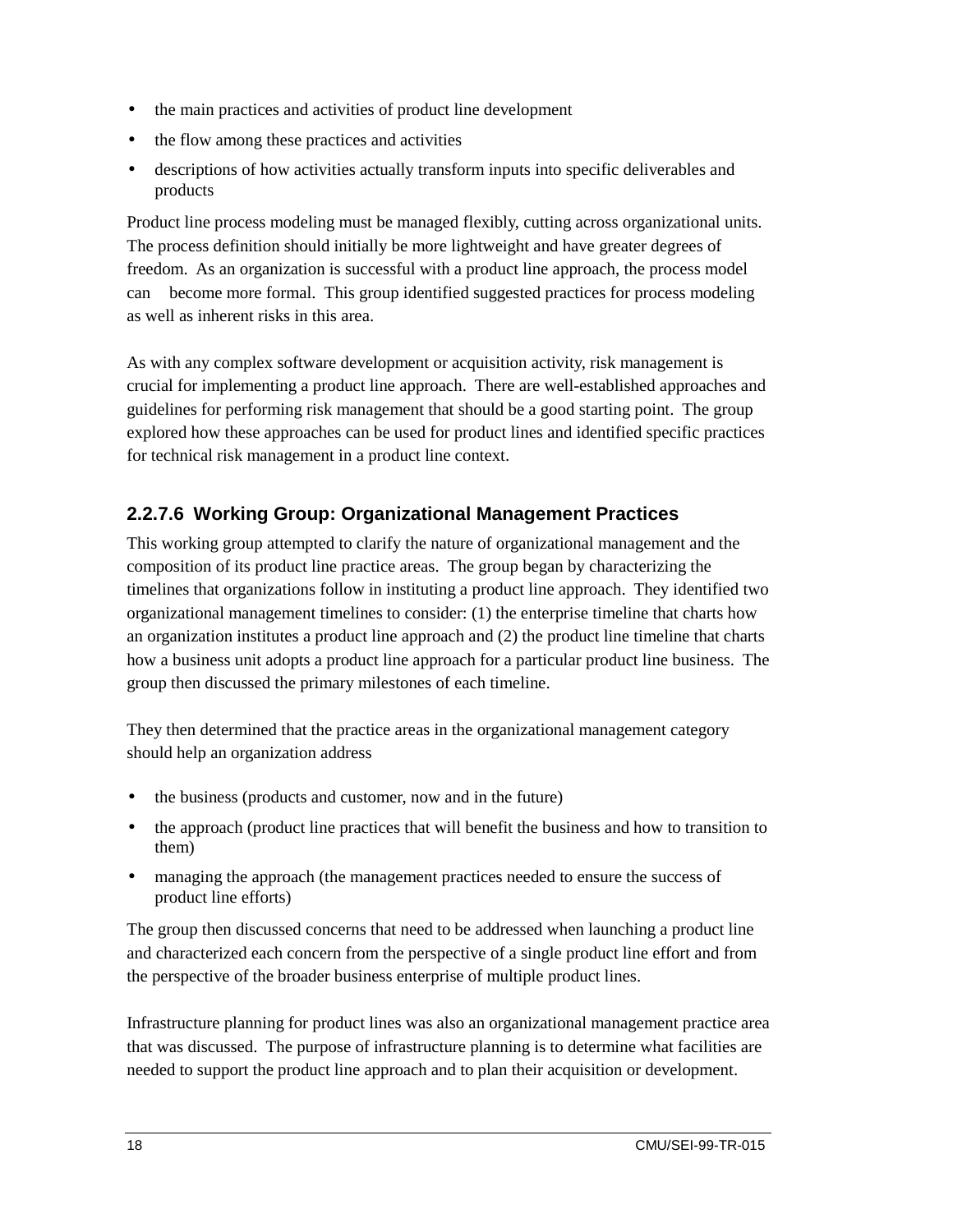Finally, the group identified four goals for managers of product lines:

- 1. Communicate product line strategy and vision.
- 2. Set product line objectives.
- 3. Create rewards and incentives associated with the product line objectives.
- 4. Show commitment.

## **2.3 Product Line Concept of Operations, Sholom Cohen - SEI**

Sholom Cohen presented his work on a guidance document for creating a concept of operations (CONOPS) for product lines. The purpose of a product line CONOPS is to describe, at a high level, key organizational considerations that are necessary to implement a product line approach. Thus, an organization's CONOPS serves as an important communications vehicle to identify the significant changes the organization will experience. These changes include such things as organizational structure, roles and responsibilities, and processes.

The CONOPS guidelines document was created to help an organization formulate its own specific CONOPS. Because "one size" does not fit all organizations, the guidelines are more than a simple template. They also includes a series of key questions that will help the CONOPS creator apply the guidelines appropriately. Additionally, examples based on actual experience are included.

As described in the guidelines, the CONOPS will include the following sections:

- Overview: basic concepts and definitions
- Approach: how products will be fielded
- Background: the history and motivations leading to the product line decision
- Organization: the new organizational elements and interactions
- Technical: processes for creating and sustaining core assets and products
- Recommendations: a set of initial issues and actions to be taken.

The guidelines also identify key questions that will help in formulating and tailoring the CONOPS contents. These questions are the following:

- Who is the audience for the CONOPS?
- What constitutes the product line?
- Who is/will be the product line champion?
- What are the key organizational elements?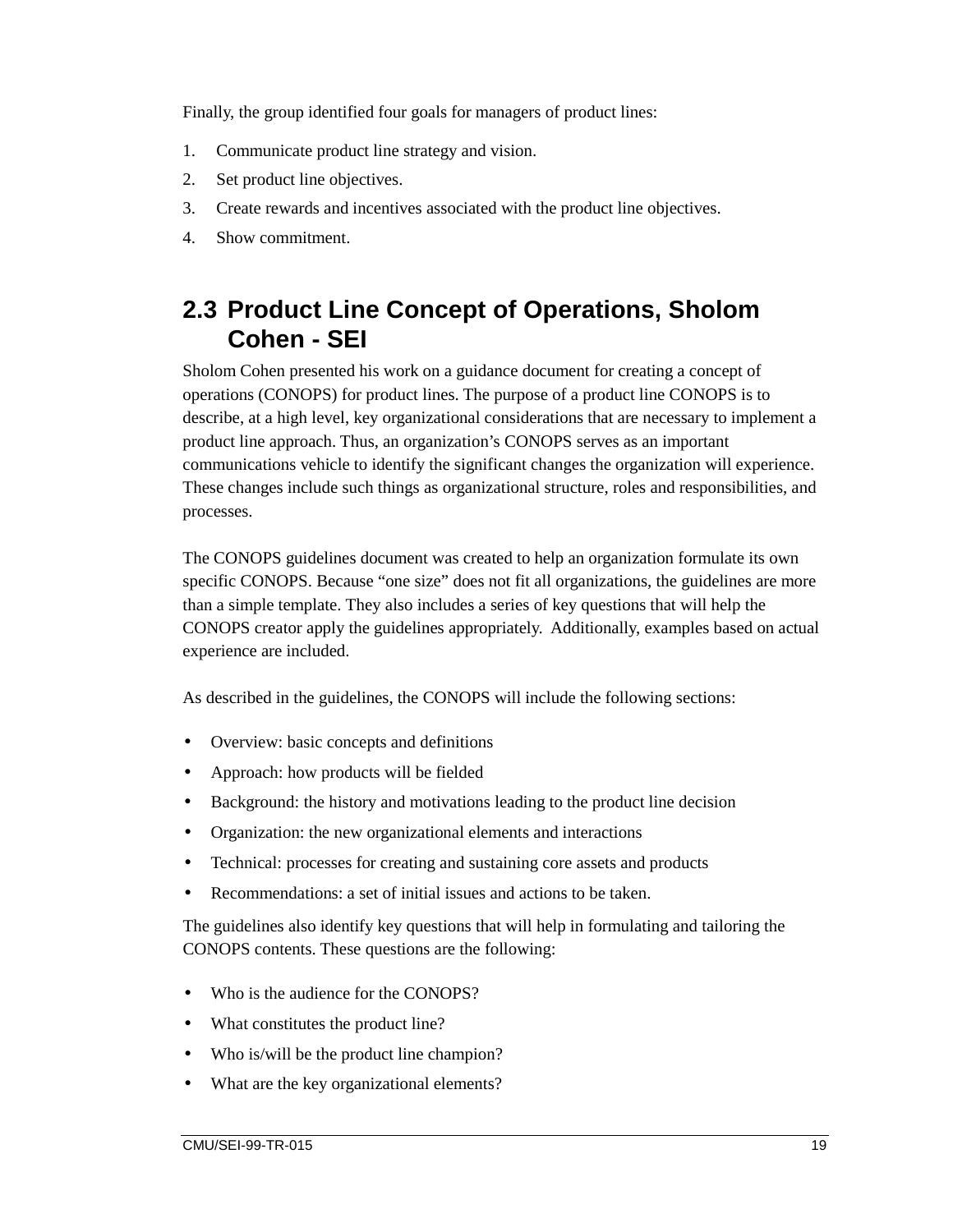- How will the product line be introduced?
- Is there an acquisition/contractor relationship for core assets? For the products created from the core assets?

As noted, there will be variation among actual CONOPS. Some of the parameters that will influence the CONOPS contents include

- product attributes: size, maturity, mission or market
- asset procurement: in house, commissioned, or off-the-shelf?
- assets categories: models, architecture, components, etc.
- asset development: green field, legacy, evolutionary
- use of assets: complete/partial system, frequency of use in product development, longevity of product line
- control of assets: internally, internal and external, available for external use
- acquisition: number of contractors, mixed contractor/acquirer, architecture provided to vendors

Finally, the examples provided are drawn from the Air Force, Navy, National Reconnaissance Office, and a composite of several commercial organizations.

As of the time of this workshop, the CONOPS guidelines were in draft form. A Technical Report, *Guidelines for Developing a Product Line Concept of Operations*, has since been published and is available on the SEI Web site [Cohen 99].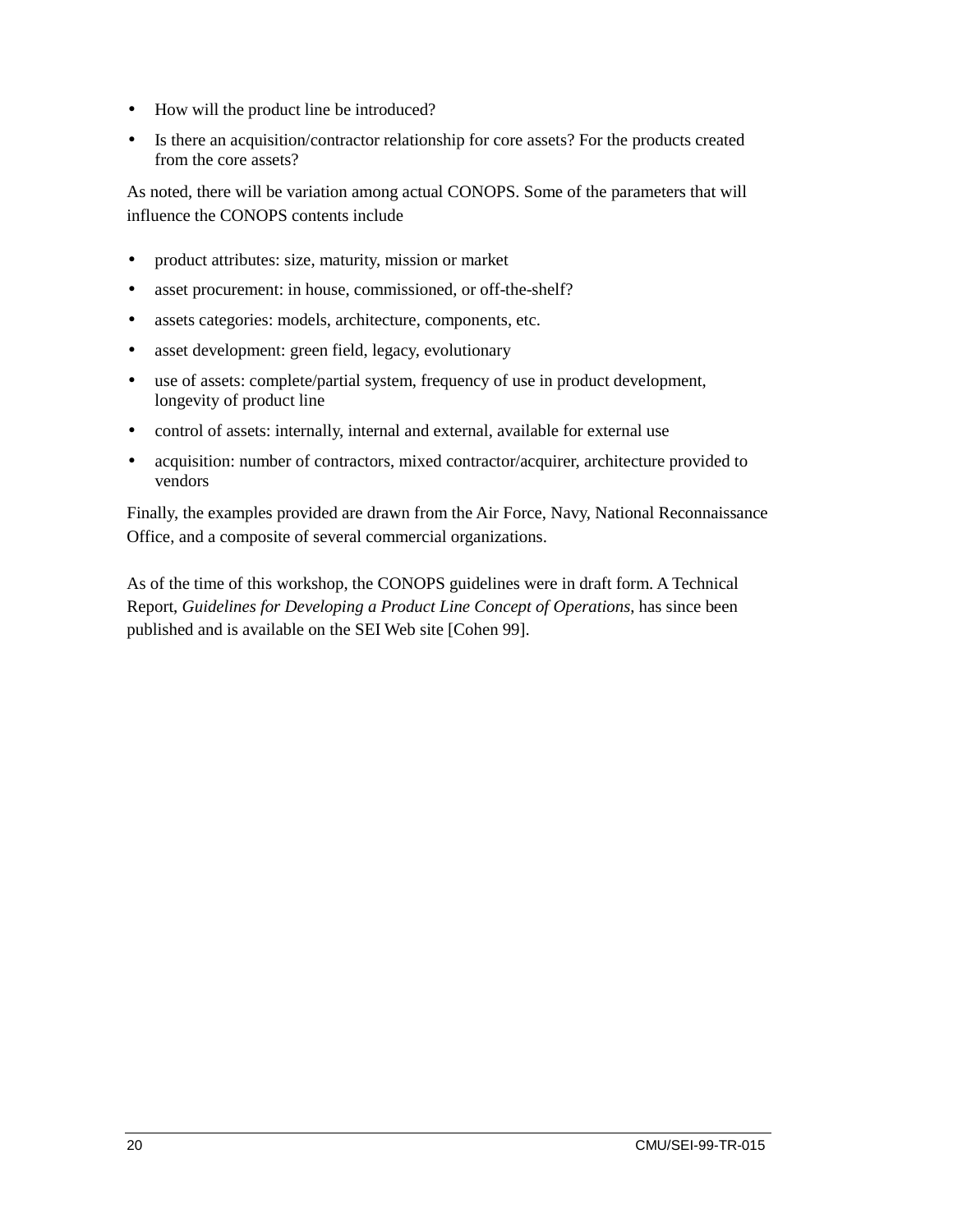## **3 DoD Product Line Experiences: Digest of DoD Presentations**

## **3.1 Introduction**

The following four presentations of DoD product line experiences were selected:

- Avionics Software Product Line Development David Sharp, The Boeing Company
- Crusader A System for the  $21<sup>st</sup>$  Century Larry Yung, U.S. Army Crusader and David DeKing, UDLP
- Missile Defense Space Tool (MDST) Brad Kettner, Joint National Test Facility
- Raytheon Satellite Ground Station Command and Control Product Lines Jeffrey A. Shaw, Raytheon Systems Company

## **3.2 Avionics Software Product Line Development - David Sharp, Boeing**

Boeing has initiated a product line approach for the development of reusable operational flight program (OFP) software [Sharp 98]. Targeted reusers are Boeing's developers of avionics software for fighter aircraft, including the F-15, the FA-18, and the AV-8.

This initiative was chartered to support reuse of OFP software across multiple fighter aircraft platforms and to create a supporting architecture based on commercial hardware, software, standards, and practices. Substantial emphasis has been given to developing a goal-guided, pattern-based architecture, and pattern-based components supporting object-oriented development. Goals were to localize changes and system differences to particular components, to ensure portability and distributability, and to maximize reuse across products. However, an overriding goal was to support real-time performance requirements. The result is a layered architecture that isolates changes in mission computing hardware and runtime system, in avionics subsystems (radar, cockpit controls and displays, etc.), and in system requirements, to specific layers and components.

Organizationally, architecture and components development is the responsibility of a Common Software Group. Oversight and guidance is provided by a Core Architecture Team consisting of the lead architect and layer leaders from the Core Software Group and the lead architects from the various Boeing avionics software product engineering groups.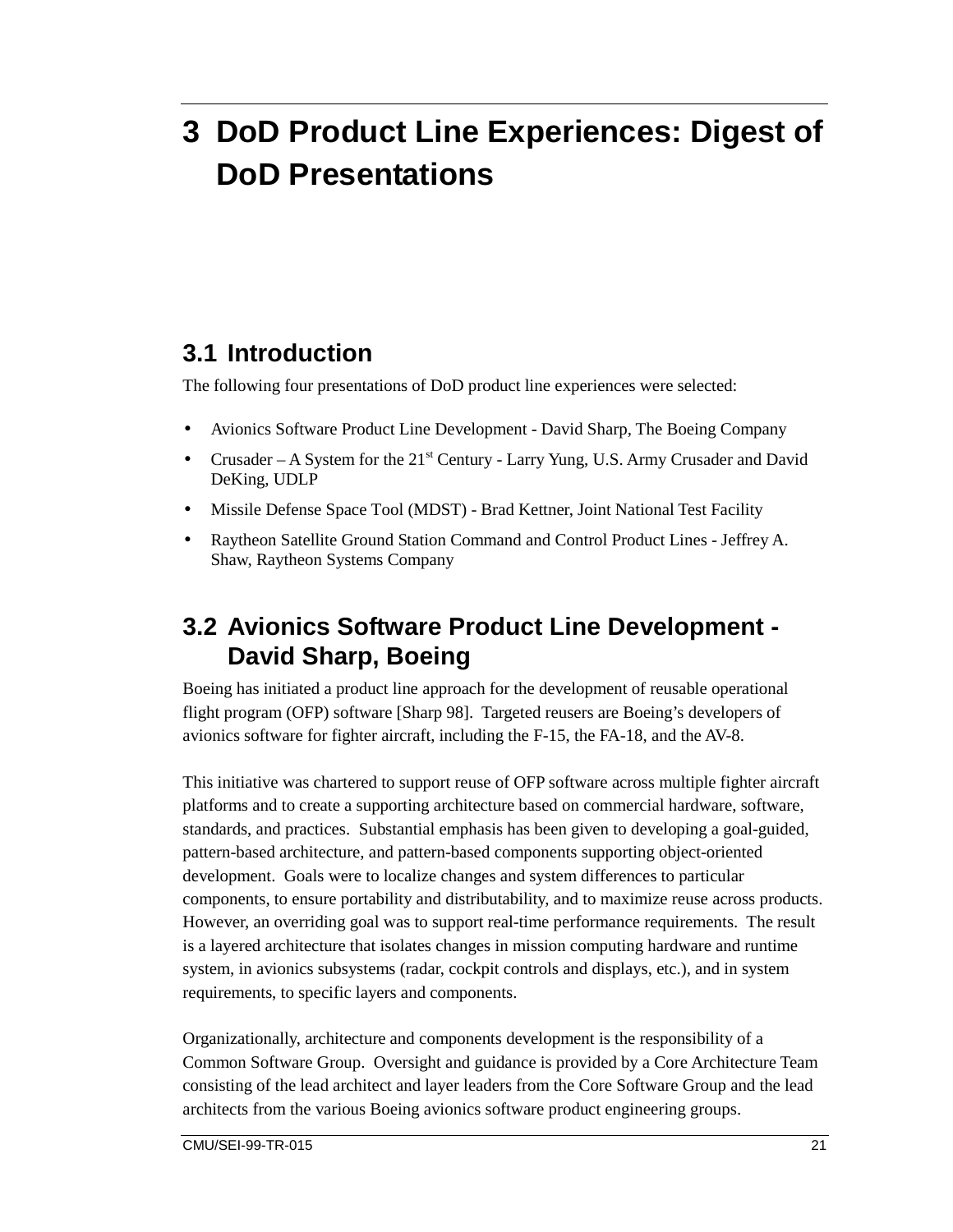The architecture has been designed based on the principles of two widely known patterns: Layers and Model-View-Controller [Gamma 95]. The Layers pattern guides partitioning of the architecture into distinct sets of components, each set being characterized by a focus on particular concerns. For example, one layer includes components that provide access to hardware while another layer includes components that perform specific system functions such as radar processing or weapons control. The Model-View-Controller pattern is based on the insight that user interfaces often present different views of the same information. Furthermore, the general information model of a system is inherently more stable than the form and content of particular views presented to users.

Components are of medium granularity, integrating multiple objects behind a façade to provide unified coherent services to other parts of the software. For flexibility, components are designed as instances of patterns that make them configurable (based on the Abstract Factory pattern), distributable (across 4-10 processors), or capable of real-time levels of service. The façade aspect of a component unifies concurrency control, distribution, persistence, configuration, and execution dependencies for a set of contained interrelated objects.

These patterns are combined to create a top-level architecture consisting of four layers: configurator, operator, model, and infrastructure services. The infrastructure services layer abstracts and encapsulates a common object request broker architecture (CORBA)- based execution environment consisting of hardware, runtime, and operating system mechanisms. The model layer implements the information model and core functionality of the application domain. The operator layer implements the user interface. The configurator layer implements a capability to configure and integrate components for a complete system. Each of these layers may be further decomposed into additional layers. To achieve performance requirements, layering is non-strict, permitting software in higher layers to bypass intermediate layers if needed to directly access lower layer components.

## **3.3 Crusader – A System for the 21st Century, Larry Yung – U.S. Army Crusader; Dave DeKing – UDLP**

Larry Yung and Dave DeKing provided a joint presentation of the Army Crusader Program. This program is responsible for development of a new line of highly mobile, fully automated howitzer system. This system consists of two platforms: a self-propelled howitzer (SPH) and a re-supply vehicle (RSV). The two platforms are designed to mate together in the field to form a single fighting unit. Both vehicles are being developed from scratch, under the same management and contractor control, with reuse requirements within and across the two vehicles.

Combined, the SPH and RSV address five key areas: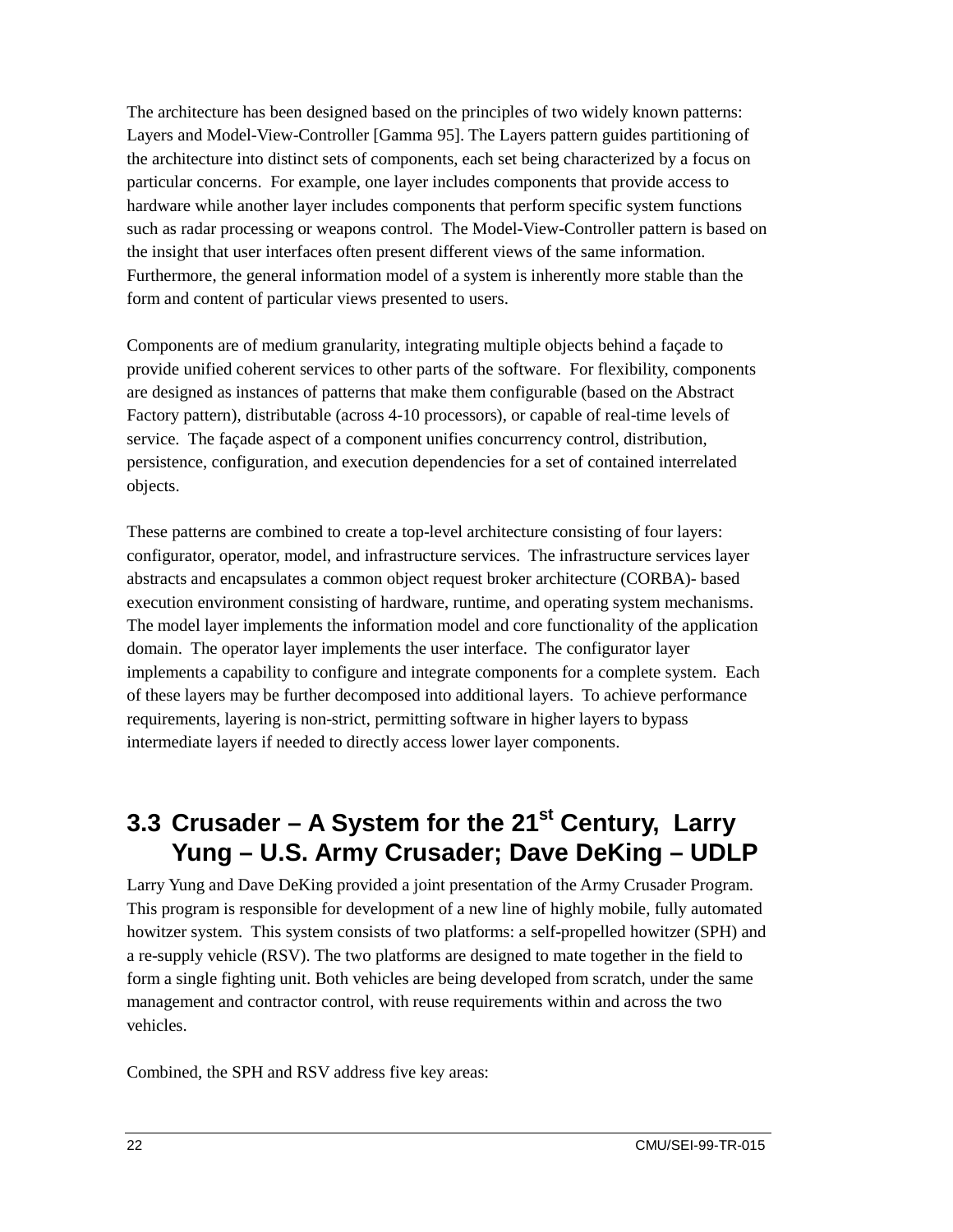- firepower cooled cannons for continuous fires,  $10-12$  rounds per minute out to a range of 40-50 km, enhanced accuracy with a projectile tracking sensor
- mobility  $-1500$  HP to meet and exceed M1/M2, first driven-by-wire ground combat vehicle, better ride quality than M1/M2
- automation fully automated resupply, ammunition handling, aiming, loading, and firing
- information dominance crew cockpit enables information dominated warfare through mission planning, situation awareness, and decision aids
- survivability separate crew and weapons stations, composite armor, and ballistic and non-ballistic protection

The RSV and SPH are highly automated to meet performance requirements. Software is responsible for setting the howitzer angles, loading, and firing the charge. A multifunction yoke will control the mechanical functions of the vehicle. Both vehicles will employ a common man/machine interface. A major subsystem of the man/machine interface is a vehicle control panel used to drive the vehicle home in case of software failure. The Crusader "cockpit" software presents the maps, navigation data, etc. in graphical form to the operator. Terrain analysis is provided for determining the best routes.

GPS will supply position and navigation information to the RSV and SPH. Electronics will come from other programs and the reuse of software from advanced field artillery tactical data system (AFATDS). The mass memory unit is the same unit on the Bradley program.

The program is currently at the preliminary design review (PDR) phase. Prototype systems are being developed that will evolve into the actual systems. The RSV chassis is scheduled for delivery in June 1999 followed by prototype software and the SPH in 2000. Delivery of the first fully equipped unit is expected by 2005.

The Crusader program has decided to abandon the more traditional software partitioning approaches because of expected hardware and software changes. The Crusader program will employ a Real-Time Common Operating Systems (RTCOE) layer to separate hardware and software. This middleware should reduce software dependencies on hardware, defining computer software configuration items (CSCIs) on physical boundaries, and hard coding communication into the application code. Isolating application software from specific hardware implementations will allow for hardware upgrades/additions, operating system upgrades, and isolate compiler dependencies. The Crusader program will employ up to 30 CSCIs. Testing and integration of the CSCIs is expected to cost more yet be more reliable. All software development teams will use the same structure when developing software. Hardware developers will use the same real-time system. So that all applications can accommodate new hardware, the program will use 2 processors connected by a system bus.

The Crusader program is taking an object-oriented approach and has worked with users to develop use cases and scenarios. Use cases describe key system functions that are triggered by a user or external stimulus. Scenarios are single instances of a use case. They represent a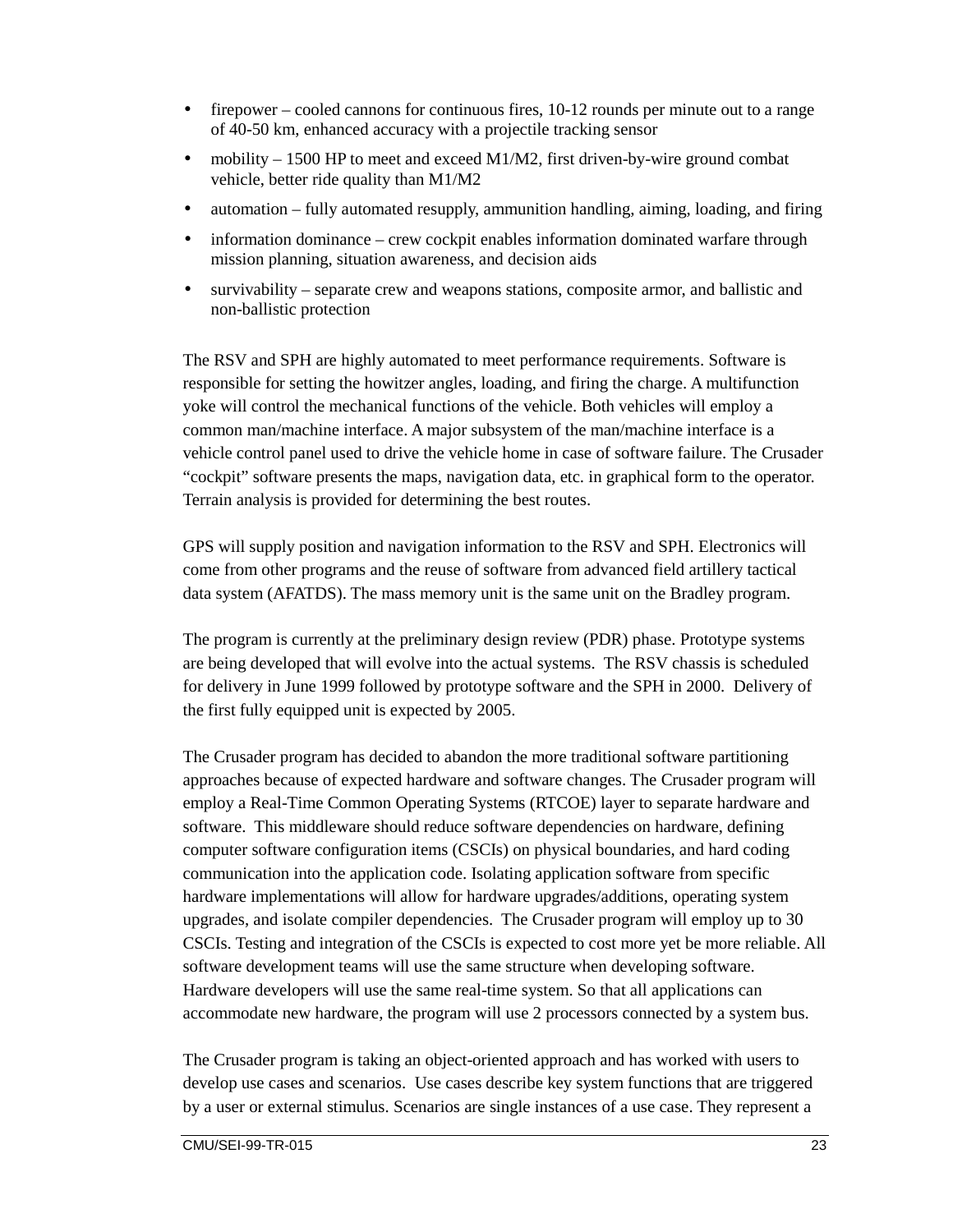path through the use case that elicit some system behavior. The identified use cases were common to both vehicles. These include: initialize and configure, conduct deployment, conduct re-supply, conduct self defense, conduct training, conduct maintenance, aid decisions, communicate, and operate equipment. The only use case not common to both vehicles was conduct fire mission.

The Crusader program did not start out as a product line development effort. However, as the effort gathered momentum, the Crusader program realized that the development of the SPH and RSV could be the foundation of a new product line. Therefore, the program began an investigation into a potential product line that would be based on the SPH/RSV development. A 5-layer common architecture has been proposed.<sup>7</sup> Layer 1 would provide common utilities for low-level interfaces and reusable components. Layer 2 would provide common services for a distributed computing environment. This includes interface, peripheral, and distributed services as well as common types and abstractions. For the Crusader program, each processor would include the common utilities and services. Layer 3 would represent the "virtual artillery vehicle." Initially, this layer would provide specific crusader mobility, survivability, re-supply, armament, and battlefield software. Layer 4 would be for artillery vehicle command and control and embedded support. Layer 5 is for user and external system visibility. This layer represents all external user interfaces and off-board test and training.

The current vision is that many other programs will be interested in using the common utilities and common services layer. Possible mission (layer 3) software may be reused or leveraged off of in the future. Layer 3 would also be tailorable $^8$  and scalable. Although not part of this effort, there may exist potential reuse for the M1 or Abrams/Bradley platforms.<sup>9</sup> Commonality across M1 or Abrams/Bradley currently has undesirable legacy applications but as these systems evolve, they may use this configuration and components. This would provide a common infrastructure between them so they can share applications.

## **3.4 Missile Defense Space Tool (MDST) - Brad Kettner, Joint National Test Facility**

The Joint National Test Facility (JNTF) provides modeling and simulation, analysis, testing, war gaming, and exercise support to the DoD, joint, individual service, and international acquisition and war fighting communities. JNTF has developed a pilot implementation of the product line approach through the implementation of Missile Defense Space Tool (MDST). The MDST system represents a merger between a current system, Portable Space Model (PSM), and the new capabilities represented by the Space Based Infra Red System Wargaming Model (SBIRS).

 $\overline{a}$ 

<sup>7</sup> Lowest level implies closest to the hardware.

<sup>8</sup> Tailorability would be fixed at run-time.

<sup>9</sup> It should be noted that neither the Bradley nor M1 are object-oriented developments.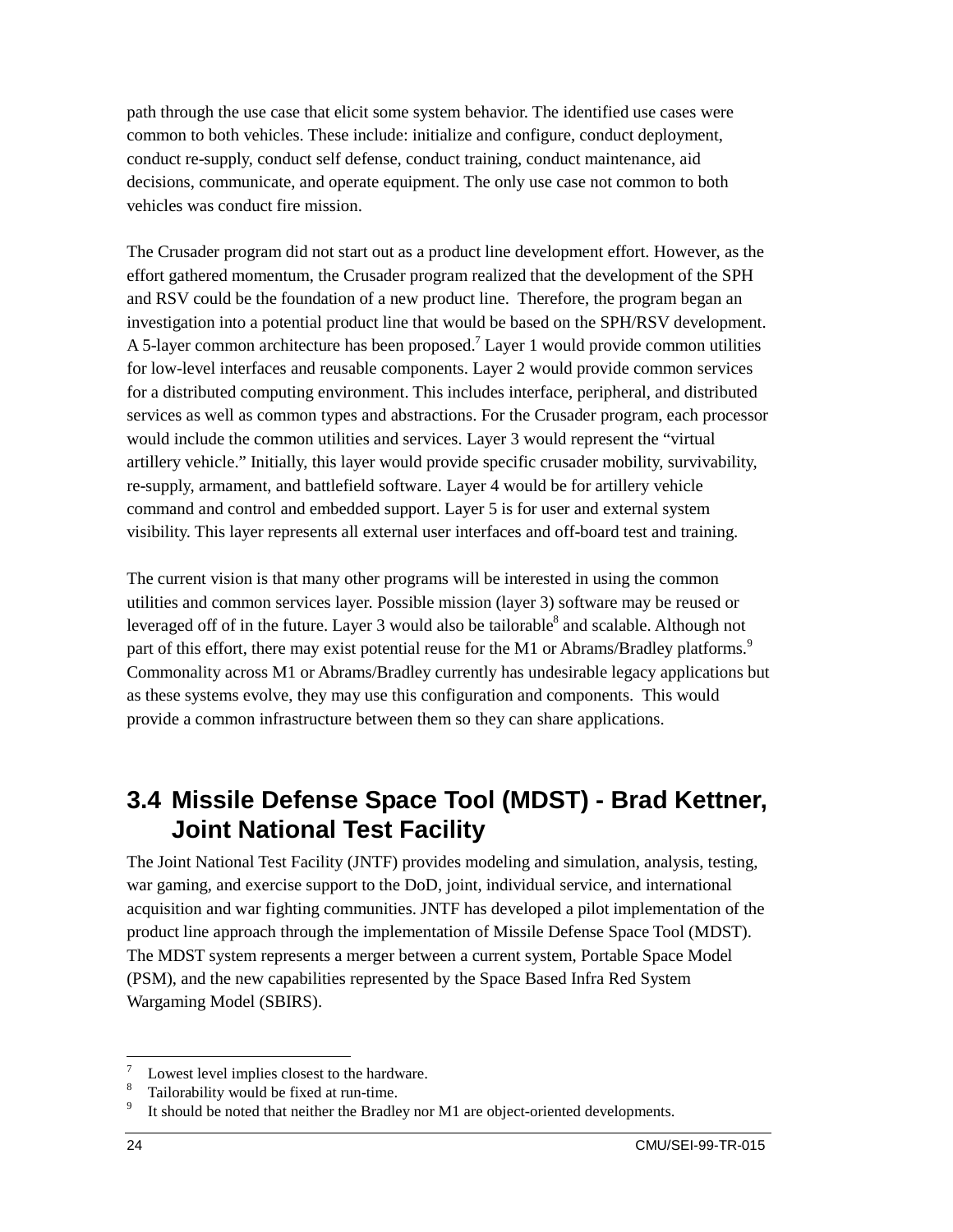The current PSM simulation provides a simulation of the current Display Support Program (DSP) satellites in geostationary orbit. First launched in 1970 and still operational today, DSP's primary mission is to detect strategic rockets in their boost phase and to report them to the National Command Authority. The emerging SBIRS system is being developed to meet the evolving theater threats in the post-Cold War era. It will integrate space assets in multiple orbit configurations with a consolidated ground segment to provide more effective integration of data and better information.

SBIRS/Wargaming Model (SBIRS/WM) represents an approved simulation of the emerging SBIRS system. However, in 1998, it did not yet have certification to model the older DSP satellites. On the other hand PSM has the required DSP certification. But PSM did not have the capability to model the SBIRS system.

JNTF made the decision to merge the capabilities into a new system, called MDST. Two factors led to this decision:

- 1. A working group at JNTF, with the SEI as a catalyst, had been looking for a pilot to test the feasibility of product line concepts at JNTF on a small scale.
- 2. JNTF wanted to participate in the Expeditionary Forces Experiment 1998 (EFX 98), which required SBIRS/WM to add a DSP capability to properly represent the emerging SBIRS system.

MDST was conceived as a cost-effective way to develop and inject a valid SBIRS model in wargames and exercises. The concept behind MDST was to develop a flexible framework for the still evolving and changing SBIRS. As the system evolves, new models can be quickly incorporated with minimal impact to the user community, and at a lower cost than developing a new simulation.

By reusing common components, the initial technical release of the new product to meet EFX'98 requirements took approximately 3 weeks (the coordination took 3 months) at a cost of \$110,000 using 3-5 part time people. Without this reuse, the JNTF would not have been able to participate in EFX exercises with a SBIRS model for at least 12 months. In addition, if the certified message capability had been developed from scratch and added to SBIRS/WM, the total cost would have been at least \$150,000 greater. If a new DSP model had to be written and added to SBIRS/WM, it could have taken up to several years to develop at a cost of \$400,000. These data refer only to the costs of meeting the EFX'98 requirement. The longer-term savings of reusing common components for future simulations are in the range of \$5 million to \$8 million.

The pilot project demonstrated three types of results for JNTF:

1. that the approach of managing software assets as a set of common components is viable, and its implications should be studied in greater detail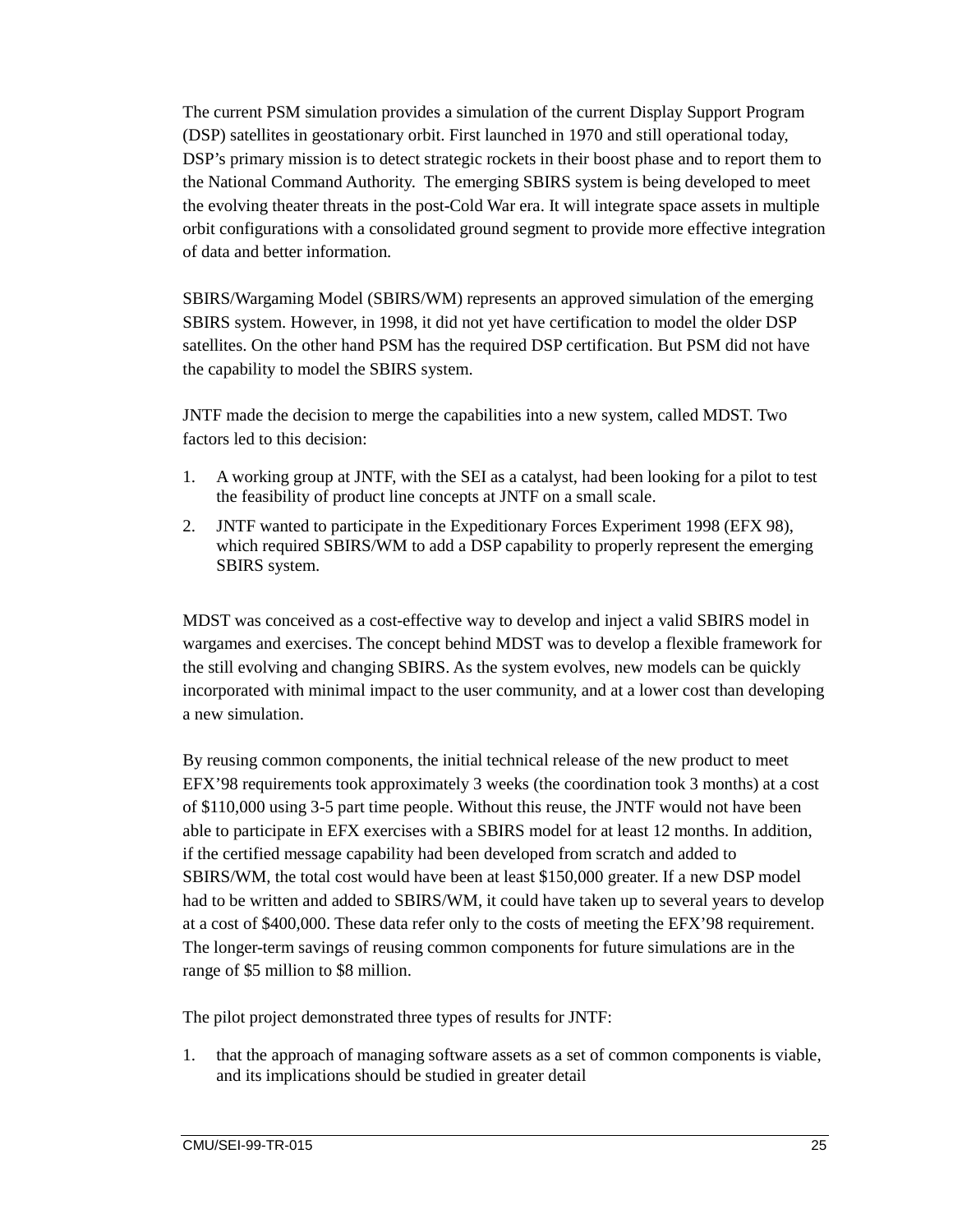- 2. that horizontal leverage within JNTF organizations can be effective in pursuing common goals
- 3. that cooperative arrangements between JNTF and external organizations, such as those that enabled MDST to become successful, can potentially save significant time and resources

Once the initial capability was demonstrated, plans were made to develop MDST in multiple phases to accommodate short-term requirements such as EFX 98, as well as longer-term product enhancements such as incorporating upgraded or new models. The MDST is currently being developed to evaluate a product line approach for software development at the JNTF. The goal is to develop a tool set that can be easily modified to meet the needs of a specific product.

The results of the pilot also suggested a potential change in the JNTF business model. Traditionally, JNTF builds models for specific situations. The models are custom tailored for a particular need, and not reused. The MDST approach builds a framework into which specific models can be integrated. By building, maintaining and integrating frameworks, JNTF can potentially react to new opportunities more quickly and more cost effectively. Using this new approach, a product is defined as the application of a set of core assets (such as MDST or personnel) brought together to meet a specific requirement or market application. An example of a possible product at the JNTF is a wargame or exercise, not necessarily the simulation used to support these exercises.

# **3.4.1 Conclusions and Next Steps**

The technical accomplishment of MDST was modest. However, to accomplish the goal, it was necessary for a number of different organizations including JNTF, Space Missile Center (SMC), and Space Warfare Center (SWC) to work together. This combination of organizational resources demonstrated that the reuse of common assets is possible across organizational boundaries, and that significant gains are possible.

On March 8, 1999, MDST was accredited by HQ United States Space Command (USSPACECOM)/J3J7 as accurate and appropriate for use in joint exercises and training events to simulate the operations of the Tactical Event System (TES) in providing warning of theater ballistic missile launches to a Commander in Chief/Joint Tactical Forces (CINC/JTF) level training audience. MDST is the USSPACECOM model of choice to simulate theater missile warning operations in constructive campaign simulations. This marked the achievement of one of MDST's major goals, and marked the acceptance of this tool by a member of the war fighter community.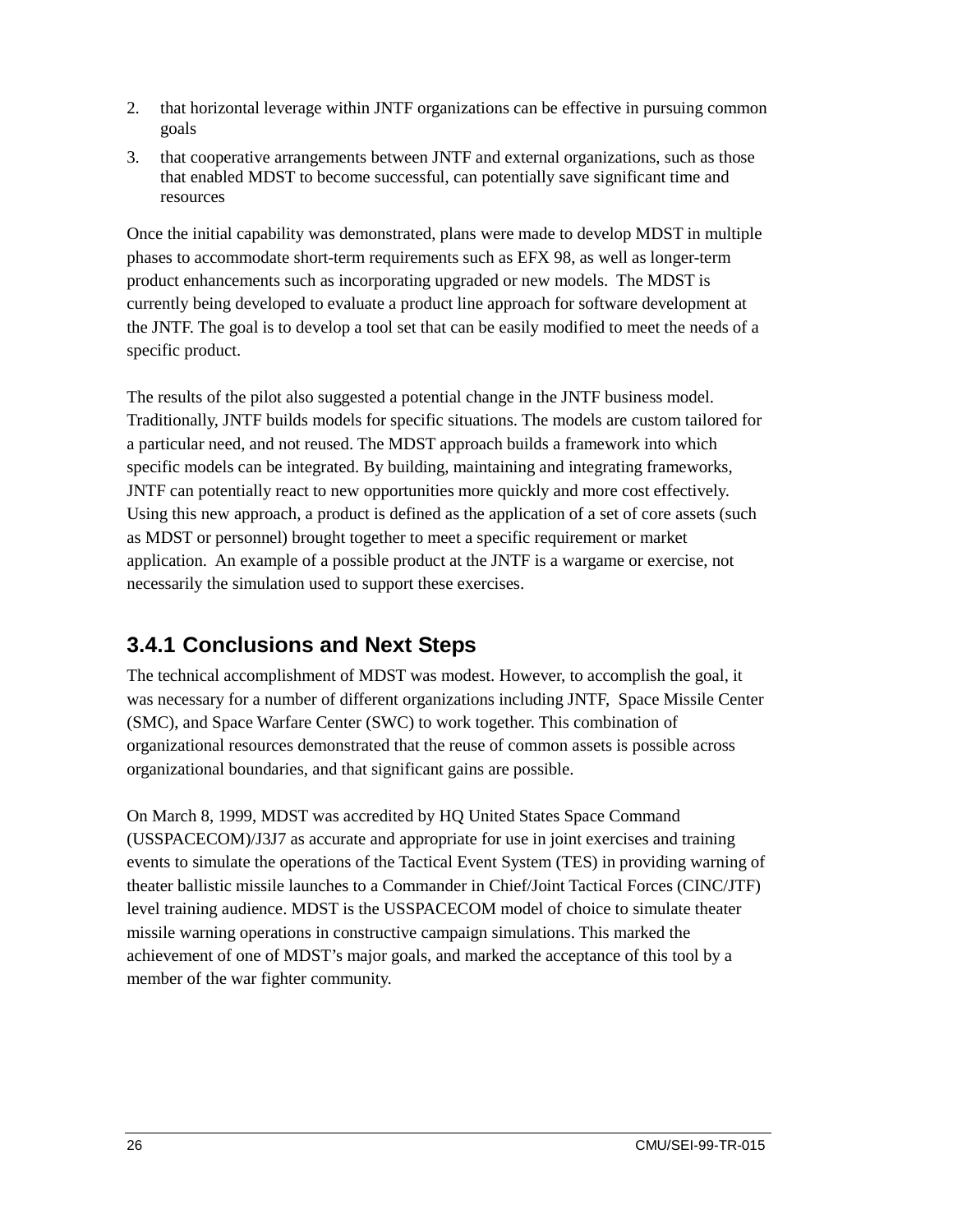# **3.5 Raytheon Satellite Ground Station Command and Control Product Lines, Jeffrey A. Shaw – Raytheon Systems Company**

Jeffrey Shaw described the Control Channel Toolkit (CCT) and Raytheon Eclipse—two satellite-ground-station, command and control product lines. Shaw was the program manager from the contractor side for CCT, which was developed under the auspices of the National Reconnaissance Office (NRO). Shaw is now the lead on a Raytheon product line called Eclipse, where CCT is being leveraged to provide Raytheon-specific ground station command and control software for commercial satellite operation.

The driving requirements for the CCT program were to reduce life cycle costs and development risks, promote interoperability, and provide flexibility. Flexibility translates into accommodating multiple implementation contractors and enabling the integration of COTS and existing legacy assets. CCT includes a reference architecture, extendable software components, and documentation to support the development of ground-based spacecraft command and control systems.

# **3.5.1 Domain Engineering**

In the early stages of the CCT, an array of government and commercial systems was examined for domain requirements: Distributed Command and Control System (DCCS), MALTA, and Standard Spacecraft Control System (SSCS). The objective was to develop a tool kit, once, and have reuser programs share development and maintenance costs. The effort began by performing a domain analysis of these systems. Life cycle costs for these systems were also analyzed. Based on a domain engineering requirements analysis, cost estimates were derived for implementing the candidate set of systems using a product line approach. The commonality of requirements across these systems ranged from a low of 49% to a high of 89% and the cost benefit analysis showed significant life cycle cost savings.

CCT emphasized reengineering of existing DCCS modules, developing an open-systems architecture, using standardized application program interfaces (APIs) and common plugand-play components with well-defined interfaces, and integrating customized components to meet mission-unique requirements. In general, CCT represents greater than 50% of the solution while the difference is mission-specific reuse or development.

A typical CCT "product line reuser" begins by examining the CCT reference architecture and then tailoring/targeting it to define a systems architecture that is compatible with the desired system features and system quality attributes. Reusers then use the system architecture to implement their system using CCT components and custom code they develop.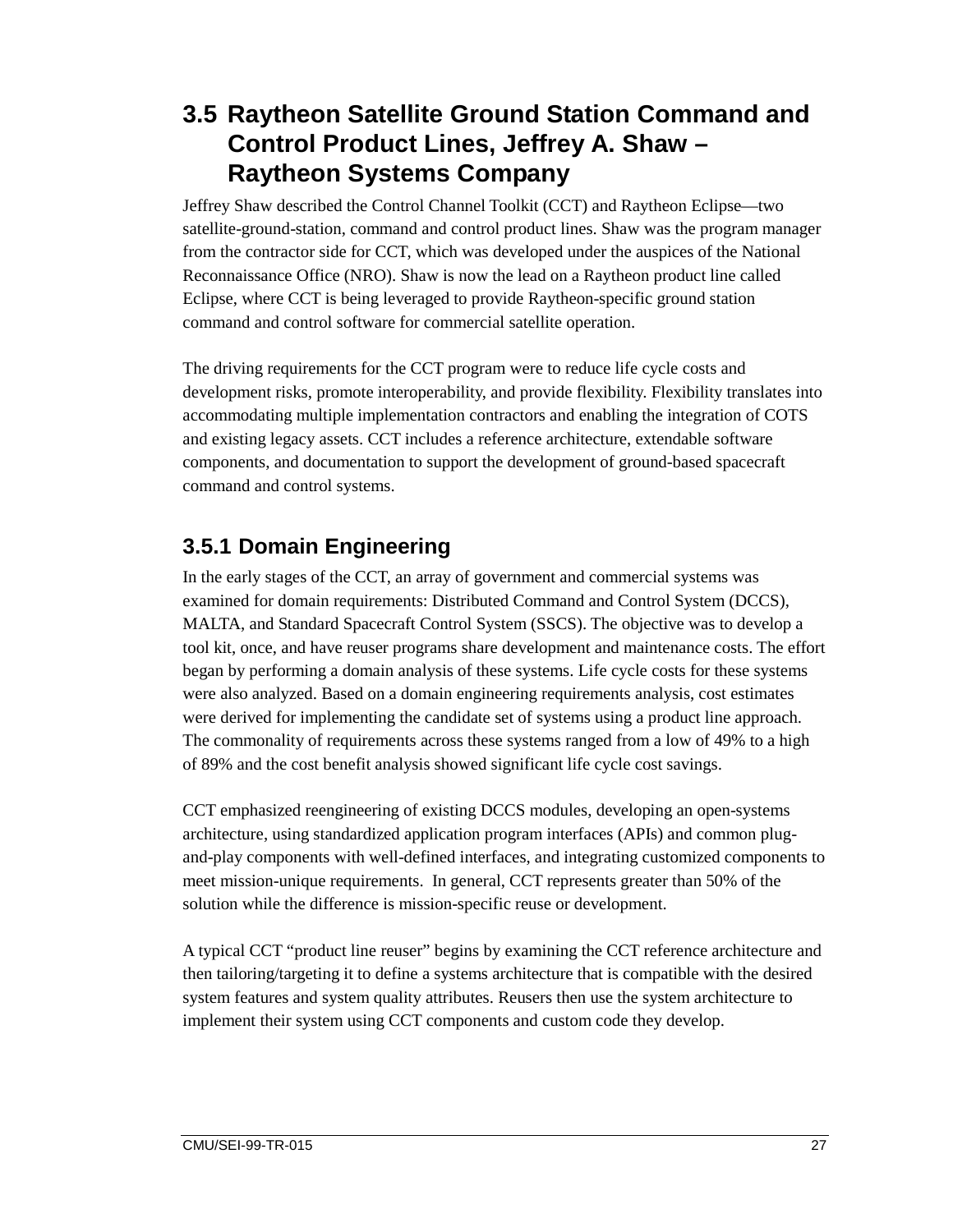### **3.5.2 Development Process**

The CCT development was structured into six overlapping increments with an Integrated Product Team (IPT) responsible for each. In the CCT product line environment, the work is broken down into five areas: domain and architecture engineering, component engineering, application engineering, test engineering, and sustainment engineering. Since the architecture drives everything, the first increment addressed the domain and architecture engineering task; this involved scoping the product line. Each of the other increments constituted a set of core capabilities for a satellite command and control system.

The systematic reuse approach adopted by CCT was process-driven and took advantage of what was available—legacy assets, proven algorithms, and COTS products. Value-added processes included conducting frequent working Technical Interchange Meetings (TIMs), promoting processes that provided an engineering product focus, and implementing metrics to track and evaluate progress. IPTs were used to promote community and stakeholder involvement and avoid long, drawn-out Preliminary Design Reviews (PDRs) and Critical Design Reviews (CDRs). Added benefits of using this incremental, evolutionary approach were increased system visibility, improved documentation, and increased understanding. Other value-added CCT innovations included providing documentation online as well as community interaction via a CCT Web site.

Test engineering adopted a component-level test approach consisting of four levels: informal unit test (level 0), formal component test (level 1), informal application test based on use case analysis (level 2), and formal system test (level 3). By structuring the requirements to map to test cases, the requirements, in effect, defined the test strategy and drove the detailed test procedures. CCT Performance Validation has many facets. The overriding consideration was to demonstrate the nimbleness of the product line reference architecture and validate that reusers do not have to standardize early on COTS products.

#### **3.5.3 Issues**

Technical, cultural, and organizational issues continue to surface in the process of moving forward with the CCT and Eclipse product lines. The technical issues concern scaling the CCT toolkit up to the system level, reconciling competing technologies, and developing training. While the CCT tool kit is a significant technical achievement, the problems that prove most challenging are organizational and cultural problems rather than technical problems.

# **3.5.4 Commercial Spin-Off**

Eclipse represents the first commercial reuser of CCT. CCT and Eclipse are conceptually the same. Raytheon is bringing both its government and commercial systems together through the CCT reference architecture. Eclipse is building from the CCT toolkit and is implementing a system architecture using the CCT processes and tools. With Eclipse, the software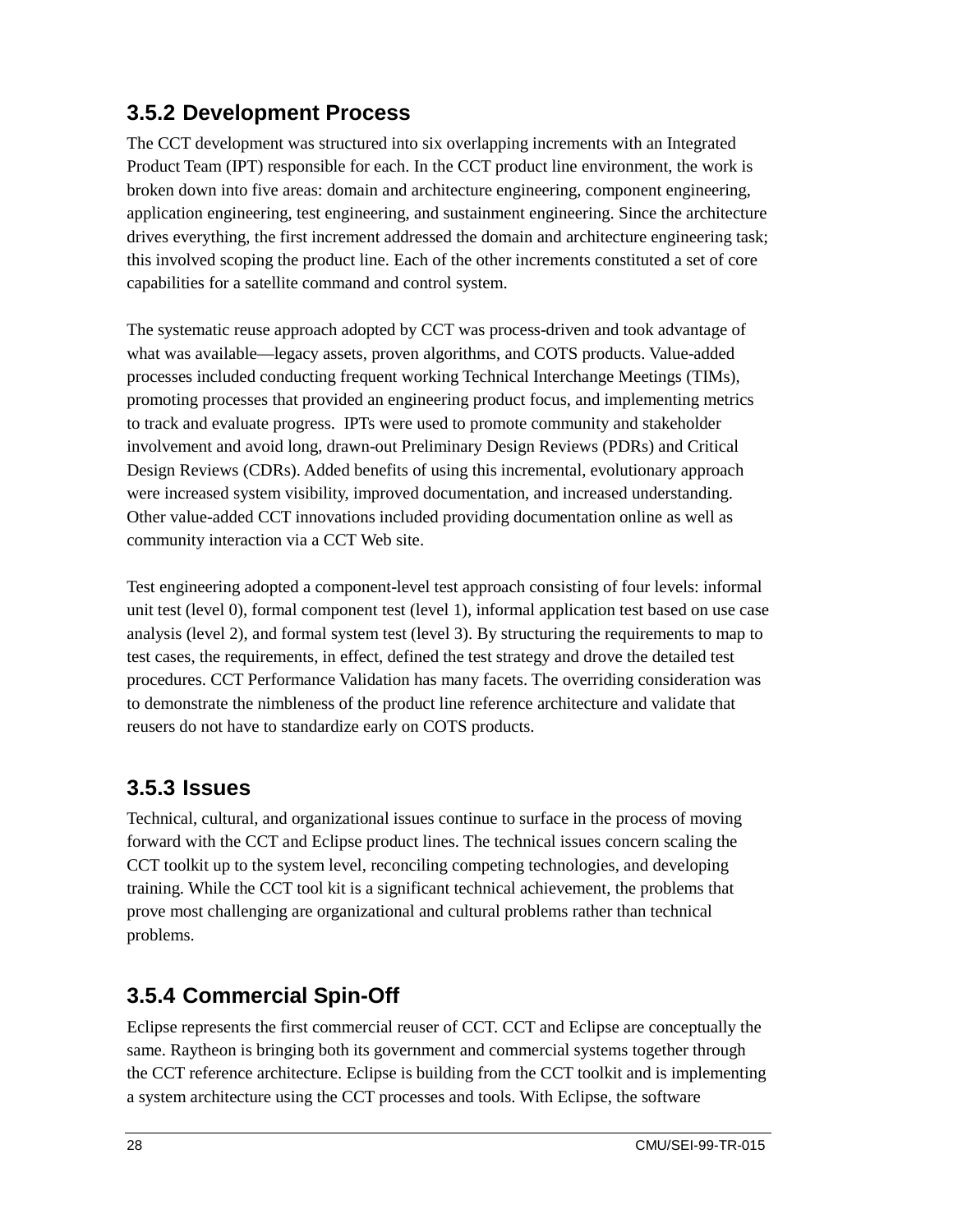development paradigm for ground-based satellite command and control systems will involve seamlessly integrating Raytheon common software components with COTS software and satellite-specific software. This includes support for major industry standards for open architectures (e.g., Ethernet LAN, TCP/IP Protocol, VME Bus) and a database-driven architecture to accommodate new user requirements.

Raytheon has over 40 ground-based command and control systems installed worldwide. This represents 30 years of experience in spacecraft command and control systems. Eclipse and CCT permit Raytheon to use a product line approach to leverage 30 years of experience and corporate "know-how" in developing command and control systems.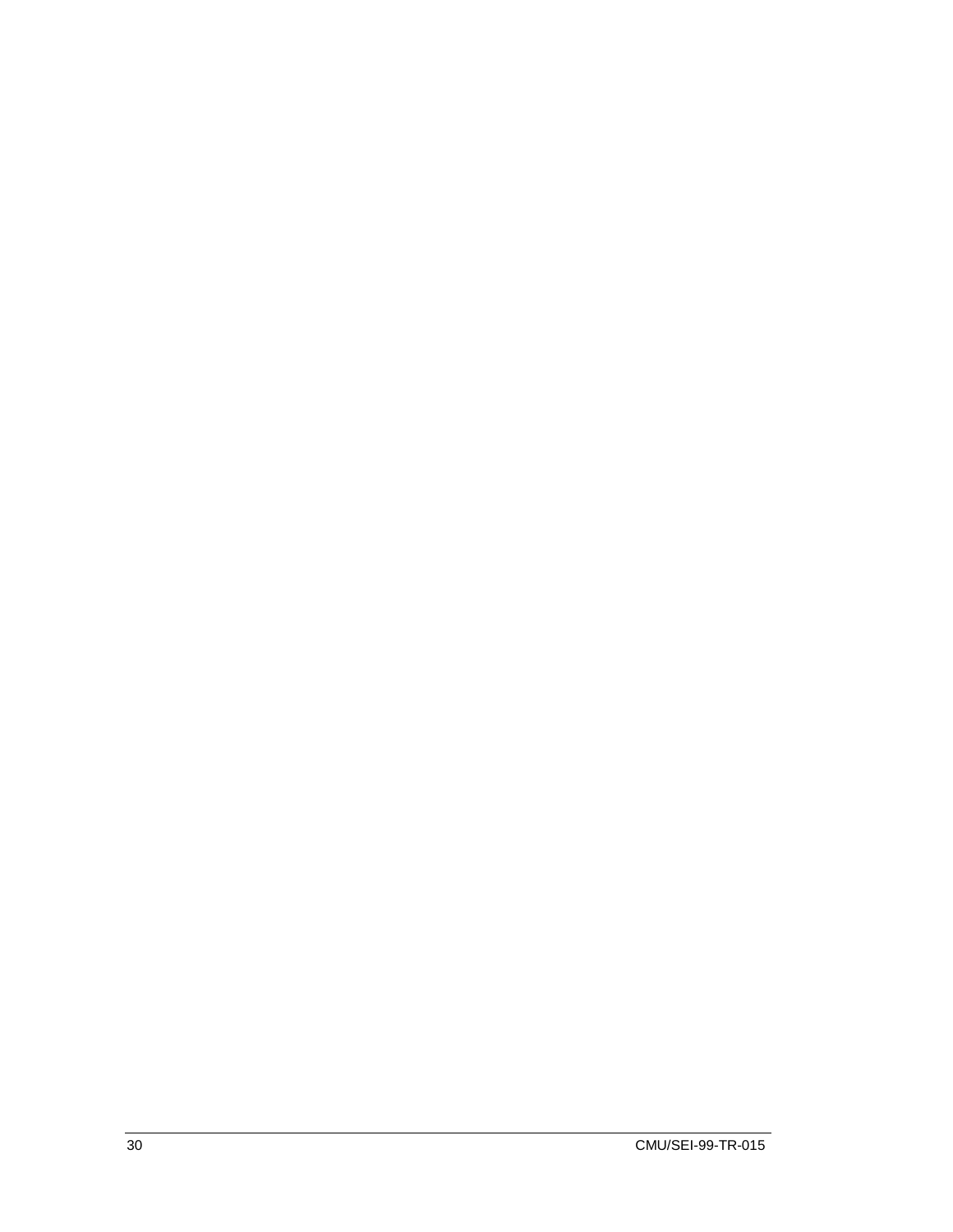# **4 Product Line Practices: Working Group Reports**

The following sections contain reports from the working groups. These working groups covered software engineering practices, technical management practices, organizational management practices, acquisition management practices, and product line concept of operations.

# **4.1 Software Engineering Practices**

The software engineering breakout group decided to explore the Architecture Definition and Exploration practice area as well as issues concerning the evolution of a product line over time. Before tackling these topics, however, the group took a few minutes to discuss the question put to them in the plenary session: Should domain analysis be a separately identified practice area in the framework, or is its work subsumed in the Requirements Elicitation, Analysis, and Management and the Product Line Scoping practice areas?

# **4.1.1 Domain Analysis**

The group identified two roles associated with domain analysis in a product line context:

- analyzing specific legacy products to see if they are usable in the envisioned product line: Domain analysis provides a prescribed approach for cataloguing assets in a selected area and determining their potential appropriateness for consideration in the product line by comparing their functional capabilities to those envisioned for the product line.
- analyzing the general product concept for feasibility: By analyzing legacy products in the domain(s) related to the product line, domain analysis aids in understanding the structure and state of the domain(s) from which the product line will draw its resources. Legacy products represent the history of a domain or set of domains; the product line to be built represents one part of its future, and the former informs the latter. Domain analysis represents a tool for methodically cataloguing what has come before.

Interestingly, domain analysis serves both of these roles in a single-system context as well. The difference in a product line setting is the "multiplicity" mentality that is required—that is, considering the effects of the domain analysis results on the envisioned family of systems, as opposed to just one. A third role was this one:

• maintaining domain requirements in the face of changing market needs and technologies: As the product line matures and evolves, the domain models (the output of the domain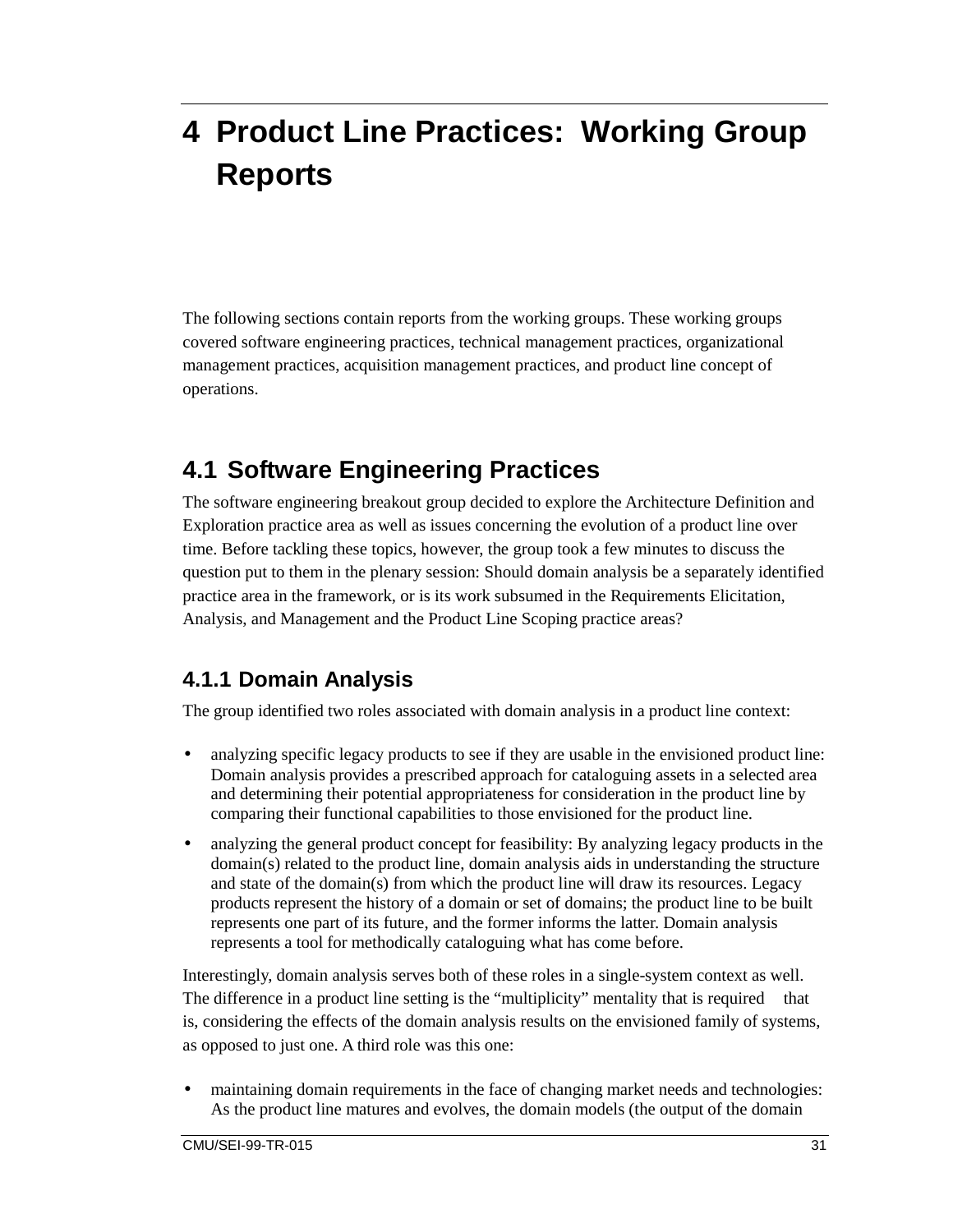analysis) must evolve as well so that they remain viable assets for the product line' planning function. Also, as new product requirements (which are noted to be common or generally useful across more than one product) are promoted to product-line-wide requirements reflected in the product line scope, the domain models must accommodate these changes.

The sense of the group was that domain analysis is a key activity in a product line and that the framework must highlight it prominently to make sure that readers understand its importance. Keeping it a separate practice area would be one way of maintaining its prominence. Featuring it conspicuously in some of the frequently asked questions would be another. However, the group acknowledged that domain analysis is more often recommended than performed, at least in any comprehensive explicit manner, and that all of the roles allocated to it are in fact consistent with those under the Product Line Scoping practice area and the Requirements Elicitation, Analysis, and Management practice area. Under those conditions, making it a specific practice under those practice areas seemed to be a reasonable approach.

# **4.1.2 Architecture Definition and Exploration**

Architecture remains the linchpin software engineering area of product line practice, occupying the key role of central core asset on which all derivative products are based. Therefore, it is not surprising that the software engineering working group wanted to devote some of its discussion time to the issues surrounding the exploration and definition of architectures.

#### **4.1.2.1 What is a Reference Architecture?**

First, a question was posed: What exactly is a reference architecture? The term has no formal definition, but is used loosely in many publications discussing product lines and reuse. More than one speaker at this workshop also used the term without definition.

A reference architecture is an architectural style and/or design pattern for a specific domain or product line. It is insufficient for building systems in that a style or pattern by its nature requires the binding of unresolved issues. In addition, an architectural style represents a set of constraints on architectures of individual products to be built as part of the product line, and therefore expresses the commonality among the architectures of the different products. The group envisioned the "incompleteness" in the reference architecture as perhaps not accounting for certain components that might be in the end products (or allowing for different components to occupy the "slots" defined in the reference architecture). This is as opposed to a sort of incompleteness where variation points in the architecture are completely described but left unbound until an individual product architecture is specified.

The notion that a reference architecture was insufficient, however, was controversial within the group—some of our members felt that this left the notion too vague to be of much value. These group members were much more comfortable with the notion that a reference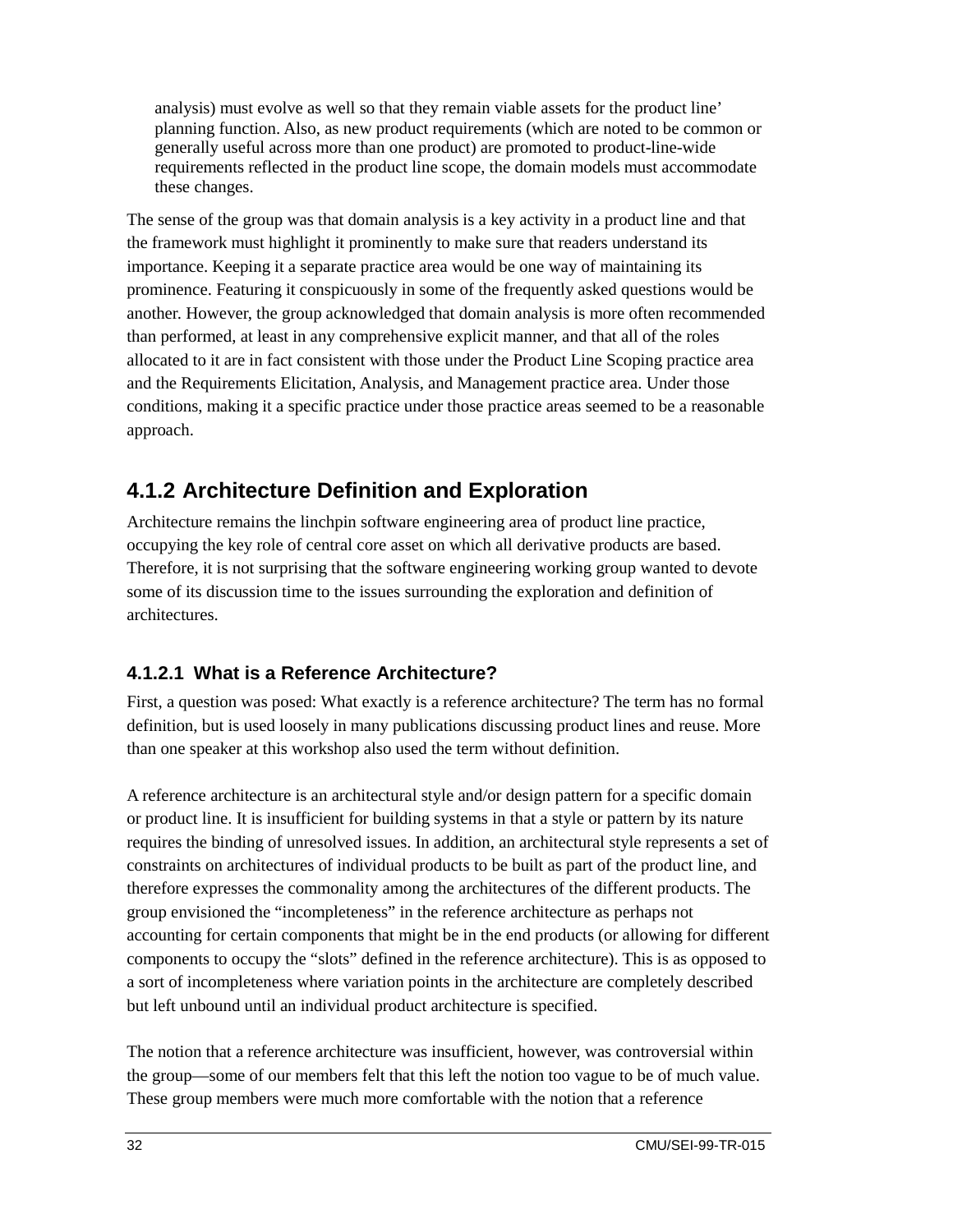architecture specifies completely the set of product architectures, although by using welldefined variabilities allows for different products to have different end architectures. For example, a reference architecture might specify that there might or might not be a component A present in the architecture, but if it is present there is a data flow connection between it and component B. Thus, some products might include component A and some might not, but the reference architecture completely describes both cases. A reference architecture under the "insufficient to build from" notion in the previous paragraph would simply omit component A from its description. Thus, under this more rigorous interpretation, a reference architecture is the same as any final product's architecture, except that it describes the variation points explicitly whereas the product architectures have those variations bound.

Is a reference architecture the same as a "product line architecture?" The group felt that it was, and that both terms were not needed.

The group agreed that a product line might in fact feature more than one architecture in its asset base. For example, different architectures might "wire together" the same set of components in a different way (using, say, different interconnection mechanisms) in order to achieve higher performance or greater reliability. In this case, we could consider these architectures either as truly separate entities, or as different branches off of some (possibly hypothetical) "master" architecture that admitted both candidate architectures as possible variations. Which alternative is to be preferred is a matter of convenience in the matter of keeping the core asset base up to date and in planning for future evolution of either or both architectures. In any case the group was adamant in insisting that the core asset base include at least one architecture — else the asset base is nothing more than a component library, which is a paradigm for reuse that has largely failed.

In summary, the working group concluded that a reference architecture (when the term is applied in a product line context) is a partial or incomplete specification for a specific product in the product line—an "abstract architecture" establishing constraints on implementation, and a set of constraints on the architecture of the products in the product line.

#### **4.1.2.2 Role of Patterns and Styles**

The group felt that architectural patterns and styles should play an important role in the exploration and definition of product line architectures, and for all the familiar reasons: known quality attributes associated with catalogued styles, shorter learning time, availability of associated infrastructure (such as test cases and test scaffolding), easier analysis, etc.

The choice of architectural style is fundamental to defining a product line architecture. Group members felt that a domain model for the product line area would hint at appropriate styles, based on their use in earlier similar systems. By identifying the entities of interest in a problem area, a domain model may also suggest styles or patterns that are best suited for representing those entities and their manipulation in a system.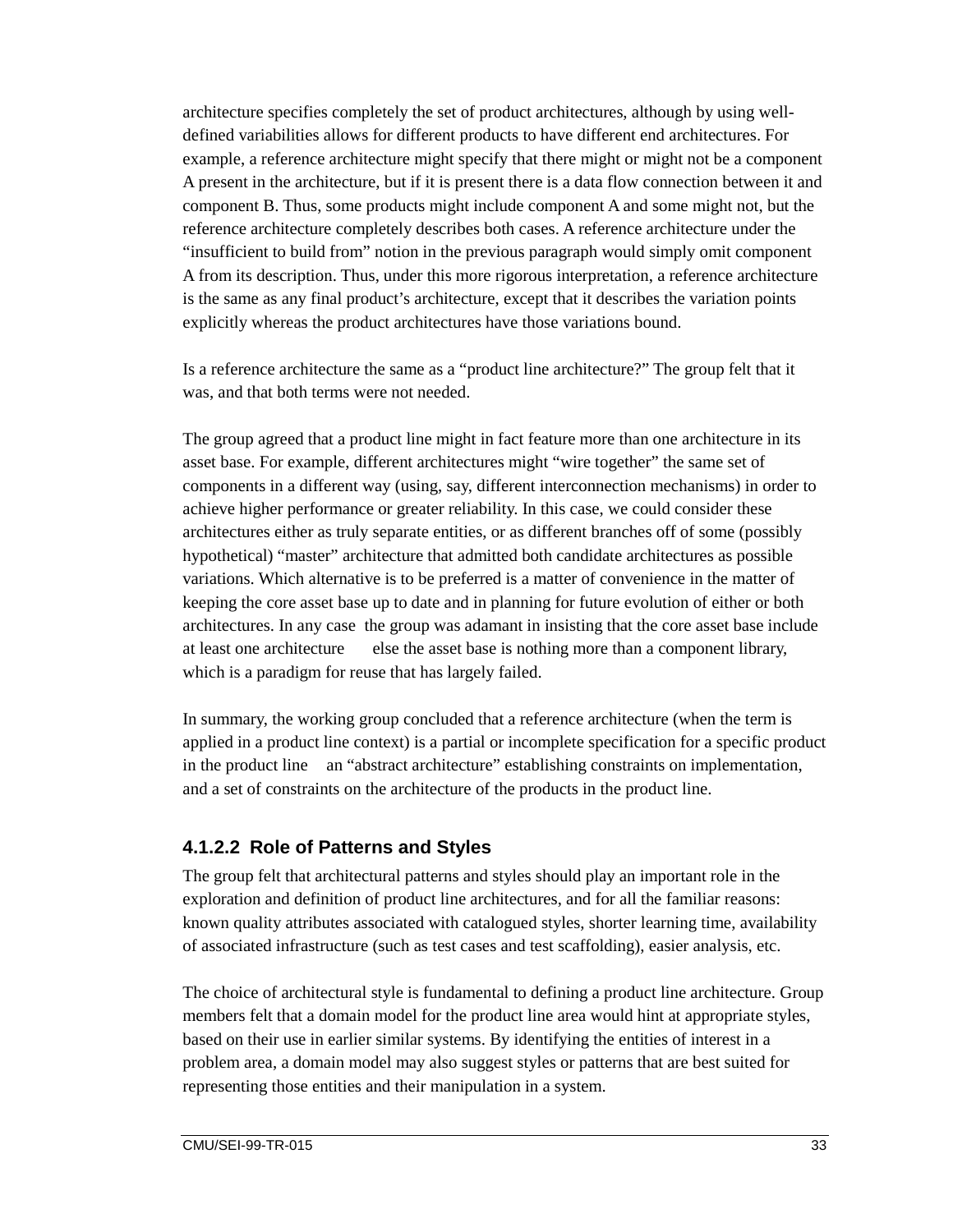They felt that design patterns were a finer-grained version of architectural styles, and hence occupied a later place in the design cycle, as implementation strategies were chosen for individual components. What are needed are domain-specific styles and patterns and more reliable (quality-based) style catalogs.

And how are architectures created for product lines in practice today? Layering is by far the most common style used, but "layering" can in fact mean any of a dozen or more things. In some layering schemes, usage is restricted to adjacent layers; in others, only the next lower layer; in still others, any lower layer. Also, layers do not necessarily dictate any finer-grained decomposition of components within layers. In fact, layering only speaks to allowed usage, and is not necessarily the result of a decomposition of the system into modules. It may be the case, for instance, that the programs of a single module reside in different layers: there is no architectural rule that requires modules and layers to be identical. Thus, layering (while useful) is only a start at the architecture exploration process, and the choice to use layers does not relieve the architect of the responsibility to make other partitioning decisions and additional style/pattern choices.

#### **4.1.2.3 Documenting Variation Points**

An architecture for a product line differs from an architecture for a single system that evolves over time because it must support simultaneous variations as opposed to sequential ones. Hence, the specification of product line variation points, and variability mechanisms to support those variation points, are both key aspects of a product line architecture.

To let our group discuss the handling of variation points from an informed point of view, we asked Jeff Shaw to speak to our group about how variation points were handled by Raytheon in the CCT architecture. Shaw explained to us that variation points are part of the product line documentation beginning at the requirements stage. Each functional component in the CCT architecture is documented with inserted statements about their required variability. Further, there are use cases that explicitly "exercise" the variability capabilities needed to support the CCT product line. Finally, a special document called a Reuse Guide has been written that describes (among other things) how the builder of an individual product in the product line should go about his or her job in the context of the variation points that are included and the variability mechanisms that the architecture provides. Shaw shared with us that they have not yet solved the problems of navigation and traceability to their satisfaction, but have made strides to tie each variability mechanism in the architecture to a requirement or use case that calls for it.

Architectural mechanisms for variability include

- parameterization, or the use of compile-time parameters to define a family of components, the binding of which happens at individual-product-build-time
- polymorphism and inheritance, the object-oriented world's way of tailoring objects based on abstract schema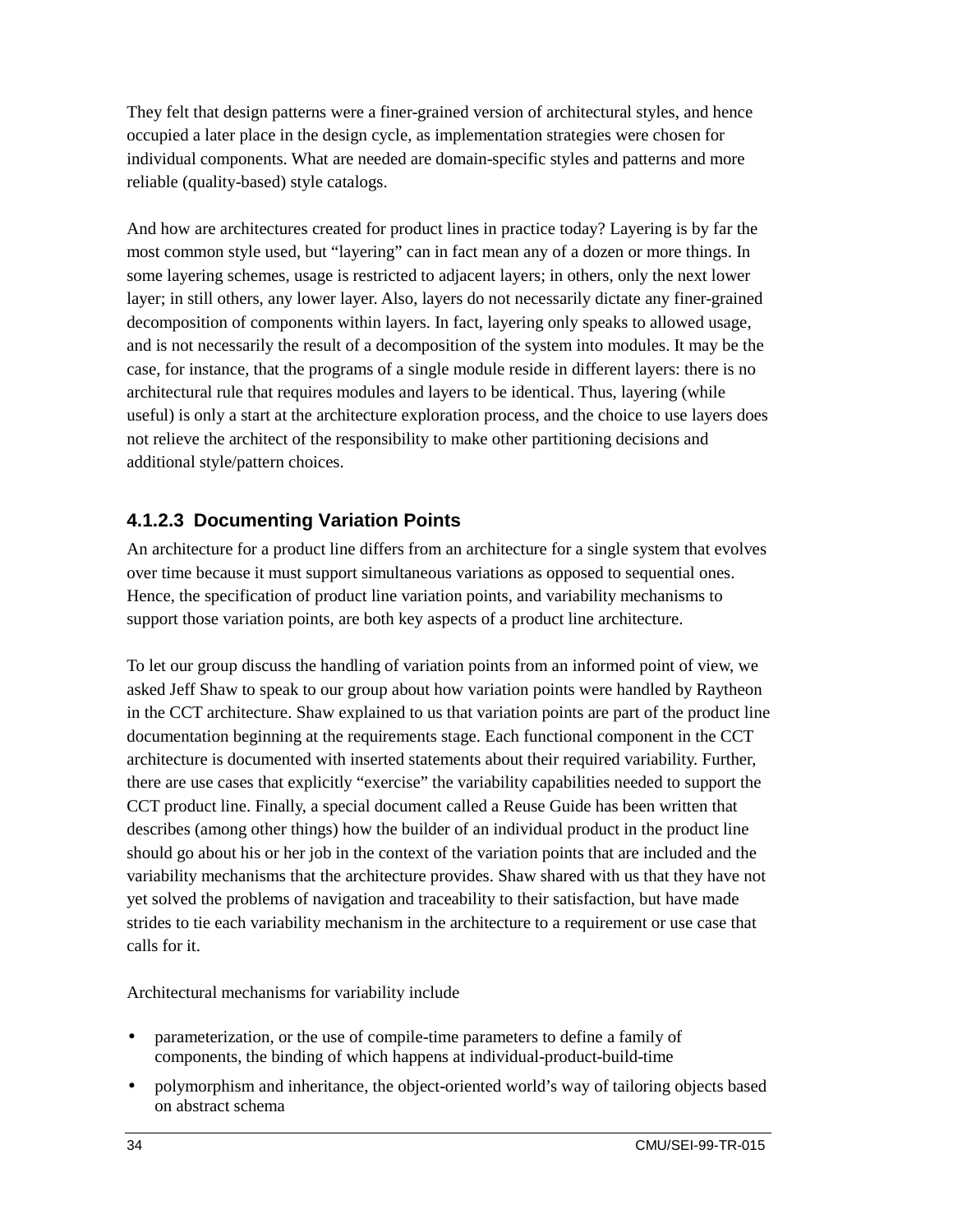- providing interfaces that are abstract (generic) with respect to specific implementation choices (such as the choice of algorithms to carry out a computation), and then providing one or more implementations that bind such choices in different ways but which are all faithful to the interface
- varying the number of components (e.g., servers), or adding/deleting certain components to/ from end products

# **4.1.3 Evolution of a Product Line**

How do product lines evolve over time? What are the stimuli to evolution? How is evolution managed? How does evolution of a product line differ from evolution of a single system? These and other questions occupied the bulk of this working group's time.

Change is inevitable. As customers use members of the product line, they will levy new requirements. New technologies or new market conditions will impel the product line owners to update their software to stay current or retain market share. These forces for change compel a product line choice on how to respond:

- Ignore it: turn down a customer's request, decline the marketers' entreaties to modernize, etc.
- Adopt the change, and force the upgrade on all of the current product line customers, as well as new ones.
- Adopt the change partially, by splitting the product line: let one of the resulting sets of products go their own way, by not maintaining those products as part of the supported product family. Alternatively, the "orphaned" set of products could be formed into its own product line, supported by a slightly different set of core assets.
- Adopt the change, and generalize the core assets in such a way as to keep the affect set of products in the family, adding variability in such a way as to let unaffected customers continue using their products unaware of the change.

Which choice is made depends, of course, on both technical factors and market factors. Technical factors include how involved the change is to make, and the technical feasibility of generalizing the product line to let both the change and the pre-change products be nodes of a new variation point's decision tree. Market factors include the applicability of the change, the importance of not alienating certain customer groups, the organization's market ambitions, the costs involved, and so forth.

However the choice is resolved, the relevant procedures should be captured in a product line concept of operations (CONOPS). That document should lay out the standard practices for making such a decision, and then the practices for upgrading the core assets and (if so chosen) back-fitting deployed products to be consistent with the new versions of those assets.

Resolving procedural issues is critical to the survival of the product line. The goal is to preserve the integrity of the architectural vision (by preserving the integrity of the architecture itself). This is accomplished by making sure that every product continues to use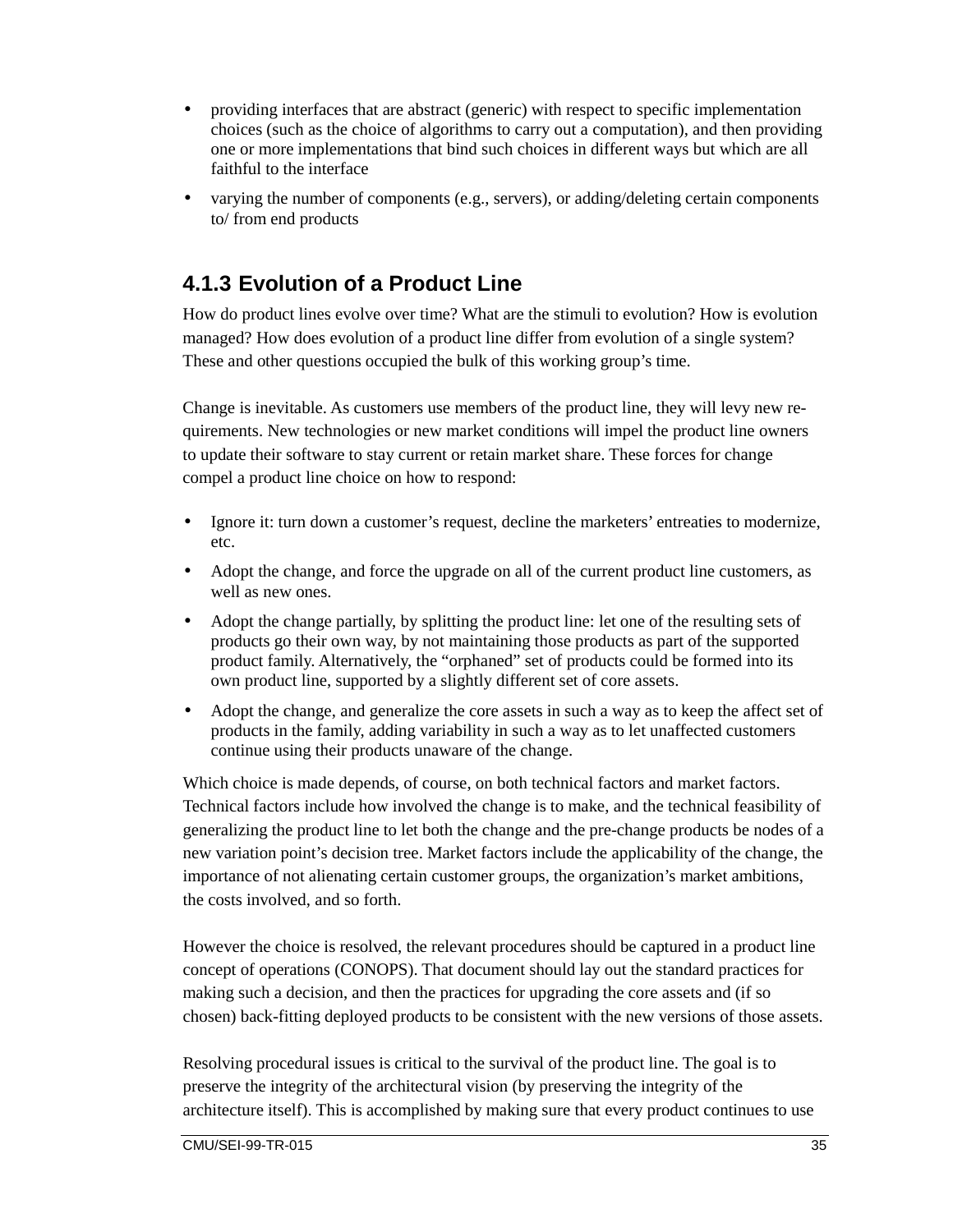the product line architecture and the assets in the core asset base only in approved variations. "Clone and own," the practice of checking out a software component and freely changing it to meet the needs of a single product, is a major threat to the long-term survival of a product line. A concept of operations established ownership of the core assets, and the organizational mechanisms to be put in place to manage the usage and evolution of those assets. In the case of a product line acquisition situation, in which a large customer (such as the U. S. government) has commissioned the product line and the initial set of products, the concept of operations must also account for the customer's role in levying evolutionary changes on the product line.

Aspects of the evolution issue that are unique to product lines can be summed up in the problems associated with the simultaneous support of multiple products, as opposed to the support of a single product that, while varying over its lifetime, exists in only one version at any moment. Single-system evolution issues, which are not particularly well-understood or codified in their own right, are greatly magnified. New product line customers receive the latest version, but earlier versions must be supported. Customers' evolutionary pressures often conflict with each other. Changes to a product in the field must be folded back in to the product family in a way that does not disrupt the operations of customers unaffected by such changes.

Evolutionary issues associated with the core asset base involve the relation between the core assets (more precisely, the *versions* of the core assets) that were used to field particular products (or versions thereof). Changing a core software component is theoretically less expensive than changing all of the systems that are presumably affected by such a change; when possible, this is the preferred approach to evolution. This situation is made much more tenable by managing the requirements for the product line as a unified entity rather than on a cases-by-case (product-by-product) basis. Product-line-wide requirements evolution can be facilitated by having a user's group of the products' major customers, or by showcasing new requirements to the customer base as a whole rather than just those customers whose needs precipitated the changes. The goal behind core asset evolution is the reduction in the proliferation of product versions. Proliferation occurs when core assets are split into almostalike versions. More desirable is to design components for which a split is not necessary, but handled as a pre-planned variation point.

An issue of core asset evolution with which an organization must come to terms is the granularity of new releases: should new components be released individually, or should the entire core asset base be re-released from time to time? Boeing opted for the large-grained approach. They felt it was

- good for core asset developers
- easier for configuration management
- easier for re-creating products for trouble fixes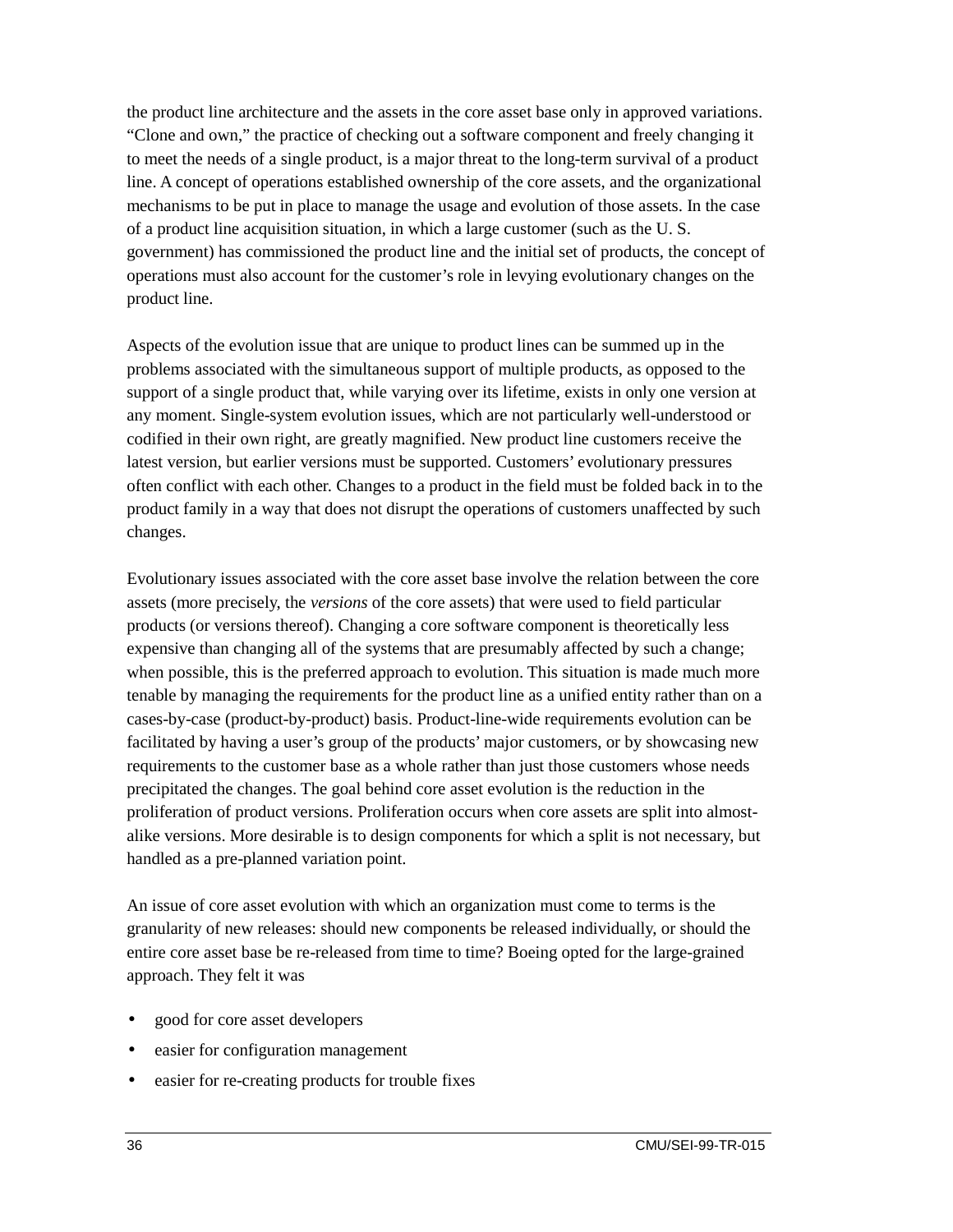It was, however, harder for product developers, since unwanted changes are forced on them along with desired changes.

The product line evolution issue applies to the product side of the equation only indirectly. If the products are all built faithfully using the core assets, then the issue does not apply unless a product branches out of the product line to go its own way based on the unique requirements of its own customer base. But in that case, it isn't part of the product family anyway, and again the issue does not apply.

But evolution may occur in that part of a product that is not built from the core assets. This may lead to later product line updates, and product-specific components may need to be synchronized with core asset versions.

Risks associated with product line evolution include

- proliferation of alternate distinct versions of products and/or core assets
- abandonment of the product line by customers (especially since a change that benefits one customer may be detrimental to another)
- overload of pace of change. This could come from
	- − asset utilization (as-is versus tailored)
	- − bureaucracy
	- − lack of expertise
	- − cost
	- − cumbersome or low-integrity architecture
	- − component proliferation

# **4.2 Technical Management Practices**

The technical management practices working group concentrated its discussion on the following two practice areas:

- Planning and Tracking
- Make, Buy, Mine, Outsource Analysis

# **4.2.1 Planning and Tracking**

In the area of planning and tracking, the working group focused specifically on planning. They viewed tracking as an area that is related closely to data collection and metrics, which already is a practice area defined in the framework.

Planning was distinguished from the development of the business case, which has a planning aspect. The group viewed the business case, along with a statement of work, as providing an entry criteria for product line planning. Given this context, planning was addressed according to the overall outline of the framework's practice area template.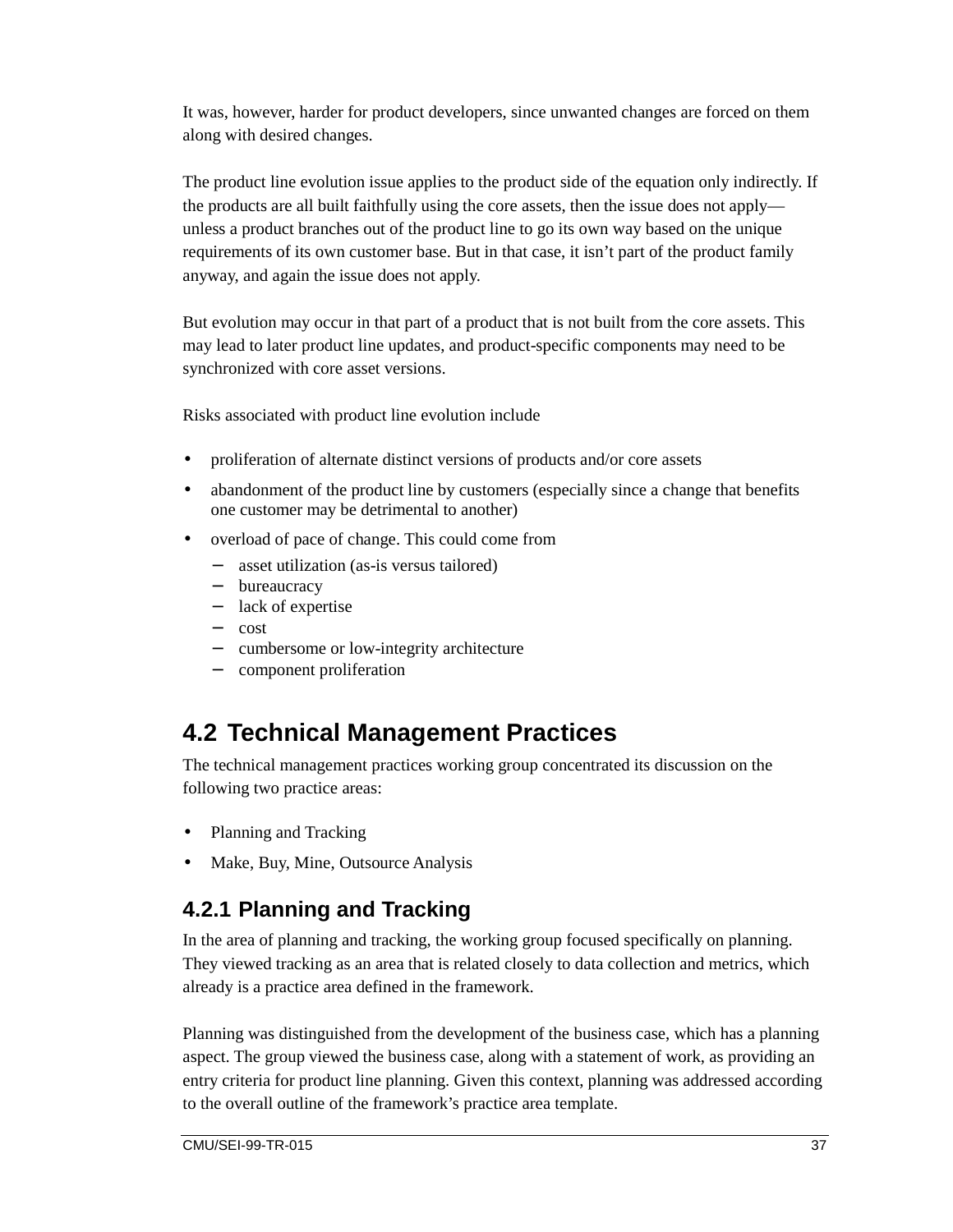The group focused much more on what had to be addressed in plans then in planning per se. Also, it is clear that there must be a number of plans at different organizational levels to support a product line effort. The group did not tease those out.

Standard practices for software planning are widely available. The working group viewed such practices as broadly relevant for product line planning and therefore focused on areas where product line practice requires either a different focus or a greater emphasis.

#### **4.2.1.1 Aspects Peculiar to Product Lines**

A prerequisite for the development product line plans is a thorough understanding of the implications of the product line approach, including an understanding of organizational management, technical management, and software engineering issues related to product lines. To achieve such understanding, one must either have experience in developing product lines or simulate experience by extensive reading about the basic principles and lessons learned from product line efforts. The SEI's Product Line Practice Framework was noted as an excellent source to help short circuit learning. In fact, the framework can be very helpful in pointing out areas that might require some improvement activity and therefore an improvement plan that will be executed prior to the actual product line effort.

In addition to the standard issues required for the planning of single software products, product line practice requires the development of plans at an organizational management level that address a number of issues in greater detail, such as

- organizational structure and decision making authority for core asset and product teams
- sponsorship
- incentives to product teams for reusing core assets and for contributing to the development of potential new core assets
- adequate resources for the maintenance of core assets
- factors that lead to a stovepipe mentality
- ownership of core assets
- resources for the acquisition and integration of necessary tools.

There are also plans needed for the technical work and the technical management, for example, a work plan for defining the architecture, a work plan for testing the core assets, plan for setting up the product line configuration management process, a technical risk management plan, etc. A checklist can be developed from the software engineering practice areas in the framework. Each of these practice areas should have an associated work plan.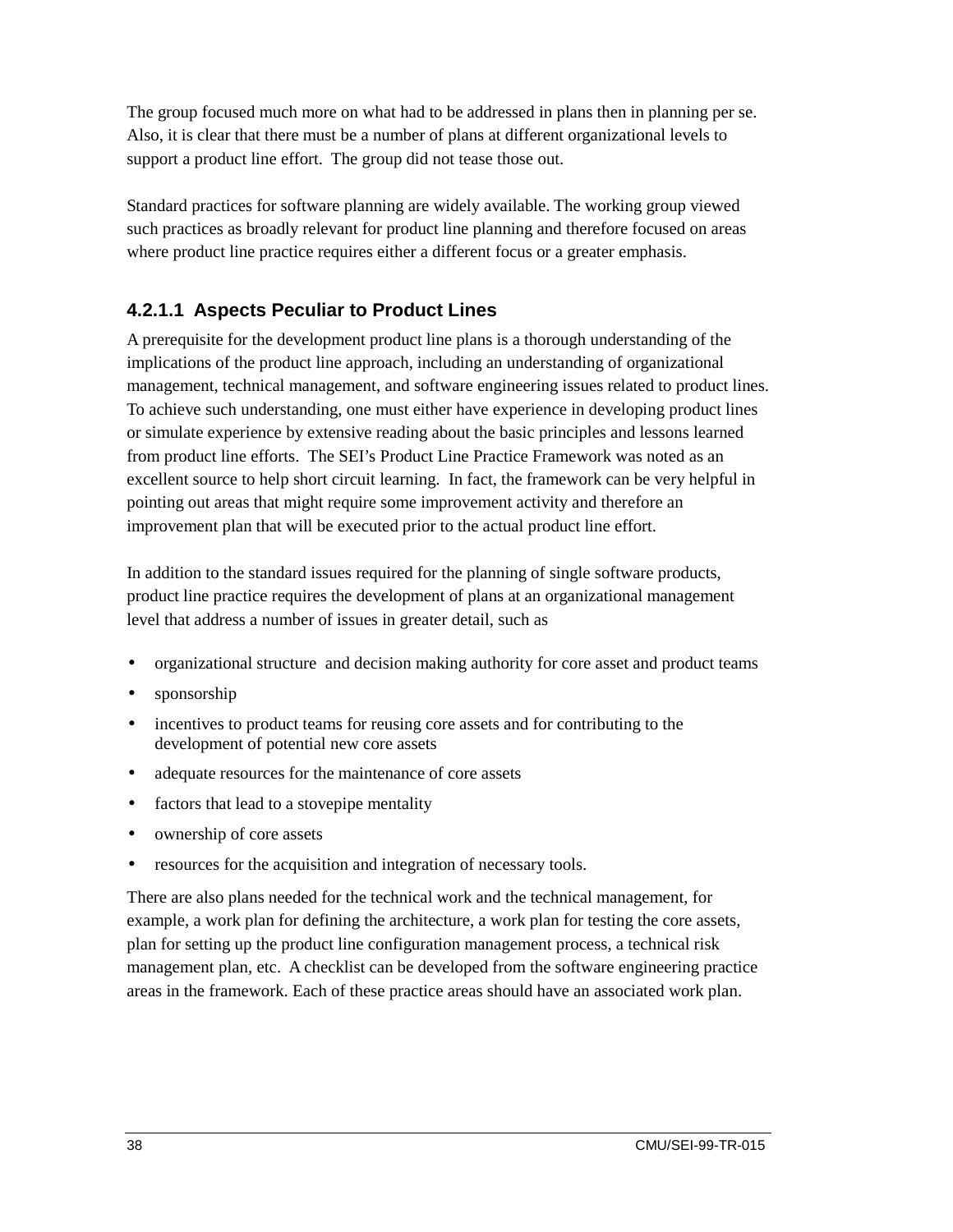#### **4.2.1.2 How Applied to Core Asset Development and Product Development**

Core asset development and product development were discussed together. There must be a plan that ensures that an overall strategy for the creation of core assets is developed. Core assets may be developed using either a top-down or a bottom-up approach. For example, an organization may start by developing a product line architecture and a set of core assets and then building products based on these assets. On the other hand there may be more of a bottom up approach that starts with products and uses these products as inputs to the core assets.

There must be plans that address the following issues related to the development of core assets:

- the development of a product line architecture
- the identification of core assets
- the development of interface definitions
- the identification of current assets that are available and their potential for reuse
- the definition of the configuration management process
- the development of interface definitions between components and policies for enforcing them

There must also be plans to support product development that address the following:

- maintenance and enhancements to products
- the movement of people between core asset and product teams
- the assembly of products from components

#### **4.2.1.3 Specific Practices**

The group did not identify any specific planning practices but did point out the need to establish standards that are based upon corresponding plans.

These standards include the following:

- the software development process to be used for core assets $^{10}$
- guidelines for the development of appropriate documentation
- guidelines for mining assets

 $10\,$ <sup>10</sup> The process here and the guidelines in subsequent bullets are referred to in the framework as individual *attached processes* for the core assets.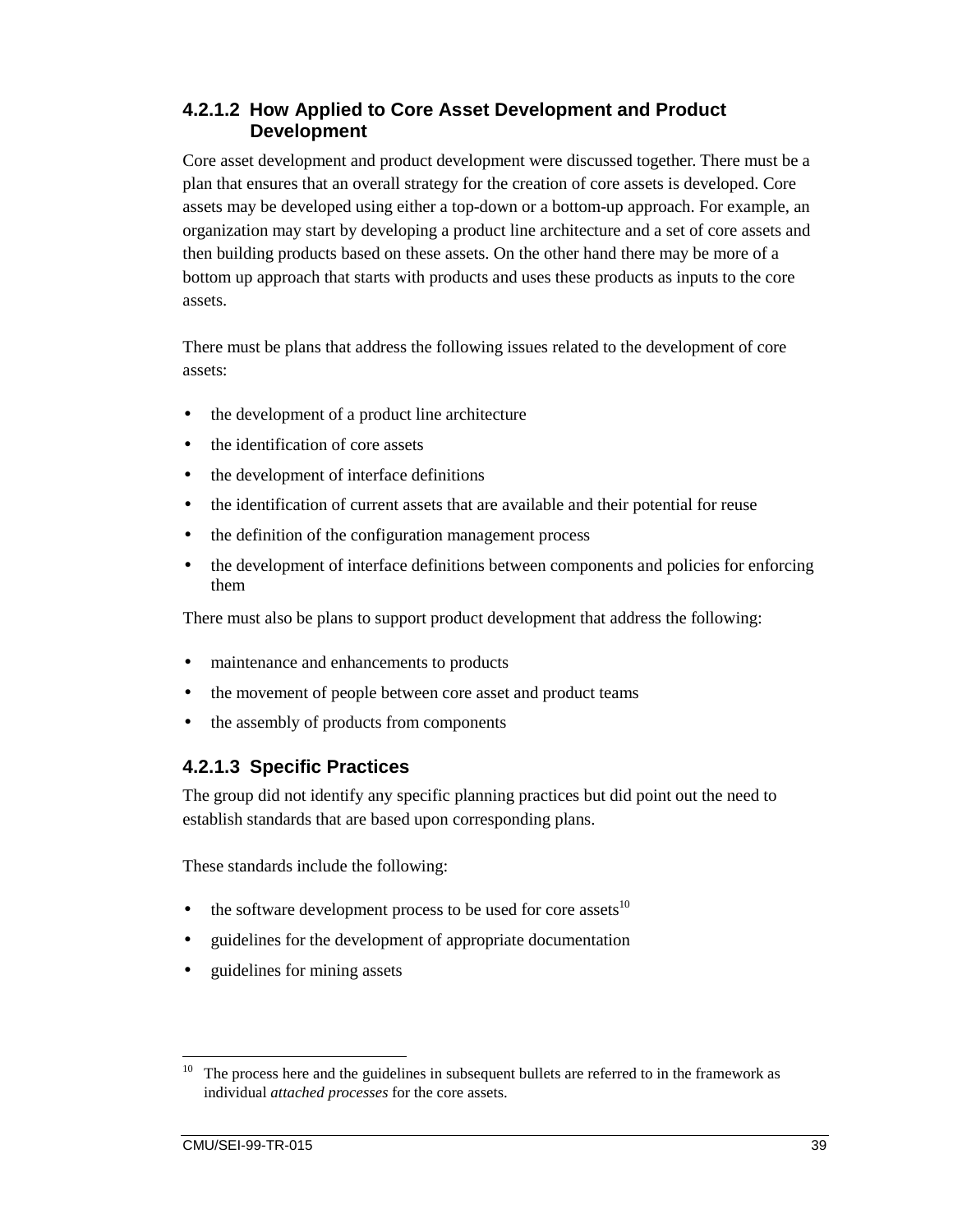- guidelines for the assembly of products from components $11$
- guidelines for making tradeoffs between requirements
- guidelines for managing commonality and variability

#### **4.2.1.4 Risks**

There is a risk that if an organization's product line stakeholders are not involved in developing plans for the product line effort, there will likely not be the buy-in necessary for success.

There are risks associated with the degree of specificity provided in the plans associated with the product line effort. If plans are too vague, there will not be sufficient rigor to ensure that practices are routinely executed and sufficiently coordinated. On the other hand if the plans are too specific or too rigid, there may not be enough flexibility to accommodate the changing dynamics of the organization's mission or business or the evolving maturity of the asset base.

## **4.2.2 Make, Buy, Mine, Outsource Analysis**

The group next discussed issues related to deciding whether to make, buy, mine, or outsource the development of software assets. The same analytical approaches for making these decisions in a single-system software development environment ought to be employed. However, product lines introduce a new set of factors that need to be considered since the software assets have to be sufficiently general to support the multiple products in the product line and since the decisions that are made affect more than one system. This latter aspect can be an advantage. The cost of implementing the decision can actually be amortized over multiple products so the cheapest route need not necessarily have to be selected.

The nature of the interfaces and how one will accommodate the required variability plays an important role in make/buy/mine/outsource analysis for product lines, as do the type of wrappers that could be used for legacy assets and their associated costs.

Other issues that were discussed include the following:

- The outcome of the make/buy/mine/outsource decisions can be considered to be both an input to core asset development as well as a constraint on it.
- If outsourcing is chosen, the interfaces need to be rigorously specified, thus providing additional constraints on the vendor.
- The integration of COTS components can have unpredictable results and side effects. This can lead to additional costs.

 $11$ Such guidelines are captured in the *production plan*, as described in the framework.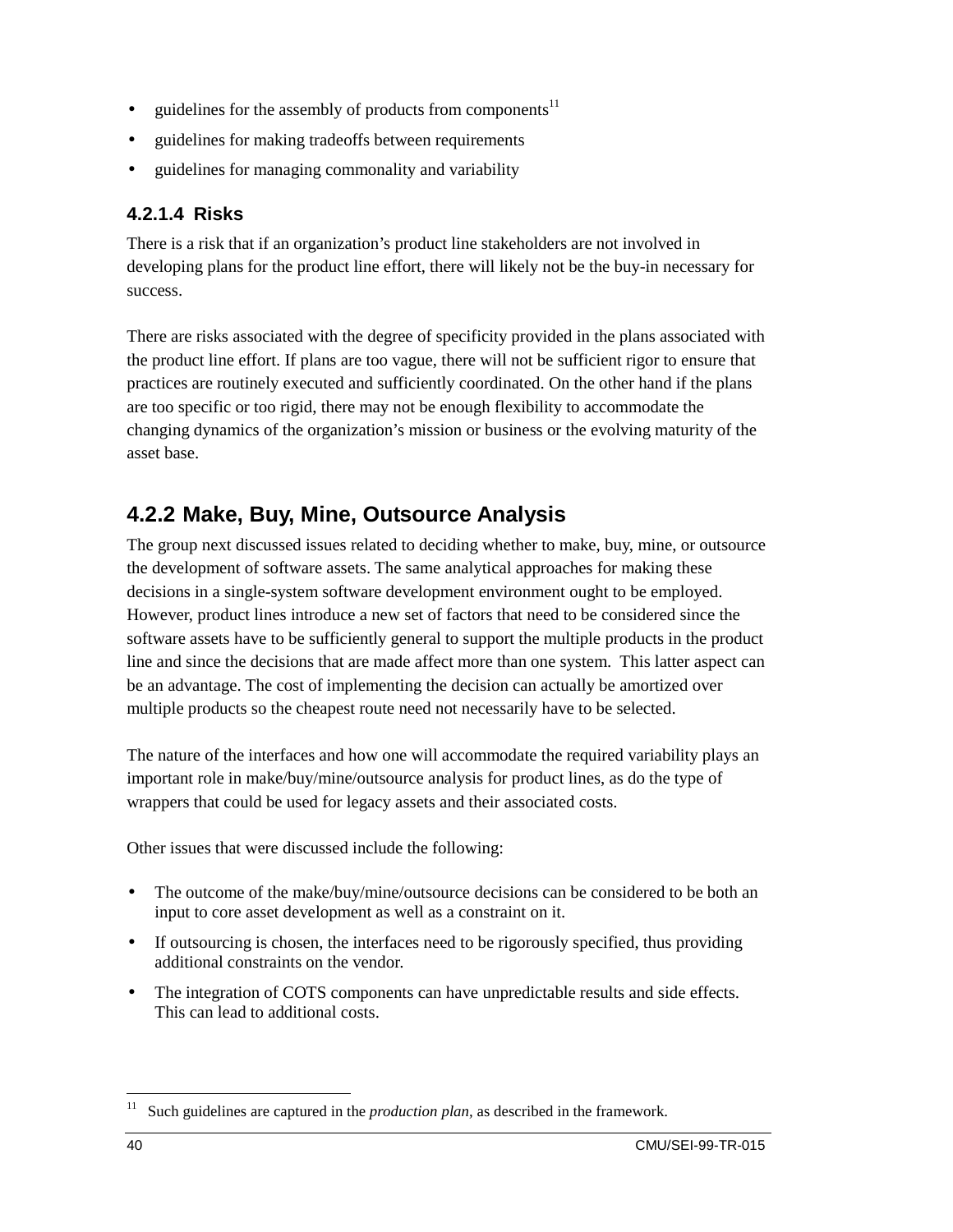- There is a need for more up-front analysis of components and their interactions since the impact of these interactions will be eventually played out in multiple products.
- It is useful to build a mini business case for the decision associated with each asset

Risks in making make/buy/mine/outsource decisions include the following:

• The integration of COTS components and interactions between them can involve hidden costs.

(This risk can be mitigated by up front analyses of the COTS components and their interactions.)

- Failure to adequately analyze the scope of the product line or the critical requirements can undermine individual asset decisions.
- Hidden interactions among components can produce unpredictable consequences.

# **4.3 Organizational Management Practices**

The working group that focused on organizational management practices devoted most of their time to the Launching a Product Line practice area, and briefly touched on the Funding practice area.

# **4.3.1 Launching a Product Line**

Launching a product line involves not just technical changes in an organization, but nontechnical changes at both the enterprise and the business unit or program level. In order to effect such comprehensive change, it is essential to have high-level management buy-in, a business case, and advocacy at all levels.

The group felt that organizations should start with the following pivotal pieces:

- an explicit articulation of the need for change (usually tied to business or mission goals)
- definition of the product line goals, strategies, and vision
- a plan to garner advocacy

In order to define goals and strategies, the organization must analyze its own culture and embrace realistic strategies that can be effected within that culture. Many strategies can be potentially appropriate, but some are simply not viable in particular organizational cultures. The goals and strategies will drive the product line rollout or adoption plan, will define success, and should become the chief product line communication piece.

In securing advocacy for the product line effort, the DoD organization should start with the senior level since funding is needed to resource the organizational change. However, grassroots support is going to be needed; the "troops" should not be ignored. A bold communication campaign should be assembled early and should exploit the negative experiences of the past to convince the staff that a new approach is needed.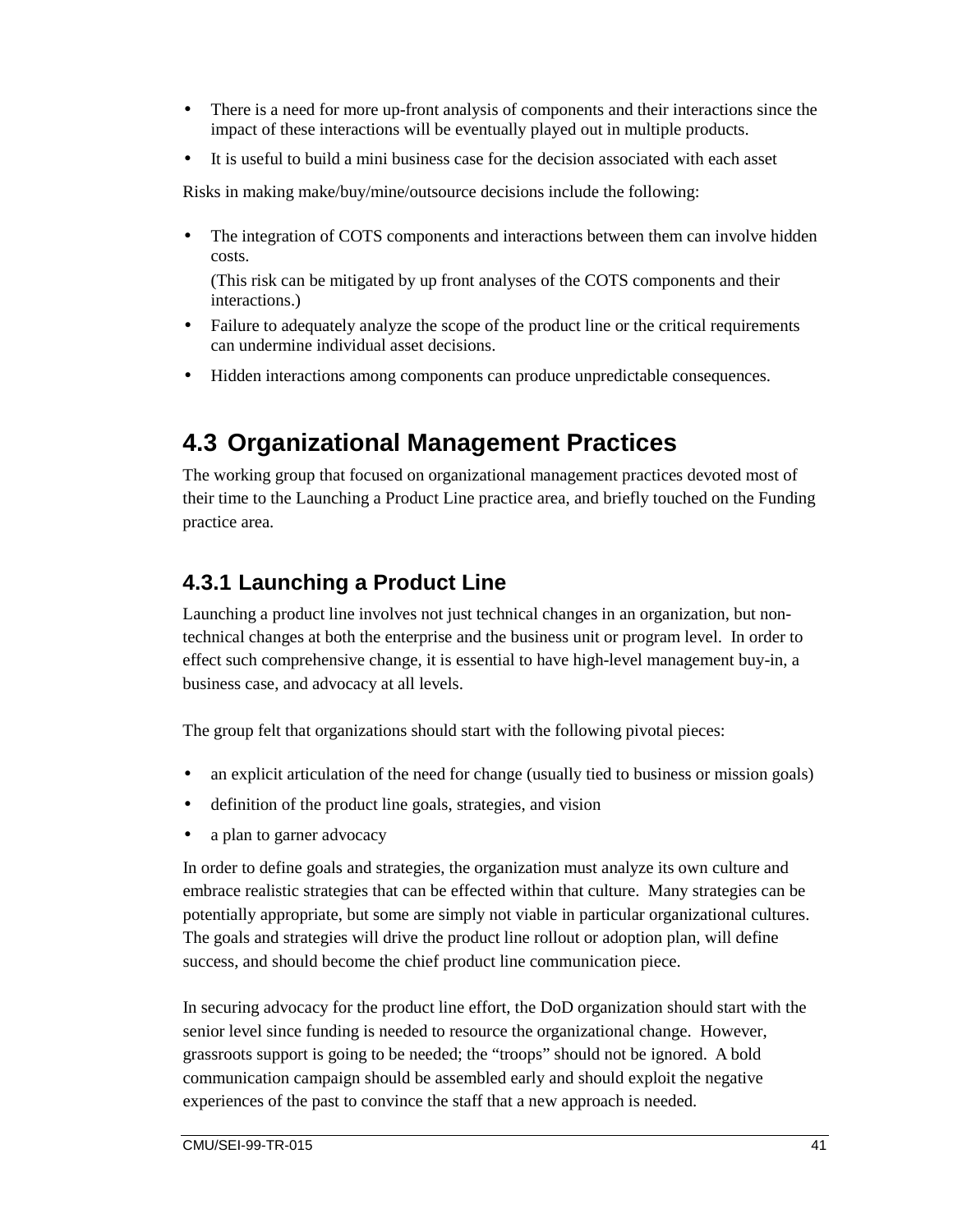#### **4.3.1.1 The Need for a Plan**

The group determined that there is a strong need for a product line launch or adoption plan. This plan should include the product line goals, vision, and strategies, identify the activities needed to execute the strategies, and stipulate the roles and responsibilities of those who are responsible for putting the plan into action.

Planning is iterative and so the plan should be built in increments. Action items that identify work needed to complete the plan should be documented and tracked. The logical relationships of the activities in the plan should be examined before attaching a duration or schedule estimate.

The planning group should be small and limited to the group who will actually be responsible for implementing the plan. Action groups or IPTs can later be established to execute major sections of the plan.

Since a significant part of any technology change is overcoming the natural resistance to change that is manifested in cultural/people issues and barriers, the adoption plan should include specific activities to work the people issues. The following activities were identified by the working group:

- Conduct a product line assessment to understand the current organizational strengths and weaknesses relative to product lines.
- Identify those individuals most experienced in the domain.
- Identify those in the organization who are experts in critical technologies; e.g., architecture, domain analysis, configuration management, process definition, component development, etc.
- Prepare a high-level pitch to convince the staff that a product line approach is in their best interest and that it is a way to gain/keep their professional competitive edge.
- Work a strategy for mining assets that embraces both the assets and the folks with asset expertise.
- Provide bonus awards for papers that are written on the new approach.
- Assign briefings to subordinates to help them feel a sense of ownership in the product line effort.
- Spread the championship role among a group with the talent and motivation to succeed in product lines.

#### **4.3.1.2 Launching Approaches**

The group discussed two approaches for launching a product line: start with a pilot and start with a real product line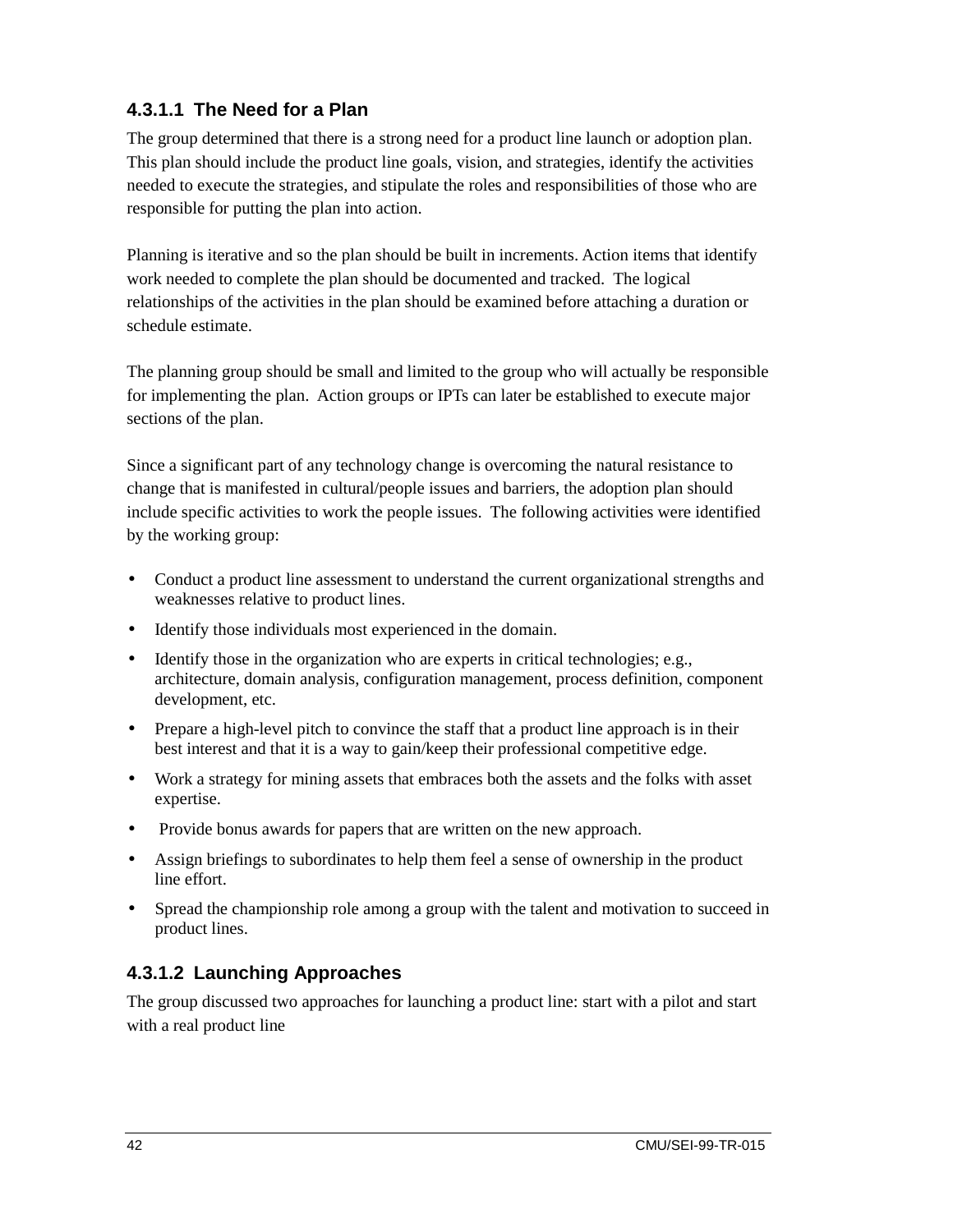#### 4.3.1.2.1 Product Line Pilots

One approach for launching a product line effort is to start with a pilot or experimental product line. A pilot may actually be needed to provide sufficient data for the business case needed to justify a full-scale product line effort. Pilot is also a good way to test product line feasibility within the organizational culture.

A pilot approach is best when

- there is a problem but it is unclear that product lines are a good solution
- there is insufficient buy-in for a full-scale product line effort
- the organization lacks a cooperative culture
- there are limited resources to undertake a product line effort
- the feasibility of a product line approach has not been proven for the problem domain that the organization is focused on
- it is not the right time in the DoD budget cycle to fund a full-scale product line effort
- the organization is large and the pilot effort will be easily staffed

Once a pilot approach has been chosen, criteria should be developed in order to select an appropriate pilot. The working group identified the following criteria for the product line pilot. The pilot

- shouldn't be on a critical path
- should be important to the mission or business
- shouldn't require people who are already schedule-constrained
- should be tightly scoped and constrained, as any good experiment should be
- should have a pre-existing advocacy group

It is important to identify the goals of the pilot and appropriate measures associated with those goals. Data should be collected during the pilot implementation so that the measures can be tracked. The results of the pilot should be analyzed and then folded into the business case that would be used to justify a full-scale product line effort. A lessons learned document or pilot case study should be written so that the full-scale product line effort can exploit the successful pilot practices and address the pilot shortcomings.

#### 4.3.1.2.2 Product Line Launches Without Piloting

If a full-scale product line effort is going to be implemented without first running a pilot, an incremental approach should be chosen and a complete inventory of potential assets should be taken. These assets can be architecture, components, process definitions, tools, etc.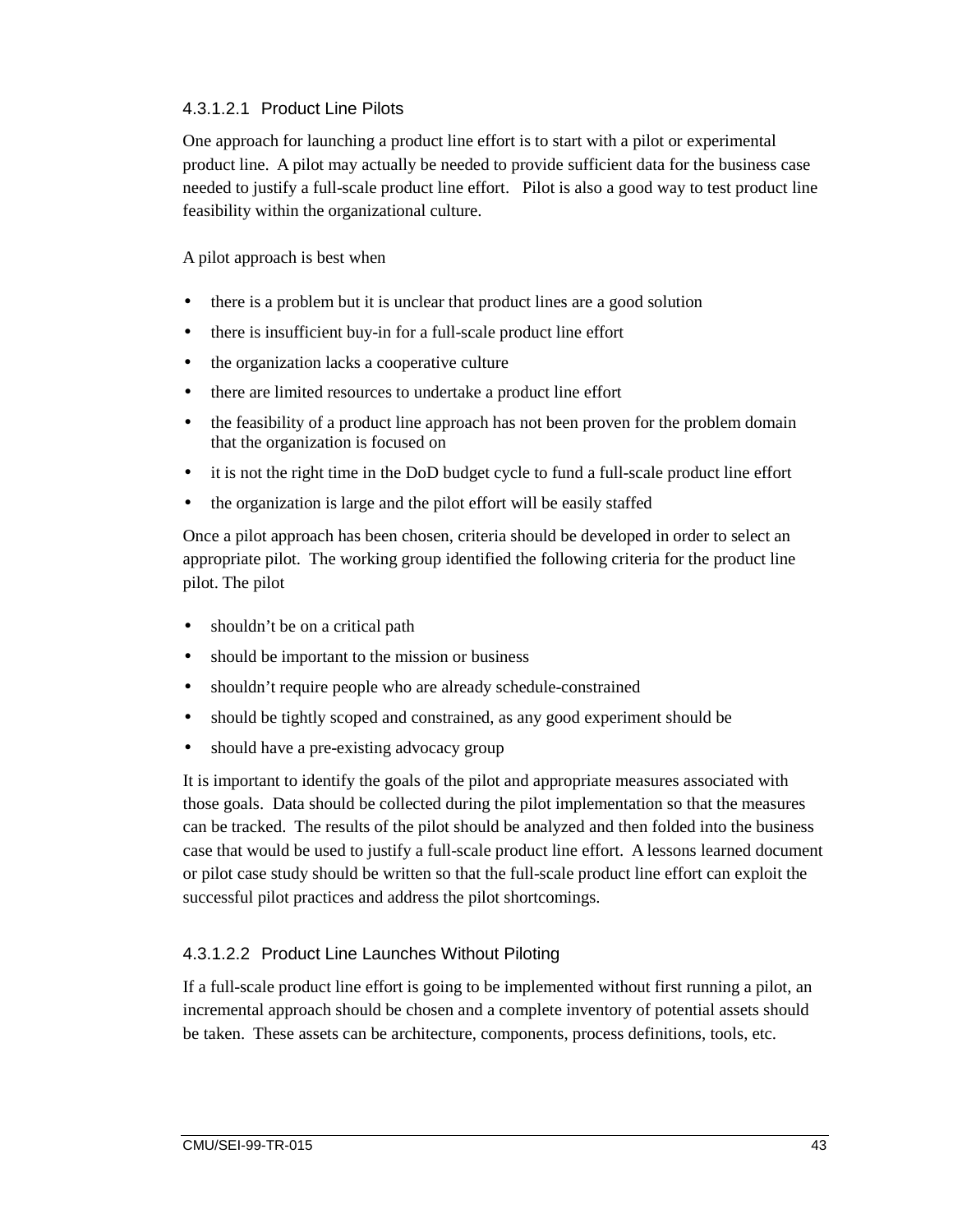The product line effort should begin with a scoping activity that will yield a description of the products that are to be supported by the product line (the product line scope). Then a core asset production plan should be created that includes the following activities:

- needs assessment of methodology and tools
- identification of a common set of automated tools and development environments and provisions for site-wide licenses
- definition of a common methodology that selects a composition approach, a generative approach or a hybrid approach.
- definition and enforcement of common processes

Processes should be defined that are associated with the core assets and will be used as part of the production plan that specifies how the core assets will be used to build products. These processes should be lightweight initially and be made more "industrial strength" as they are applied, analyzed, and improvements are identified. The group discussed the pendulum pattern related to process definition that frequently shows up in organizations. The processes are light on details at first and then they are refined to include a great deal of specificity and detail. The organization gets overwhelmed with so much detail; the process definitions go through a distillation until a happy medium is reached. Stable processes are actually a good measure of success for the product line effort.

An organization launching a full-scale product line effort will likely need to do some organizational restructuring. It is important early on to identify roles and responsibilities. The working group discussed two communication approaches: (1) a group that rotates between core asset development and product development, and (2) a configuration review board that addresses modifications and extensions and communicates the information back to separate core asset and product groups. Action teams or IPTs that cross boundaries are also options.

Adequately staffing the effort is another primary concern. Architecture talent is a must. It may be necessary to buy the requisite architecture expertise. Some members of the working group had good experiences with this tactic. Include some developers on the architect team if they have the latent talent to grow into an architect's role. Architecture training is critical.

It is also essential to identify who the ultimate product users are (in terms of roles and names) so that they can be involved as early as possible. Establishing a users group is also a good way to get the users to be come product line advocates.

A training plan for product developers will need to be produced. There must be training on the core assets (architecture, requirements, components, test plans, etc.) and on the product plan (the method, processes, and tools to be used to create products from the core assets).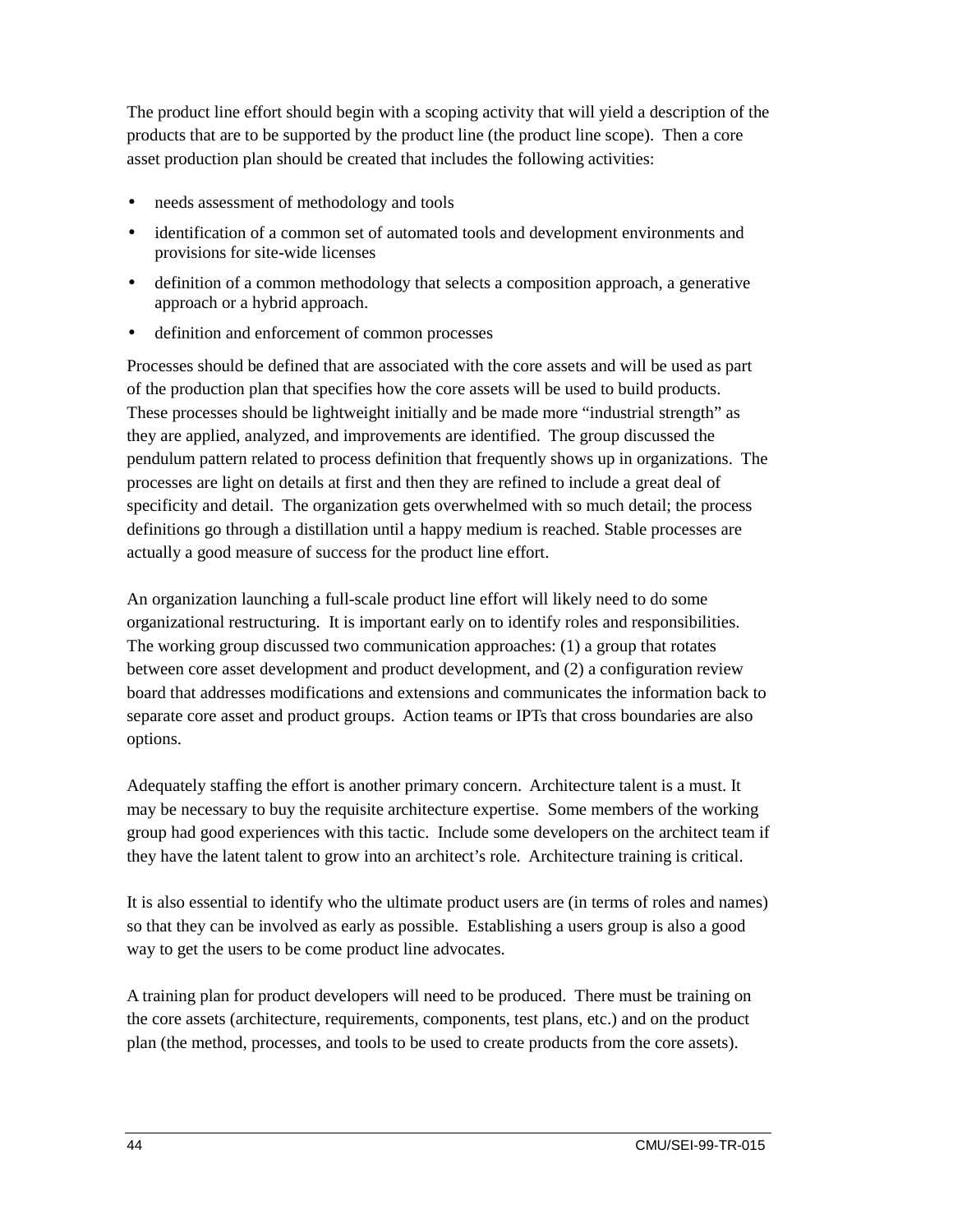Core assets can be mined from existing assets. Often mining isn't optional since it is necessary to preserve some of the DoD components for certification purposes. One approach to mining is to define the product line architecture first, then test the fit of individual legacy pieces, and determine the degree of effort required to make them conform. "Ugly" assets can be wrapped. The key is to keep the interfaces in the product line architecture stable. It is important to keep the architecture separate from the implementation and to spend sufficient time on architecture. There is always a tendency to rush to code. Sometimes it helps to create an architectural view that bridges the gap to people's previous frame of reference (e.g., a list of CSCIs mapped to class categories to help government and developers understand the architecture from their previous frame of reference. Another approach is to begin to deal with the legacy architecture, build variation points, and then incorporate the legacy components as appropriate. This approach works with local changes; in the process, the architecture often loses whatever integrity it may have had.

#### **4.3.1.3 Launching Risks**

The following are risks related to launching a product line:

- Resisters can often undermine the product line effort. There is a need to engage the old hand architects from previous stovepipe systems though they may find the new approach difficult to accept. Committed managers must be enlisted into the team. Relationships at every level should be cultivated. The middle management layer is usually the most problematic. Get technology change training or hire a change consultant if problems emerge that can't be mitigated any other way.
- Senior management can get too enthusiastic too early and then be disappointed and lose interest when the results aren't immediate. There is a need to work to guarantee that management has reasonable expectations. A strong leader should head the core asset development effort so that management cannot brow beat the effort. It often helps to appeal to non-biased external consultants.
- There will be some recalcitrant people who won't ever get on board. The fact is all won't be enthusiastic immediately or ever. Some may have to move on to another organization.
- A planning group that is too large will never reach consensus and launch activities will be retarded.
- People don't have time or the desire to work on a pilot; as a result, the needed domain expertise may be missing. A product line effort, pilot or otherwise, will fail without sufficient domain expertise. The proper resources must be negotiated with management before the pilot is initiated.
- There is a temptation to grow the scope of the pilot such that successful completion of the pilot is at risk. Get agreement on the pilot scope and expectations up front and stick to the agreement.

### **4.3.2 Funding a Product Line**

The working group briefly discussed some of the aspects related to funding a product line effort. There is the up front expense of core asset development. The architecture,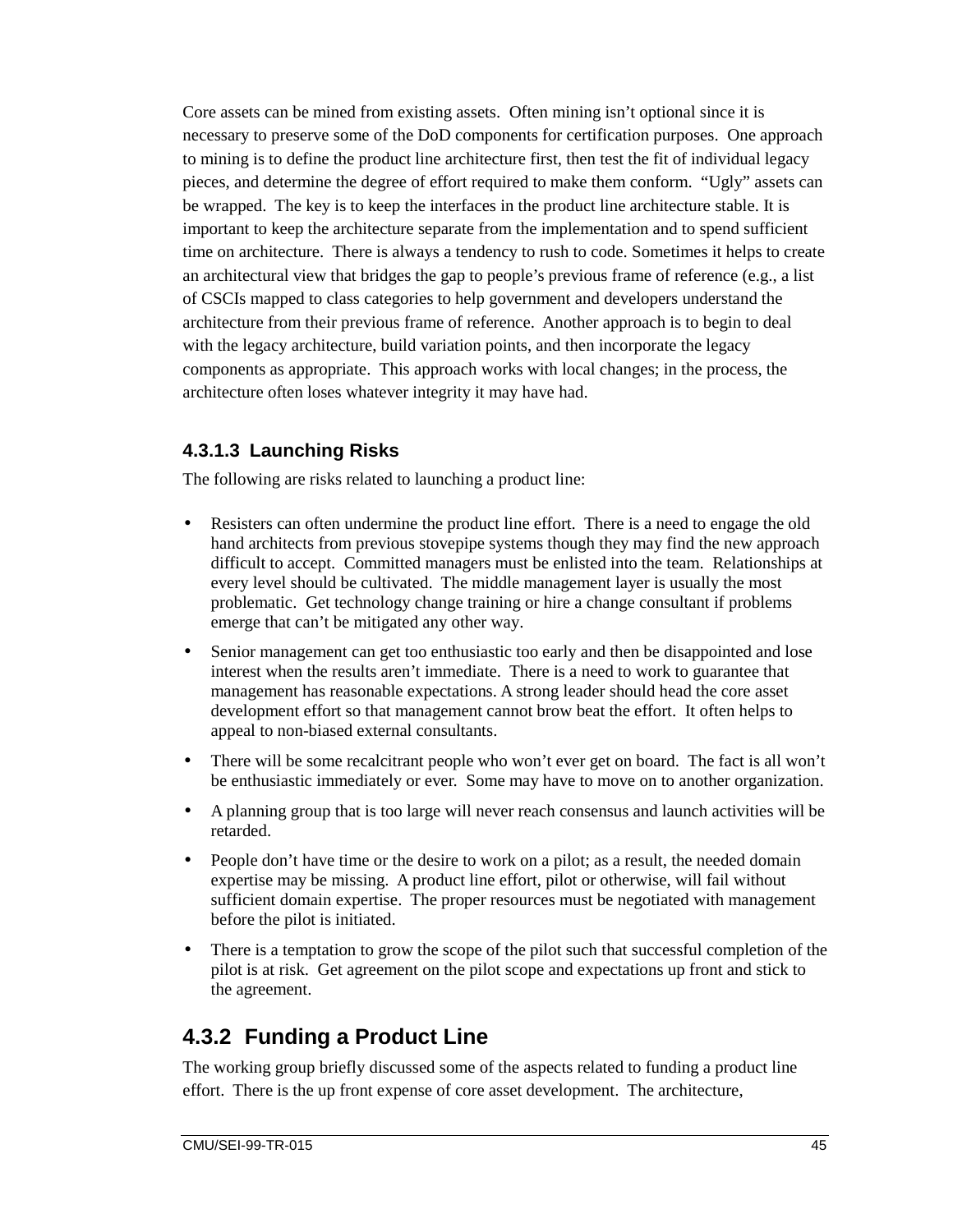components, requirement, tools, plans, and processes, all must be developed. The evolution of the core assets—their care and feeding—must also be funded. What are the funding options?

- Research and development funds can be used. Such funds are usually easier to arrange but do not usually provide a stable funding mechanism since research is usually the first area to be cut in times of economic crunch.
- Products can be taxed to support the core asset development and sustainment. Robust assets and a firm business case would be needed to convince the product units to pay the tax.
- The same customer can pay all—both the asset and product development and evolution.
- High-level management funds can be secured so that the cost is built into the margin. In the DoD, the program manager (PM)/program executive officer (PEO) is the right level to secure a program objectives memorandum (POM) for product lines, not projects.

# **4.4 Acquisition Management Practices**

# **4.4.1 Defining and Implementing an Acquisition Strategy**

The working group that focused on acquisition strategy noted that describing an acquisition strategy in the context of the Product Line Practice Framework is complicated by at least two factors. One factor is the scope of the acquisition. At a very high level (program manager level), an acquisition strategy describes a roadmap for program acquisition from initiation through post-deployment support. At a lower level, an acquisition strategy describes a contracting strategy for purchasing specific hardware or software. In between these extremes, other acquisition strategies may be necessary for acquiring systems or sub-systems comprising the product line. The other complicating factor is the interaction of this practice area with other practice areas in the framework. Among the many possible interactions, the group noted a heavy interdependence with the following practice areas:

- Product Line Scoping
- Building and Communicating a Business Case
- Funding
- Achieving the Right Organizational Structure
- Make, Buy, Mine, Outsource Analysis
- Customer and Supplier Interface Management

In the face of these complications, the group determined some simplifying assumptions. Future work could relax these assumptions and examine the effects. The assumptions made were the following: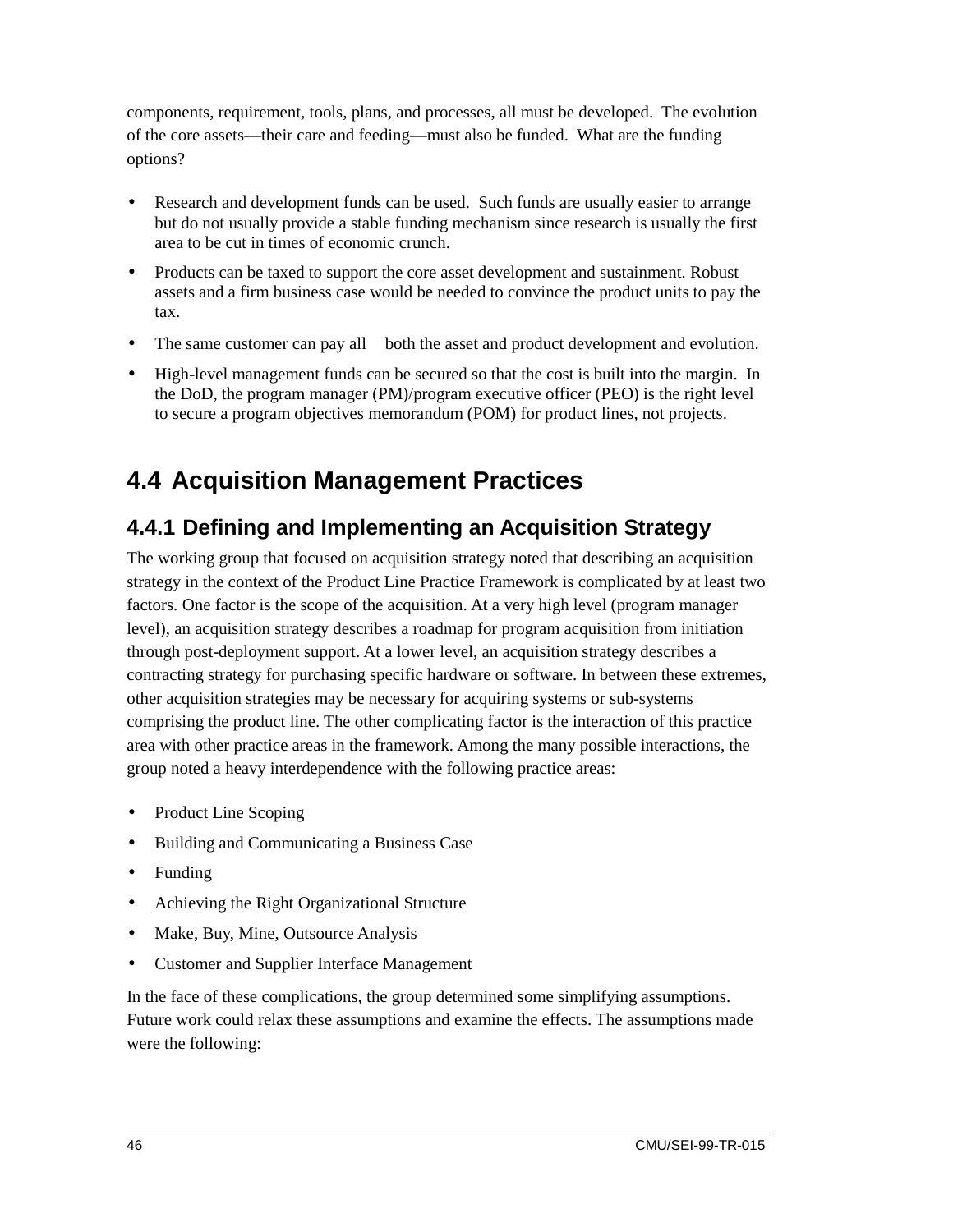- The acquisition would take place in a United Stated DoD environment. Important implications of this assumption are the related DoD governing regulations and the need to maintain fair competition.
- A business case has been established that justifies that a product line approach is appropriate.
- The product line has been appropriately scoped.
- The acquisition organization's size, structure, and level within the government hierarchy has been taken into account.

Given these assumptions, the group then defined the term *acquisition strategy* and identified and explored some alternative product line acquisition strategies. At its essence, an acquisition strategy is a description of a process to attain key objectives and support specific business goals through the acquisition of products and services. Several possible product line acquisition strategies were then identified and explored. These strategies included the following:

- 1. Acquire a reference architecture.
- 2. Acquire a system<sup>12</sup> architecture.
- 3. Acquire a system architecture and set of components.
- 4. Acquire a product built using product line technology.
- 5. Acquire a product and some set of reusable assets.

The group's discussions of each of these acquisition strategies for are summarized below.

### **4.4.2 Strategy 1: Acquire a Reference Architecture**

#### **4.4.2.1 Characteristics of This Strategy**

In this case, the group considered a *reference architecture*<sup>13</sup> as one describing and constraining the characteristics of a *system architecture* to be built for a specific system. The ISO OSI 7-layer model for computer network protocols was given as an example. While initially keeping the acquiring organization out of the business of acquiring specific core assets and products, this strategy sets the stage for future acquisitions to build the products and assets. The group felt that this strategy provided a lot of flexibility that could support other strategies. This strategy was also seen as being less intrusive on the contractors and thus was in harmony with acquisition reform.

 $12\,$ <sup>12</sup> This group used the term *system* interchangeably with the term *product*.<br><sup>13</sup> The term reference architecture was also discussed and rejected in favor

<sup>13</sup> The term reference architecture was also discussed and rejected in favor of *product line archiecture* by the software engineering working group. See Section 4.1 of this report.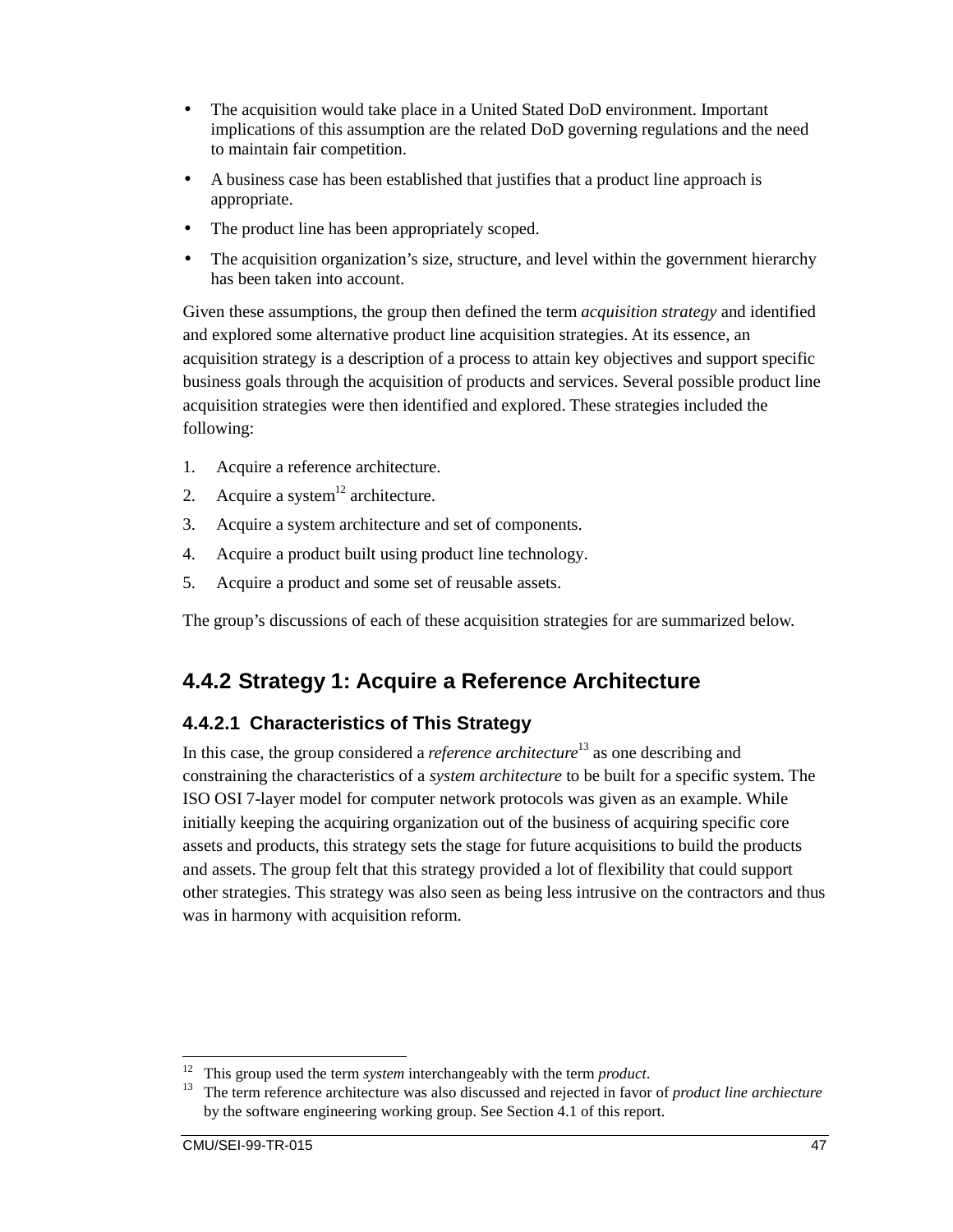#### **4.4.2.2 Risks of this Strategy**

- The acquirer takes on accountability for shortcomings of the reference architecture, which may not be compatible with the acquirer's mission or talent pool. (Note that some form of this risk is applicable for most of the strategies.)
- The reference architecture might not meet quality attribute needs of all of the potential users—e.g., reliability and real-time performance requirements. This would limit its usefulness. (A mitigation strategy would be a performing an architecture evaluation.)
- Inability to foresee future requirements changes may hinder the architecture's usefulness.
- Conformance of individual system architectures to the reference architecture may be difficult or expensive to determine.

# **4.4.3 Strategy 2: Acquire a System Architecture**

#### **4.4.3.1 Characteristics of this Strategy**

In this strategy, the architecture for a specific system is acquired, setting the stage for future acquisitions of core assets and products of the product line that would include this system. This is a more system-specific strategy than Strategy 1. Various components, their interfaces and interactions are defined. This approach would likely be familiar to those who have written system A-specs. Because the system requirements are more strongly defined, this was seen as a more intrusive acquisition than Strategy 1.

#### **4.4.3.2 Risks of this Strategy**

- Similar to the first risk identified for Strategy 1, the acquirer takes on more liability for shortcomings of the system architecture.
- The architecture may be flawed and this may not be discovered until much later without a specific system implementation to validate the quality and feasibility of the architecture.
- The architecture may not be suitable to support a product line, which will unravel the whole product line effort.

### **4.4.4 Strategy 3: Acquire a System Architecture and a Set of Components**

#### **4.4.4.1 Characteristics of this Strategy**

This strategy extends Strategy 2 by acquiring not only a system architecture but also a set of components. Subsequent contracts are then awarded to build systems from the architecture and components.

#### **4.4.4.2 Risks of this Strategy**

As with any strategy in which the government provides assets, the acquirer takes on some liability for shortcomings of the assets. However, this strategy is seen as less risky than Strategy 2 since there is an opportunity to validate the architecture with its components.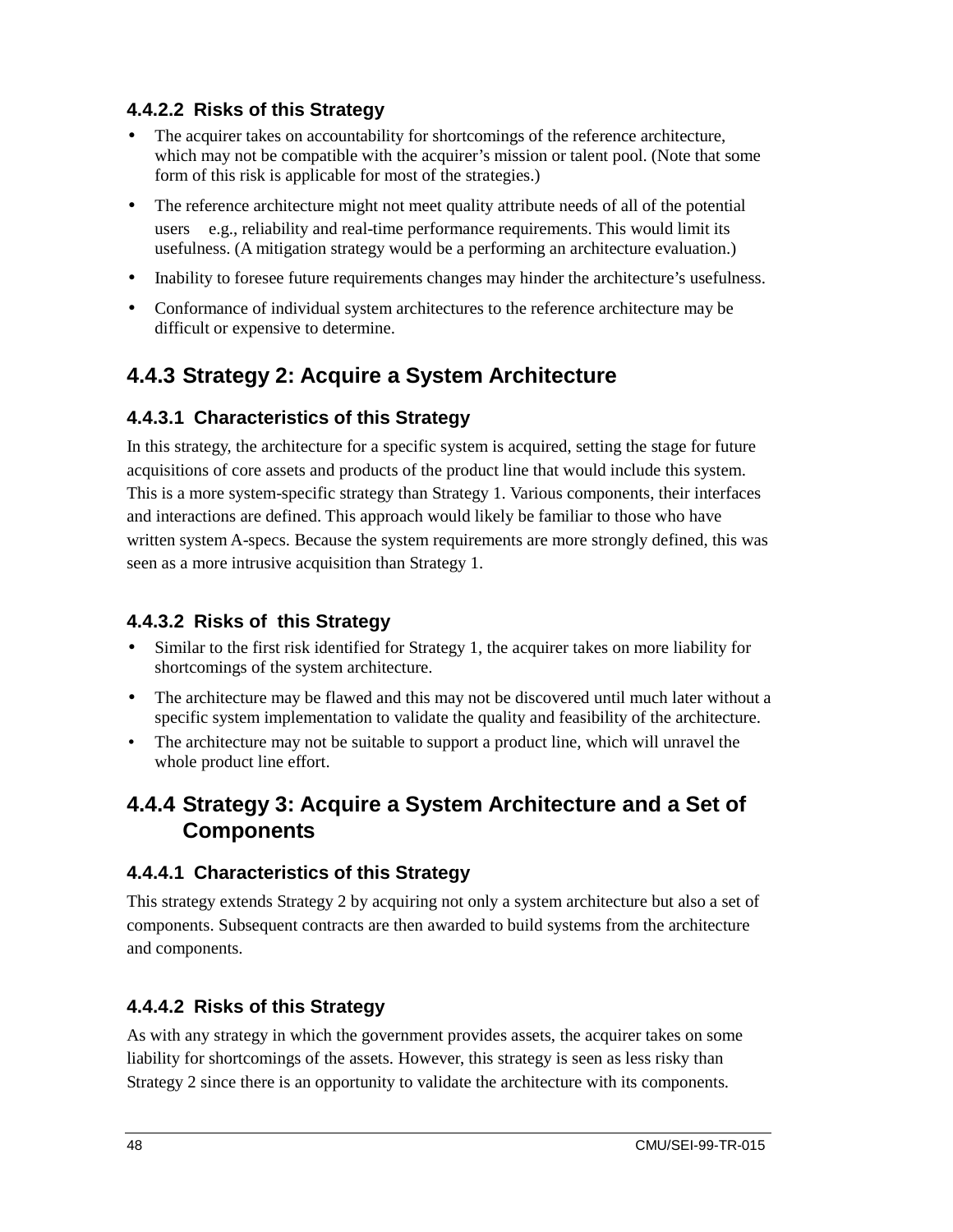#### **4.4.4.3 Example of this Strategy**

The U.S. Army's Common Hardware/Software (CHS) system is an example of this strategy. This set of assets is based on a reference architecture for information systems. The Army requires program managers to use these assets for specific applications, such as Command, Control and Intelligence systems. The assets include a layered architecture plus components. All layers are provided except the application software layer.

# **4.4.5 Strategy 4: Acquire a Product Built Using Product Line Technology**

#### **4.4.5.1 Characteristics of this Strategy**

This strategy shifts the focus from the core assets to the product. In this case, the acquirer is interested in obtaining a system capability built through product line technology but without acquiring the core assets. The benefits to the acquirer are derived through the contractor's proprietary capability. The request for proposal (RFP) would require demonstration of a product line capability for bidders to be technically qualified. Assuming normal system evolution, a possible benefit is that the system would be more easily maintained. This strategy was seen as analogous to RFPs that require a certain level of process maturity for bidders to be technically qualified. A possible outcome is that as more contractors became proficient in product line technology, the government would benefit from their efficiency.

#### **4.4.5.2 Risks of this strategy**

- The vision of general improvement in the contractors' capability might not be realized without incentives. Furthermore, it makes little sense for the government to incentivize development of this capability when the contractor will maintain ownership of the assets.
- There may be limited qualified bidders in a particular application domain, which will jeopardize the quality of the selection.
- The government may be subject to vendor lock-in.

### **4.4.6 Strategy 5: Acquire a Product and Some Set of Reusable Assets**

#### **4.4.6.1 Characteristics of this Strategy**

This strategy is an extension of Strategies 3 and 4 and addresses several of the risks identified with those strategies. In this case the quality of the architecture and components are more thoroughly demonstrated by building an actual system based on the assets. Also this strategy aligns with the natural iterative learning that takes place in establishing a product line. By proving that the assets can be used to build a system, valuable credibility for the core assets is established.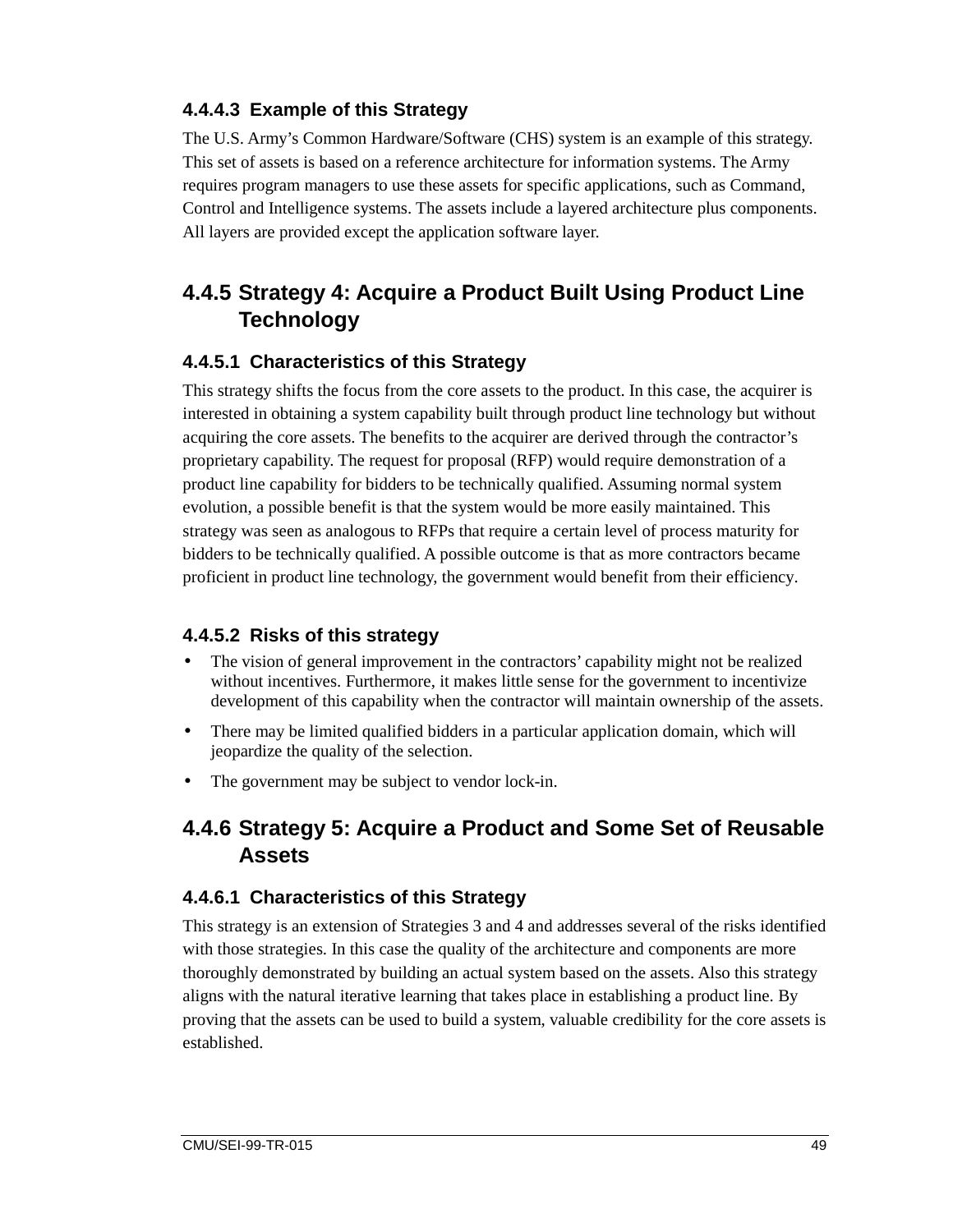There are also other variations on this strategy that were not explored, such as additionally acquiring a reference architecture or creating components mined from legacy systems. A significant variation on this strategy that was considered is to acquire an *additional* system—i.e., the first *reuse* system that reuses the core assets. This approach allows the program to reap the benefits from the investment in building the reusable assets.

#### **4.4.6.2 Risks of this Strategy**

- If the architecture and components for the product are not designed for future reuse—i.e., variation points have not been provided, there will be no product line, since the variation inherent among the products in the product line will not be possible.
- This strategy is more costly and requires longer to execute than the standard acquisition for a single product . If strong commitment to the product line approach does not exist, the program may have a hard time forcing reusability into the archiecture and assets or perhaps even in carrying on to completion.
- If a struggle arises between building for reuse and the need for delivered mission capability, mission will usually win. This would undermine the product line potential.
- If there is no preliminary scoping of what products the intended product line might eventually support with the set of acquired architecture and components, it is unlikely that these assets will be suitably flexible to support other products.
- Unless there is an investment in the development of a production plan and a product line concept of operations, it is unlikely that other programs will know how to use the developed assets and will then probably not use them.

# **4.4.7 Potential Crosscutting Issues**

In addition to the strategies explored during the workshop, the group felt there were other, potentially crosscutting, issues that might affect the choice of acquisition strategy. These include the following:

- Ownership and data rights. What does it make sense for the government to own?
- Government roles and responsibilities. What things should the government be responsible for? What things should the contractor be responsible for?
- How does the government handle the sustainment and evolution of core assets?
- How are program managers incentivized to use a product line approach?

# **4.5 Product Line Concept of Operations**

A product line CONOPS describes, at a high level, key organizational considerations that are necessary to implement a product line approach. The CONOPS is an important communications vehicle to identify the significant changes the organization will experience in moving to the new approach. These changes include such things as organizational structure, roles and responsibilities, and processes. The CONOPS documents the decisions that define the product line approach and the organizational structure needed to put the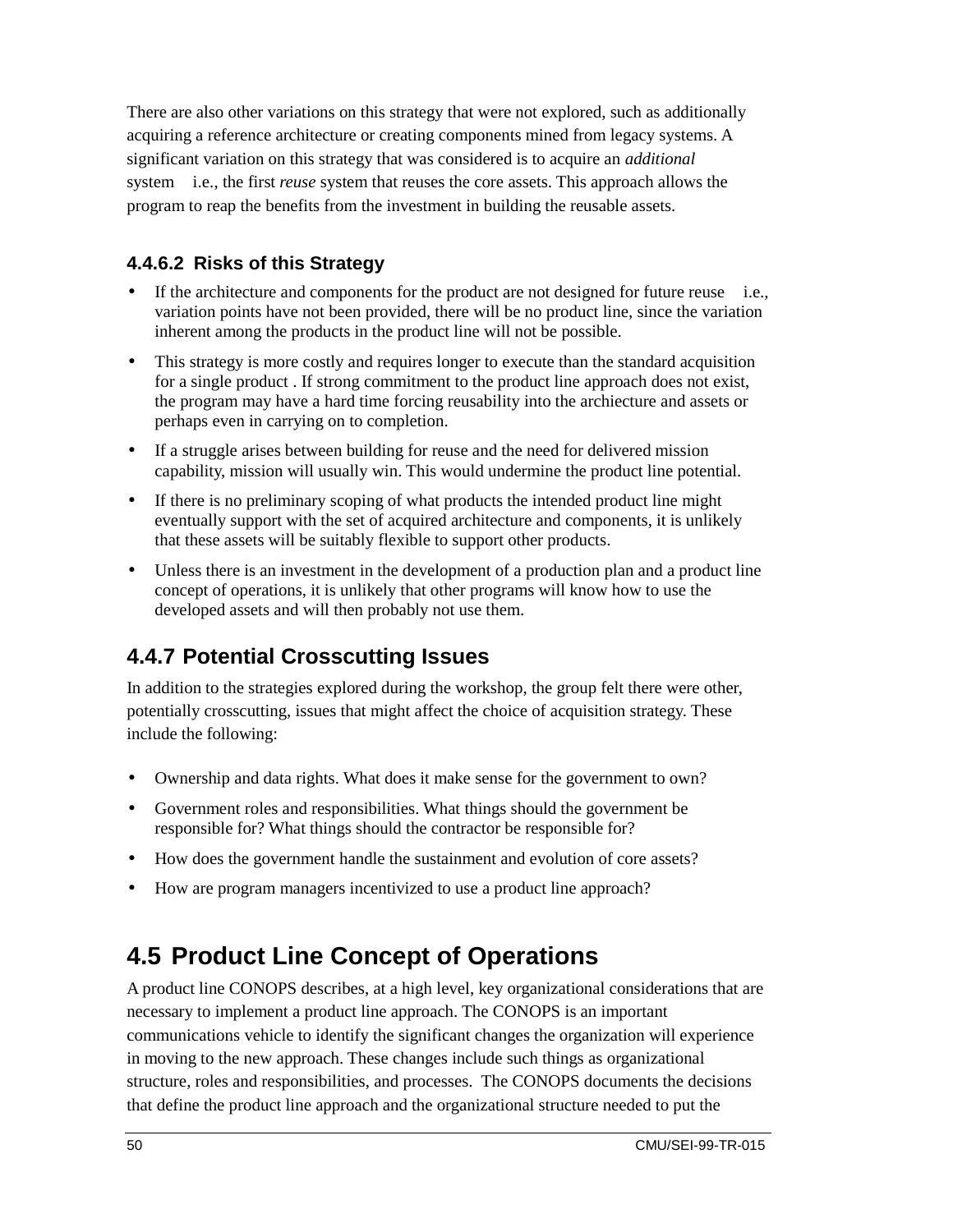approach into operation. The SEI technical report, *Guidelines for Developing a Product Line Concept of Operations,* in draft form at the time of the workshop, has since been completed [Cohen 99] and will assist organizations in creating a CONOPS for a product line.

The goal of the participants in the CONOPS working group was to explore the following issues raised by the CONOPS guidelines based upon their actual product line experiences:<sup>14</sup>

- Who is the audience for the CONOPS?
- What constitutes the product line?
- Who is/will be the product line champion?
- What are the key organizational elements?
- How will the product line be introduced?
- Is there an acquisition/contractor relationship for core assets? For the products created from the core assets?

As pointed out in the framework, there is a significant degree of variation among product lines and product line organizations. The working group discussions were intended to surface some of those variations as represented by the specific experiences of the participants. The group included members with varying levels of experience in implementing a product line approach, ranging from experience with several different product lines to the earliest stages of initiating a first product line. Discussion of key CONOPS issues also helped the participants gain insight into their own efforts and understand the differences that exist between individual product line approaches.

The following sections provide a summary of the participants' product line experience and then address key issues that relate to their product lines for the DoD.

### **4.5.1 Product Line Experience of the Working Group**

To set the context for the subsequent discussion, each participant provided a brief description of his product efforts. The descriptions are summarized as follows:

- aircrew scheduler: Across the Air Force, there are currently several independent efforts to develop an aircrew scheduler. There are also many systems using legacy schedulers. The goal of this effort is to produce an architecture and related assets for a scheduler product line whose products can be integrated into larger command and control systems.
- helicopter avionics: This effort is just getting off the ground, so to speak. Currently, several contractors support a diverse fleet of helicopters. The goal will be to produce an architecture and related assets to better support a "common cockpit" concept and the integration of new subsystems.
- wargame modeling and simulation exercises: Current legacy simulations use a diverse set of models that require significant integration efforts for running large scale exercises. A

 $\overline{a}$ 

 $14$  Their comments and input were used to improve the guidelines before publication.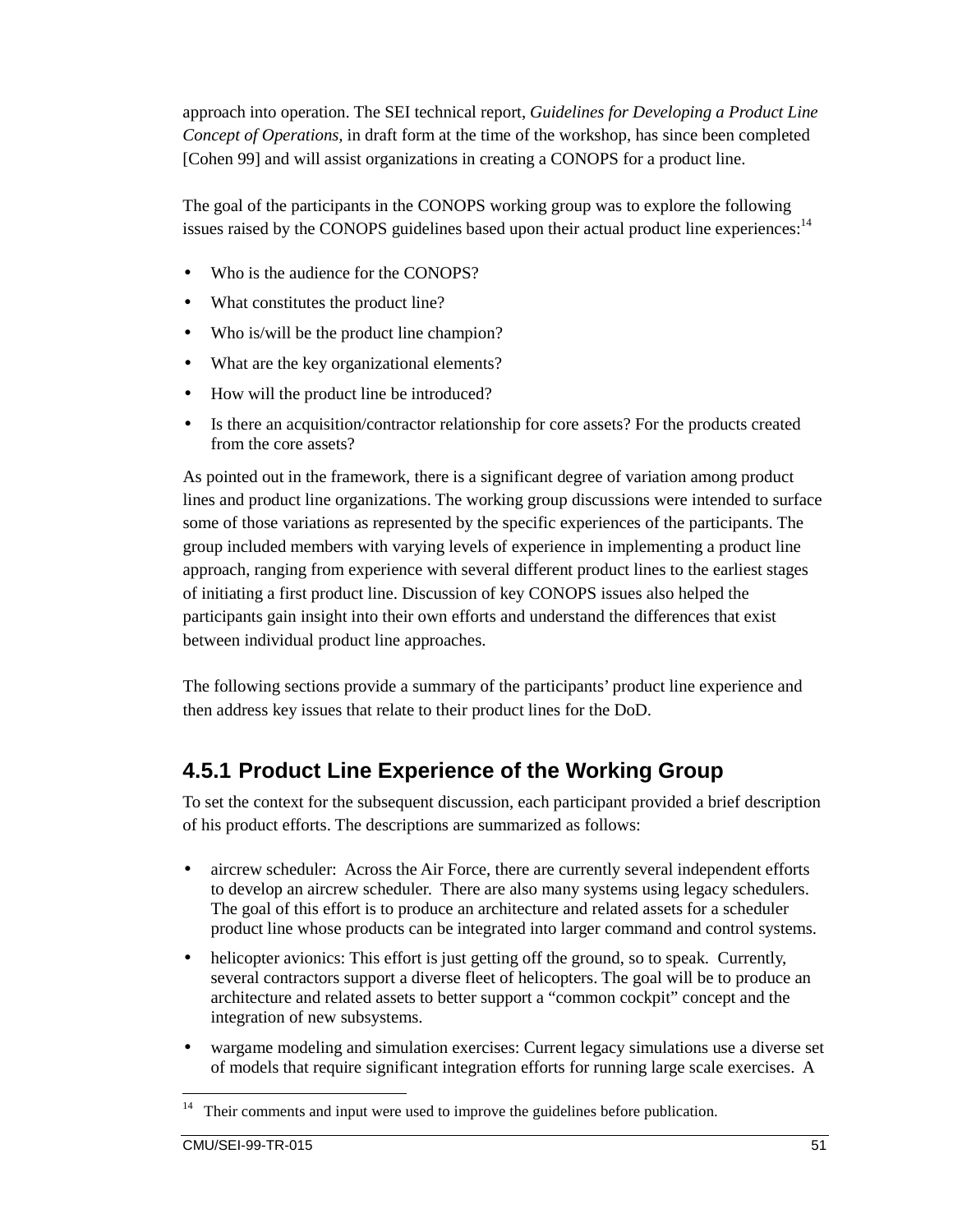product line proof-of-concept demonstrated that an architecture for exercises could ease the integration of diverse models and better support the needs of wargame exercises. Currently, this activity is producing a case study to capture the technical approach and lessons learned. The goal is to establish this wargame exercise architecture and production plan as a product line.

- ground-based satellite command and control: This effort is producing a complete set of assets and a demonstration application. Currently, the effort is focusing on asset (architecture and component) documentation, component integration and testing, concept of operations, and analyzing results from the demonstration system.
- commercial automotive systems: This is a domain engineering effort to move from several legacy architectures to an integrated product line architecture. The key question: what is the process? One suggested approach is to take a successful system, evolve the architecture for new systems, mine assets and roll into a product line. The reality is that legacy components generally imply some inherent "architecture" but the need to integrate has shown that a new architecture is usually required. Another problem encountered is that individual areas view themselves as having their own core assets, their own path and schedule. There is a cultural barrier to break these stovepipe developments.
- test and evaluation range exercises: This effort is currently developing a reference architecture to support a product line of exercises. The reference architecture links together legacy assets into an exercise. The goal is to evolve to a full set of product line assets that can be shared across ranges.

These brief presentations raised several issues that were further discussed within the context of the CONOPS guidelines:

- organizational
	- − identifying roles and responsibilities of stakeholders; establishing organizational groups
	- − adopting a common approach and schedule; breaking down cultural barriers
	- − using the CONOPS to "sell" the product line approach
	- − funding the domain engineering effort
- asset development
	- − creating assets from on-going efforts and from legacy products
	- − adopting a common data set as a product line asset
- product development
	- − clarifying the role of conops as part of developing products in a product line
	- − representing the "distance" between the assets and product systems

# **4.5.2 Establishing the CONOPS Audience**

The CONOPS guidelines recommend that the product line organization define the stakeholder community. That stakeholder community defines the audience for the CONOPS. This part of the working group discussion addressed variations in the audience for the product line:

• aircrew scheduler: A product line architecture/component group will be developing assets for this product line. The CONOPS must also address need of the System Program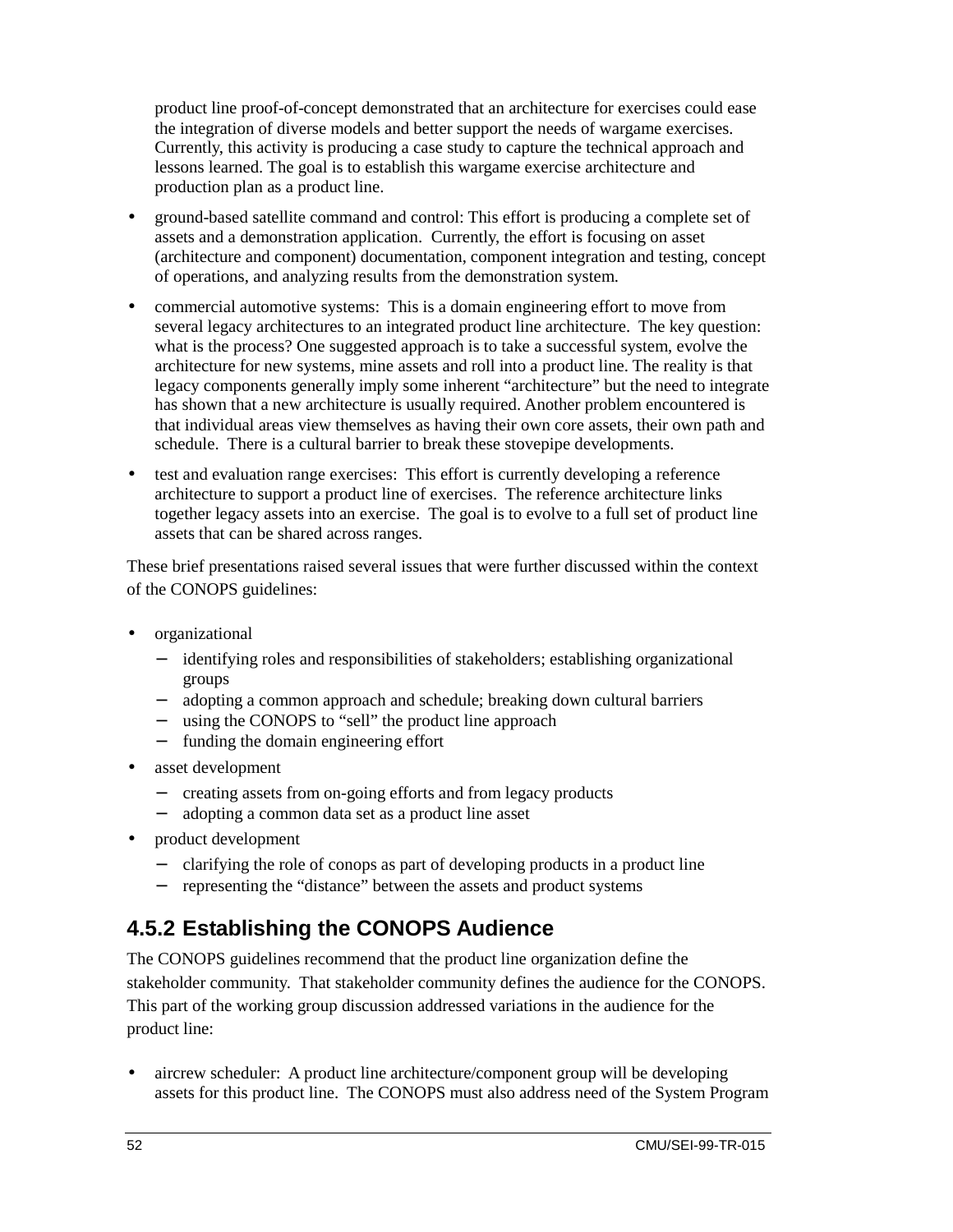Offices (SPOs) who will be acquiring systems that use scheduler products, the organizations who will be users of those systems, and a steering group.

- helicopter avionics: The CONOPS audience will include the product line developers, local Army users as well as potential Army-wide users.
- wargame modeling and simulation exercises: The audience includes the program office (including associated contractors) and modeling and simulation groups.
- ground-based satellite command and control: Product line development is being performed by a contractor. The CONOPS audience includes the contractor, the program office, and command and control users.
- test and evaluation range exercises: The audience for this product line is primarily the range developers and range users for exercises. The collection of ranges constitute an "enterprise" that can provide range systems to support a diverse set of exercise requirements.

The group recommended that the guidelines address the range of audiences and possible needs for different stakeholders in the audience.

# **4.5.3 What Constitutes the Product Line (i.e., Scope)**

The CONOPS provides specific recommendations and examples to help identify the product line and its scope. Often, the product line developers confuse the product line with the assets. It is necessary to place the product line in the context of the use of systems in the product line. In this part of the discussion, the participants described the product line boundaries:

- aircrew scheduler: The systems in this product line will be integrated into a larger command and control system. It is envisioned that the scheduler architecture and components will include: the user interface, output reports, database and communications interfaces, and a common data model. They must account for variability at the interface level.
- helicopter avionics: The product line is a common cockpit that integrates a variety of avionics and weapons systems.
- wargame modeling and simulation exercises: The product line here and in the test and evaluation range is exercises. This description is intended to address a key product line goal - the elimination of repeated integration of multiple models (or range assets) into an exercise. The wargaming product line is developing specific tools to support the production of systems in the exercise product line.
- ground-based satellite command and control: The product line here encompasses an integrated set of subsystems to support satellite command and control applications. Excluded is the man-machine interface.
- test and evaluation range exercises: The architecture will integrate product line and legacy component assets to support live exercises.

A new issue was raised here: what is the "conceptual distance" between the assets and the systems produced using the assets. For the aircrew scheduler, the assets, when assembled, will produce a complete scheduler. For the satellite command and control, major parts of a complete system are not parts of the asset base and assets themselves leave a high degree of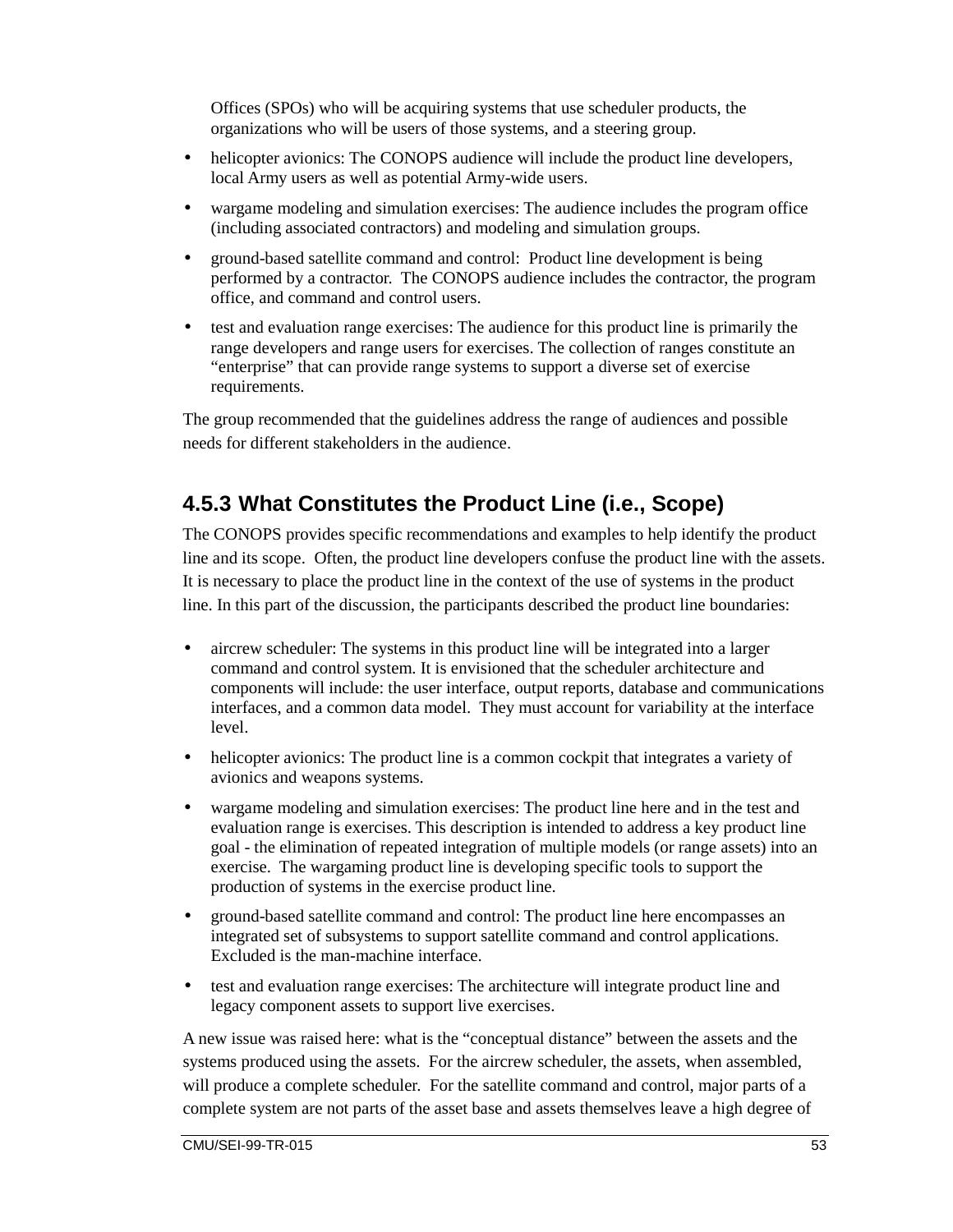tailoring up to the product developer. The evolutionary nature of the range exercise product line means that early system (exercises) must do a considerable amount of development to complete a system. The reference architecture will always serve as a basis for local system architectures. The local range must still tailor assets for its own needs and to support individual range exercises. This gap between the assets and products is a technical issue, but the CONOPS must discuss the steps necessary to go from the assets to a product line system, which will spelled out in more detail in the production plan. The guidelines should highlight the "conceptual distance" as an area of variability.

# **4.5.4 Product Line Champion Requirements**

The product line champion has the vision and the authority to direct the product line. The participants highlighted several key requirements of a champion for their organization:

- aircrew scheduler: The champion must be able to link the asset development group with the SPOs who will be acquiring systems.
- helicopter avionics: The headquarters level must champion the development.
- wargame modeling and simulation exercises: The champion must be a strong advocate of the tool-based approach for assembling exercises. This requires the ability to work with modeling and simulation groups who until now have acted independently.
- ground-based satellite command and control: The champion must be able to relate to a diverse community of potential users and promote and provide vision for a long-term (up to ten year) approach.
- test and evaluation range exercises: The range community is diverse and well-entrenched. The champion must be able to address their concerns over control of local assets and integration into a large range enterprise.

It became evident that there are organizational idiosyncracies that must be exposed in order to succeed.

# **4.5.5 Organizational Elements**

The CONOPS guidelines describe a basic set of roles including architecture and component development, product line support (environments, repository), and product developers. There are also other roles such as oversight, change control, and user representation. The participants discussed the roles they have identified. Because of the different levels of maturity of the product lines, there is some variation in the roles they described:

- aircrew scheduler: The architecture and component roles have been identified. Also the SPOs, as user representatives, and an oversight group are participating.
- helicopter avionics: There is an existing oversight organization and an architecture group just forming.
- wargame modeling and simulation exercises: Several levels of command have oversight from strategic level in the Pentagon to local command level. There is a user representative role and a tool developer role.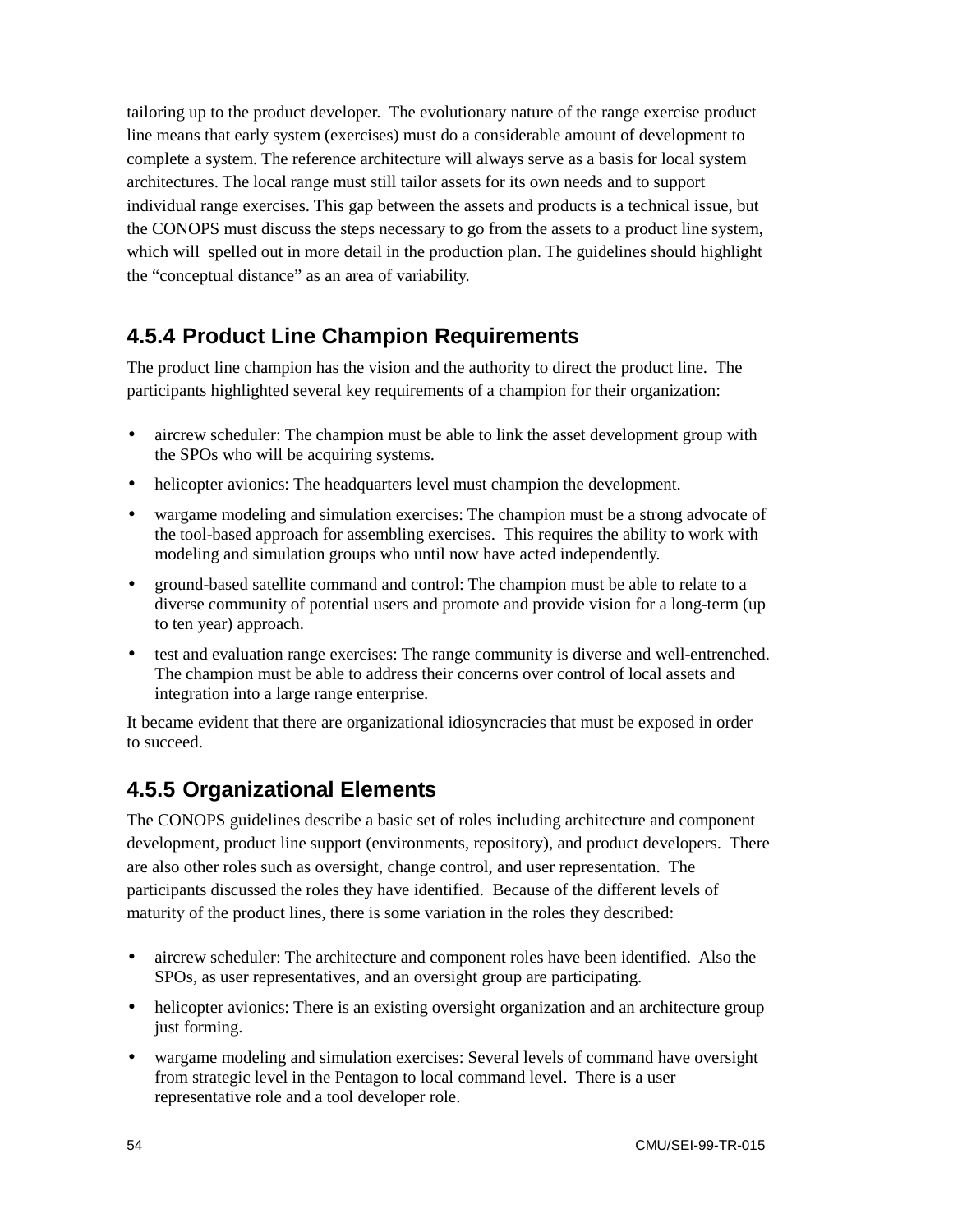- ground-based satellite command and control: The product line office has established a set of product line groups: architecture, component, test, application, and sustainment. In addition, there are oversight groups.
- test and evaluation range exercises: The architecture role has been defined. There is also a prototyping group that will be using the architecture in proof-of-concept demonstrations.

## **4.5.6 How the Product Line Will Be Introduced**

Each participant described their current plans for asset development and initial production of systems in the product line. The CONOPS guidelines stress the importance of establishing the connections between the process for asset and product development:

- aircrew scheduler: The product line development group will produce an architecture based on an examination of several systems plus available off-the-shelf scheduler engines. The current operational concept is to capture assets from an on-going scheduler development. These will be modified to align with architecture for use in product line systems.
- helicopter avionics: It is too early in the development to establish specific plans. However, the need for ease in integration of new hardware boxes will drive product line introduction.
- wargame modeling and simulation exercises: The product line group has developed a proof-of-concept using a common architecture to integrate two models. The next activity in product line introduction will be to sell the concept through a case study.
- ground-based satellite command and control: The product line will be introduced in phases. In the first phase, now nearing completion, the product line groups are delivering assets for use in test and a limited number of operational systems. In a sustainment phase, the assets will be used in a larger number of systems and will be enhanced to reflect the requirements of those new systems. A final phase will see improved processes for producing new systems in the product line.
- test and evaluation range exercises: The current effort focuses on using the reference architecture in a small number of demonstration projects. If these projects show feasibility, the reference architecture will be used in actual exercises.

# **4.5.7 Acquisition/Contractor Development**

The CONOPS guidelines describe acquisition and contractor relationship in terms of commissioning a product line:

• aircrew scheduler: The product line development group obtains systems components from a product development group. It uses these components for producing product line assets. Product line development also produces complete subsystems for use by other product development groups.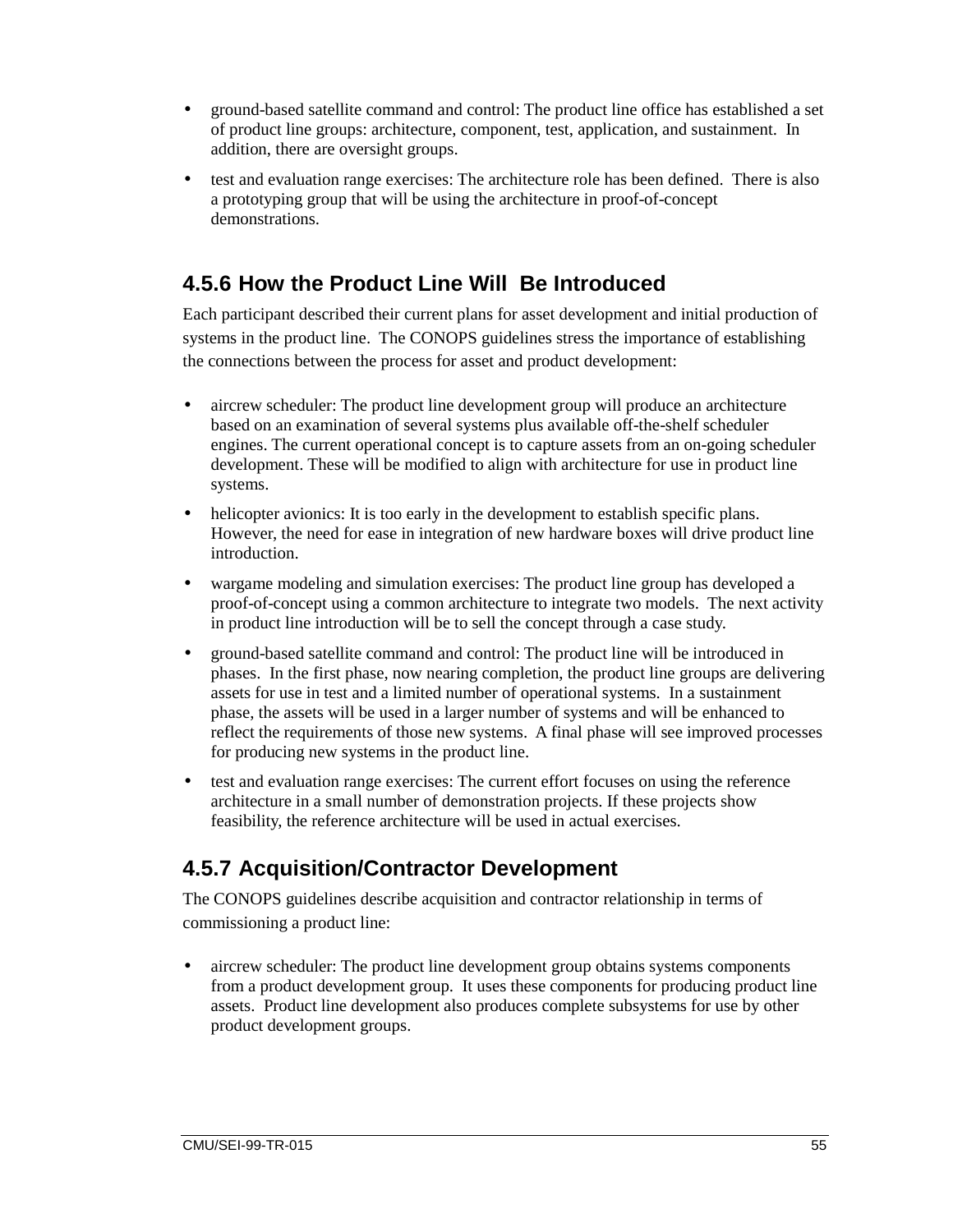

Figure 2: Operations in Aircrew Scheduler Example

- helicopter avionics: Too early in development.
- wargame modeling and simulation exercises: The product line group develops components and tools for use with the architecture. The tools integrate models for exercises. Models come from COTS, government off-the-shelf (GOTS) or may be developed within the product line group.



Figure 3: Operations in Wargame Modeling and Simulation Exercises Example

- ground-based satellite command and control: Government has commissioned a contractor to development assets. These assets will be used by contractors (possibly different from the contractor who developed the assets) to produce products.
- test and evaluation range exercises: To date, all development has been in-house within the DoD ranges. After the proof-of-concept, there may be commissioning of further asset development.

Possible development scenarios, such as those described by the participants, would help users of the guidelines establish their approach.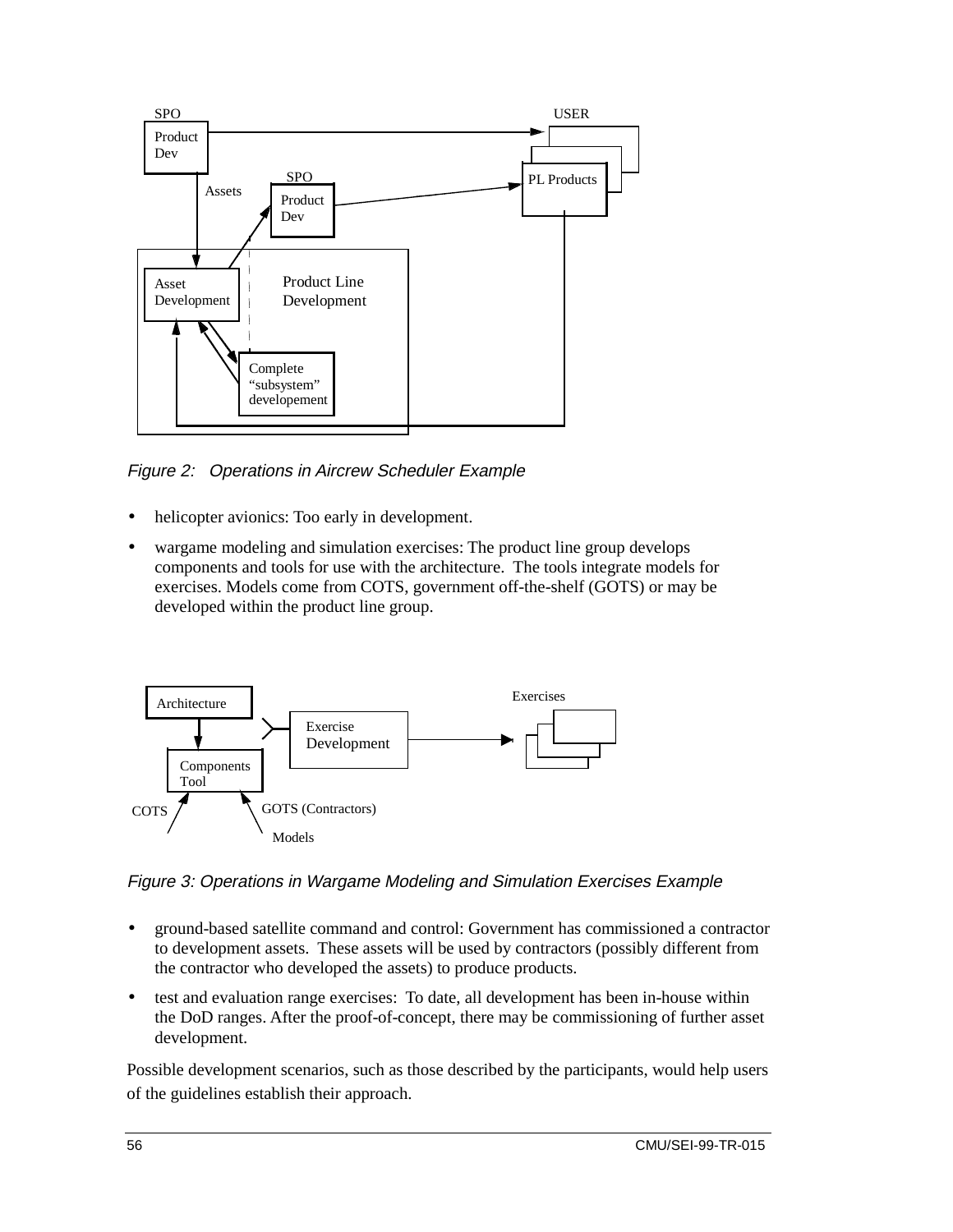## **4.5.8 Challenges and Risks**

The CONOPS guidelines provide a number of potential risk areas. The participants described their primary concerns:

- aircrew scheduler: ability to draw upon ongoing program for product line assets. Organizations wed to their own systems
- helicopter avionics: maintaining user satisfaction, both with new systems and with the new approach
- wargame modeling and simulation exercises: obtaining buy-in from other modeling and simulation groups
- ground-based satellite command and control: customer service for long-term support; organizations wed to their own systems
- test and evaluation range exercises: ability to support needs of a highly diverse community

## **4.5.9 Summary**

The first version of the CONOPS guidelines definitely benefited from the working group discussions. These discussions raised new issues, provided insight into issues already covered, and provided feedback on areas currently covered. Moreover, they demonstrated how the guidelines get translated and applied in particular DoD organizational contexts.

The working group participants reported several positive outcomes:

- understanding the utility of the CONOPS guidelines
- raising new issues (e.g., distance between assets and products)
- help in capturing issues in fielding a product line
- identification of stakeholders not yet recognized
- need for support group role
- seeing hands-on experience in product line development
- clarification of more of the "pieces" of product lines (shareholders, roles and responsiblities, kinds of information product line must generate)
- seeing other participants/applications; able to relate their experiences to own need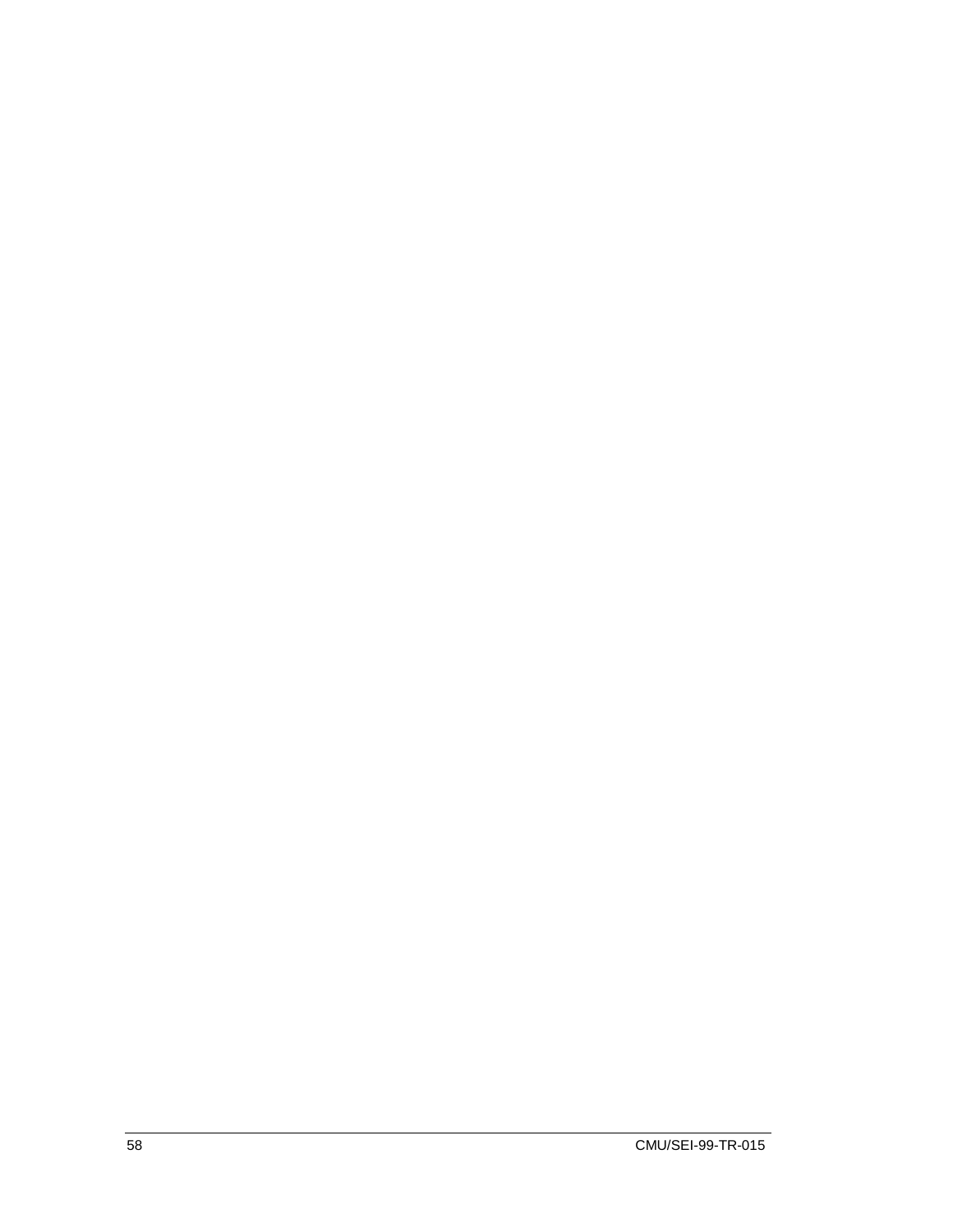# **5 Feedback From Workshop Participants**

Following the working group reports, the participants were asked to provide feedback on the framework and the workshop. Evaluation forms were also completed and mailed after the workshop.

### **5.1 Comments on the Framework**

Most of the workshop participants had used the framework in their product line efforts and investigations. They were very positive about the existence, the format, and the content of the framework, and the SEI's willingness to take the lead in providing such a resource. They offered the following constructive comments on the framework:

- The framework should address the role of models in product lines (principally domain models and architectural models), and how these models fit together. They suggested that the command, control, communications, computer, intelligence, surveillance and reconnaissance (C4ISR) architecture models should be mentioned, and how they relate to the concept of product lines should be made clear.
- The framework should include "patterns" for how to carry out practice steps.
- One participant shared with us a model of product lines that may not be adequately admitted by our two-sided "core asset versus product" view taken in the framework. This person's company markets two kinds of products. One kind corresponds to the kind of products we've discussed in the framework: stand-alone systems built using a base of core assets. Another class of products, however, they call COTS products. These are best thought of as components, usually not stand-alone, but filling a niche in various domains' component markets. They are bona fide products in the sense that customers buy them. The complication is this: These so-called COTS products, some of which are fairly complex, are built using the core assets in this company's asset base. The other products are built using the company's own COTS products as components. The question then becomes, are these COTS products part of the core asset base (clearly they are, with respect to the stand-alone products) or part of the product side of the product line (clearly they are, with respect to themselves)?
- The practice area definitions in the framework should be reviewed to ensure consistent format and style.
- Make the format of the practice areas more bulletized. Be sure each practice area is crisp.
- Distinguish the purpose of the framework clearly from that of the Capability Maturity Model  $^{\circ}$  (CMM $^{\circ}$ ).
- Be sure to distinguish the term "practice area" from the "key practice area" concept of the CMM.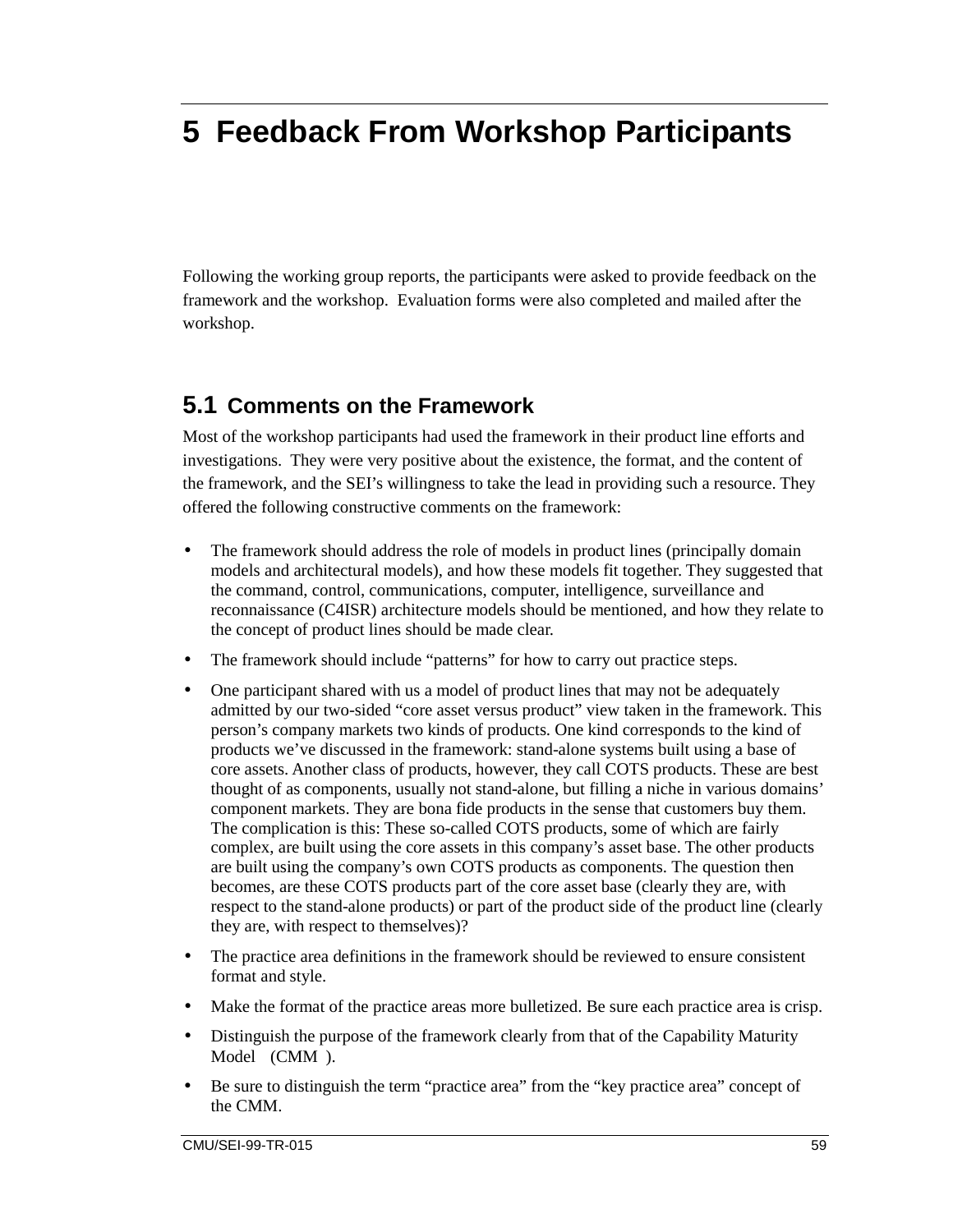- Establish connections between the practice areas in the framework whenever appropriate.
- Consider a reorganization of the current planning and tracking practice. "Planning" can become a practice of its own, while "tracking" can be integrated with data collection and metrics.
- Maintain a clear delineation between organizational management, technical management, and software engineering practices.
- Create templates for developing product line plans and use successful plans as examples.

The framework author team addressed many of these comments in Version 2.0 of the framework and plans to address the remainder in Version 3.0.

# **5.2 Comments on the Workshop**

The participants felt that the workshop was a good investment of their time. Participants commented that they came away with increased knowledge; materials that they reported using immediately in slide presentations, briefings, and practices within their organizations; important contacts within the DoD community who share product line interests; and renewed commitment to their own product line efforts. They appreciated SEI initiative in organizing and staffing the workshop.

There were also some negatives:

- not enough time for discussion
- need for broader representation (of people/efforts) to cover process.
- additional exchange with other working groups or participation in other discussions (possibly extend workshop an additional half-day)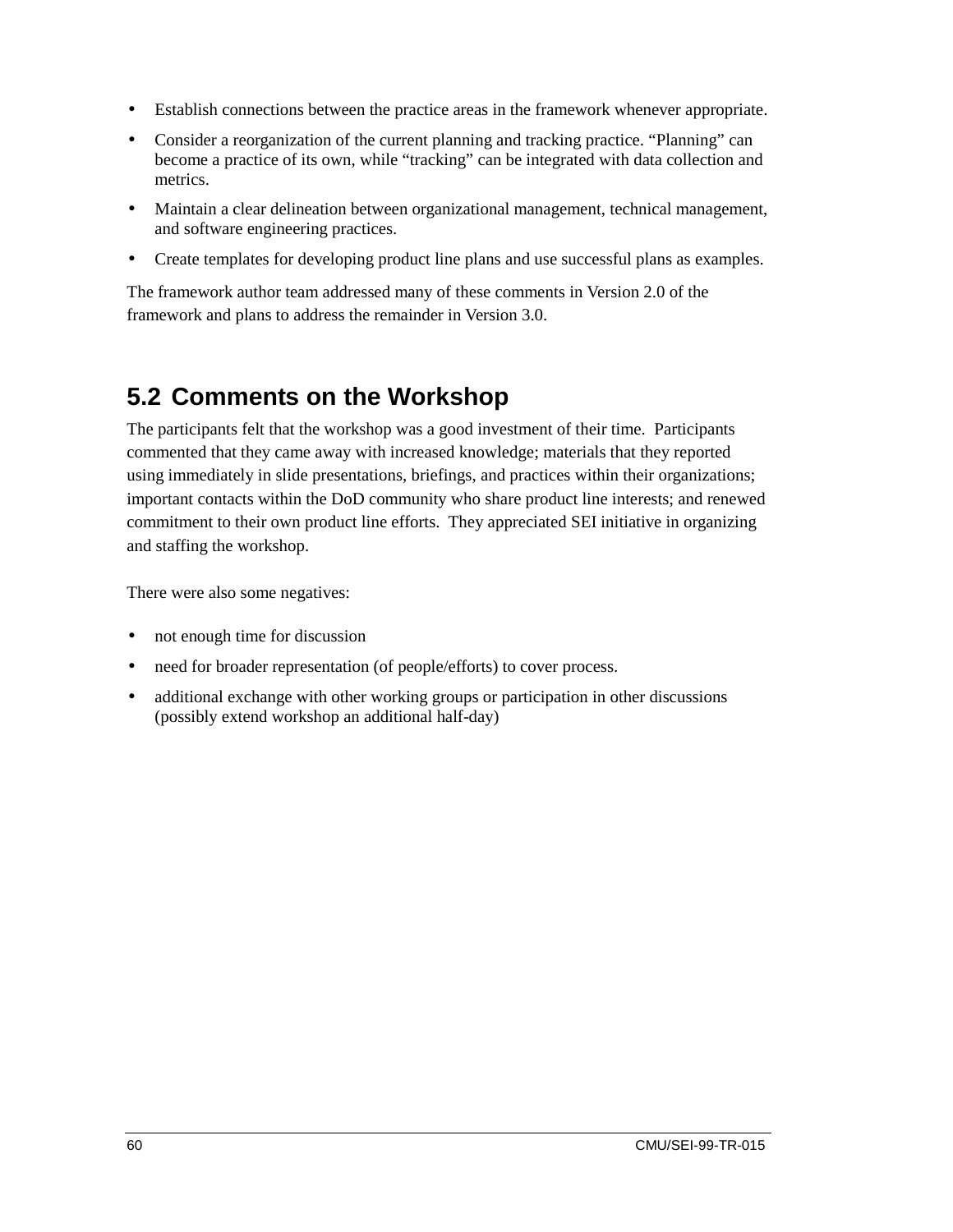## **6 Summary**

The SEI's Second DoD Product Line Practice Workshop explored the product line practices of organizations in the DoD community in light of best commercial practices in software product lines. The presentations and discussions validated the pivotal pieces of the SEI's Product Line Practice Framework and provided additional content for currently defined practice areas as well as those that are in the process of being defined. Challenges within the DoD community were discussed.

The working groups focused on specific practices within software engineering, technical management, and organizational management, as well as acquisition strategies for product lines, and a concept of operations for product lines. The emprical and anecdotal evidence that the workshop participants brought to the discussion significantly enhanced our current understanding of the practices and issues as they apply to the DoD.

This workshop marked a turning point from the SEI perspective in that the DoD participants talked about how they were doing or going to do product lines versus how it would be impossible to do so within the DoD (a familiar lament from past DoD forums). In an effort to grow both the information base and the community interested in software product lines, the SEI was encouraged by the participants to continue to hold similar workshops and to continue reporting the workshop results to the DoD.

The results of this workshop are currently being incorporated into the framework, which will continue to be refined and revised as the technology matures and as we continue to receive feedback and to work with the growing community of software engineers championing a product line approach. If you have any comments on this report and/or are using a product line approach in the development or acquisition of software-intensive systems for the DoD and would like to participate in a future workshop, please send email to lmn@sei.cmu.edu.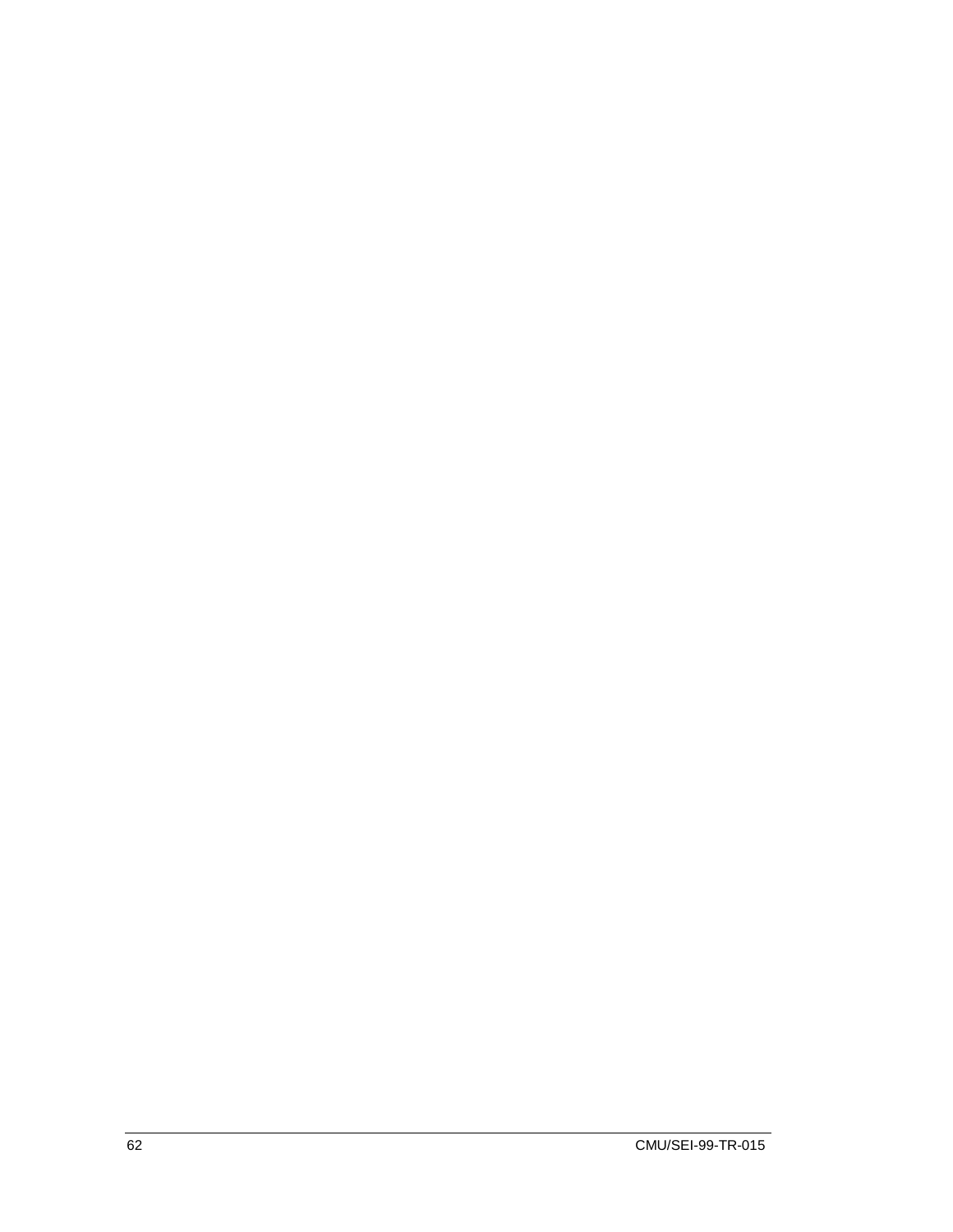## **References**

| Bass 97   | Bass, Len; Clements, Paul; Cohen, Sholom; Northrop, Linda; &<br>Withey, James. Product Line Practice Workshop Report (CMU/SEI-<br>97-TR-003, ADA327610). Pittsburgh, PA: Software Engineering<br>Institute, Carnegie Mellon University, 1997. Available WWW:<br><url: <br="" http:="" publications="" www.sei.cmu.edu="">documents/97.reports/97tr003/97tr003abstract.html&gt;.</url:>                         |
|-----------|----------------------------------------------------------------------------------------------------------------------------------------------------------------------------------------------------------------------------------------------------------------------------------------------------------------------------------------------------------------------------------------------------------------|
| Bass 98a  | Bass, L.; Clements, P.; & Kazman, R. Software Architecture in<br>Practice. Reading, MA: Addison-Wesley Longman, Inc., 1998.                                                                                                                                                                                                                                                                                    |
| Bass 98b  | Bass, Len; Chastek, Gary; Clements, Paul; Northrop, Linda; Smith,<br>Dennis; & Withey, James. Second Product Line Practice Workshop<br>Report (CMU/SEI-98-TR-015, ADA354691). Pittsburgh, PA:<br>Software Engineering Institute, Carnegie Mellon University, 1998.<br>Available WWW:<br><url: <br="" http:="" publications="" www.sei.cmu.edu="">documents/98.reports/98tr015/98tr015abstract.html&gt;.</url:> |
| Bass 99   | Bass, Len; Campbell, Grady; Clements, Paul; Northrop, Linda; &<br>Smith, Dennis. Third Product Line Practice Workshop Report<br>(CMU/SEI-99-TR-003, ADA361391). Pittsburgh, PA: Software<br>Engineering Institute, Carnegie Mellon University, 1999. Available<br>WWW:<br><url: <br="" http:="" publications="" www.sei.cmu.edu="">documents/99.reports/99tr003/99tr003abstract.html&gt;.</url:>               |
| Bergey 98 | Bergey, John, et al. DoD Product Line Practice Workshop Report<br>(CMU/SEI-98-TR-007, ADA346252). Pittsburgh, PA: Software<br>Engineering Institute, Carnegie Mellon University, 1998. Available<br>WWW:<br><url: <br="" http:="" publications="" www.sei.cmu.edu="">documents/98.reports/98tr007/98tr007abstract.html&gt;.</url:>                                                                             |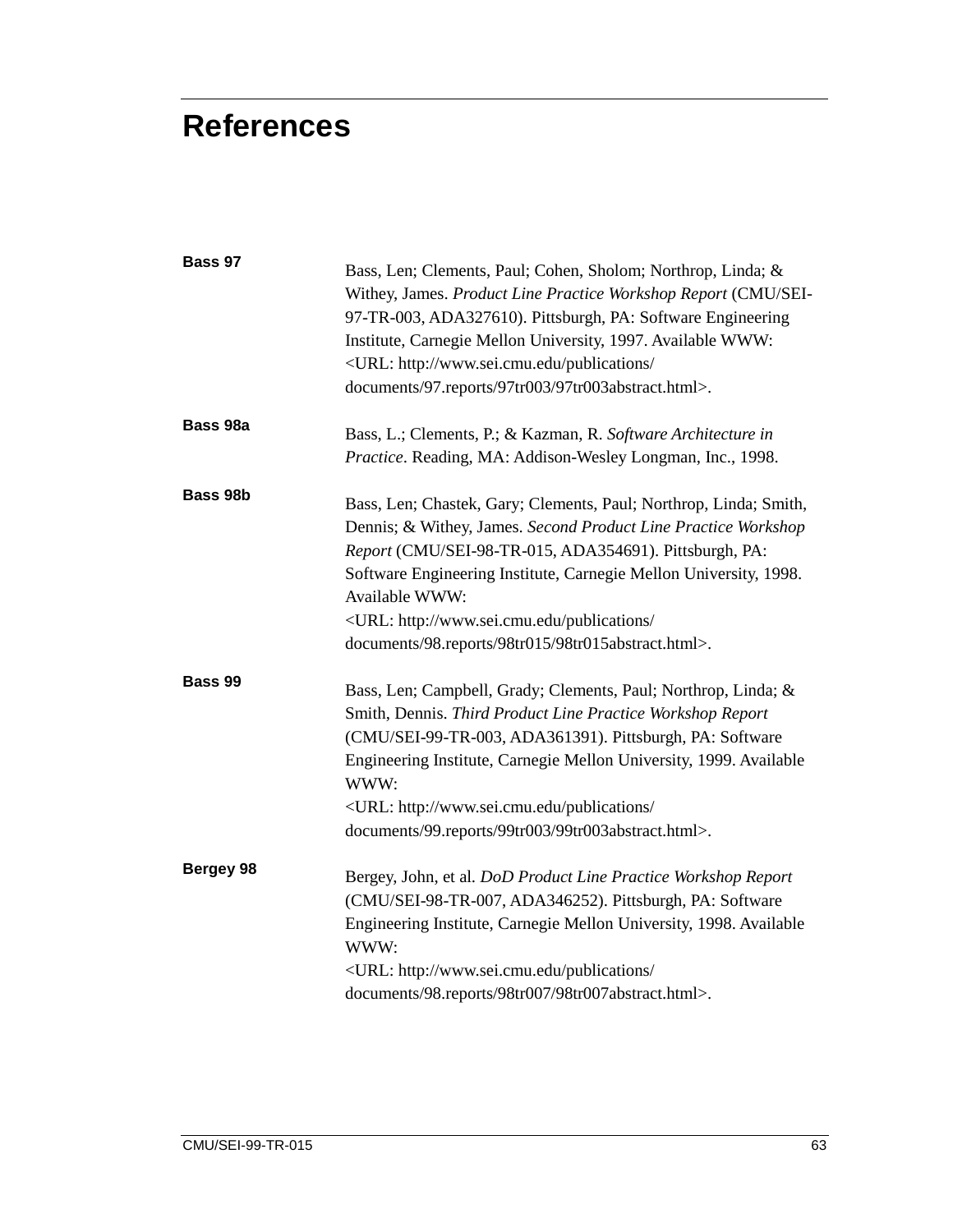| <b>Brownsword 96</b> | Brownsword, Lisa & Clements, Paul. A Case Study in Successful<br>Product Line Development (CMU/SEI-96-TR-016, ADA315802).<br>Pittsburgh, PA: Software Engineering Institute, Carnegie Mellon<br>University, 1996. Available WWW:<br><url: <br="" http:="" publications="" www.sei.cmu.edu="">documents/96.reports/96.tr.016.html&gt;.</url:> |  |  |  |  |  |
|----------------------|----------------------------------------------------------------------------------------------------------------------------------------------------------------------------------------------------------------------------------------------------------------------------------------------------------------------------------------------|--|--|--|--|--|
| <b>Clements 99</b>   | Clements, Paul & Northrop, Linda. A Framework for Software<br>Product Line Practice, Version 2.0. Pittsburgh, PA: Software<br>Engineering Institute, Carnegie Mellon University, July 1999.<br>Available WWW:<br><url: framework.html="" http:="" plp="" www.sei.cmu.edu=""></url:>                                                          |  |  |  |  |  |
| Cohen 99             | Cohen, Sholom. Guidelines for Developing a Product Line Concept<br>of Operations, (CMU/SEI-99-TR-008, ADA367714) Pittsburgh, PA:<br>Software Engineering Institute, Carnegie Mellon University, 1999.<br>Available WWW: <url:<br>http://www.sei.cmu.edu/publications/documents/<br/>99.reports/99tr008/99tr008abstract.html&gt;.</url:<br>   |  |  |  |  |  |
| Gamma 95             | Gamma, E.; Helm, R.; Johnson, R.; & Vlissides, J.; Design Patterns:<br>Elements of Reusable Object-Oriented Software. Reading, MA:<br>Addison-Wesley, 1995.                                                                                                                                                                                  |  |  |  |  |  |
| Sharp 98             | Sharp, David C. "Reducing Avionics Software Cost Through<br>Component-Based Product Line Development." Proceedings of the<br>17th Digital Avionics Systems Conference (DASC). Oct. 31-Nov. 7,<br>1998, Bellevue, WA. New York: IEEE, 1998.                                                                                                   |  |  |  |  |  |
| <b>Withey 96</b>     | Withey, James. Investment Analysis of Software Assets for Product<br>Lines (CMU/SEI-96-TR-010, ADA315653). Pittsburgh, PA: Software<br>Engineering Institute, Carnegie Mellon University, 1996.<br>Available WWW: <url:<br>http://www.sei.cmu.edu/publications/documents/<br/>96.reports/96.tr.010.html&gt;.</url:<br>                       |  |  |  |  |  |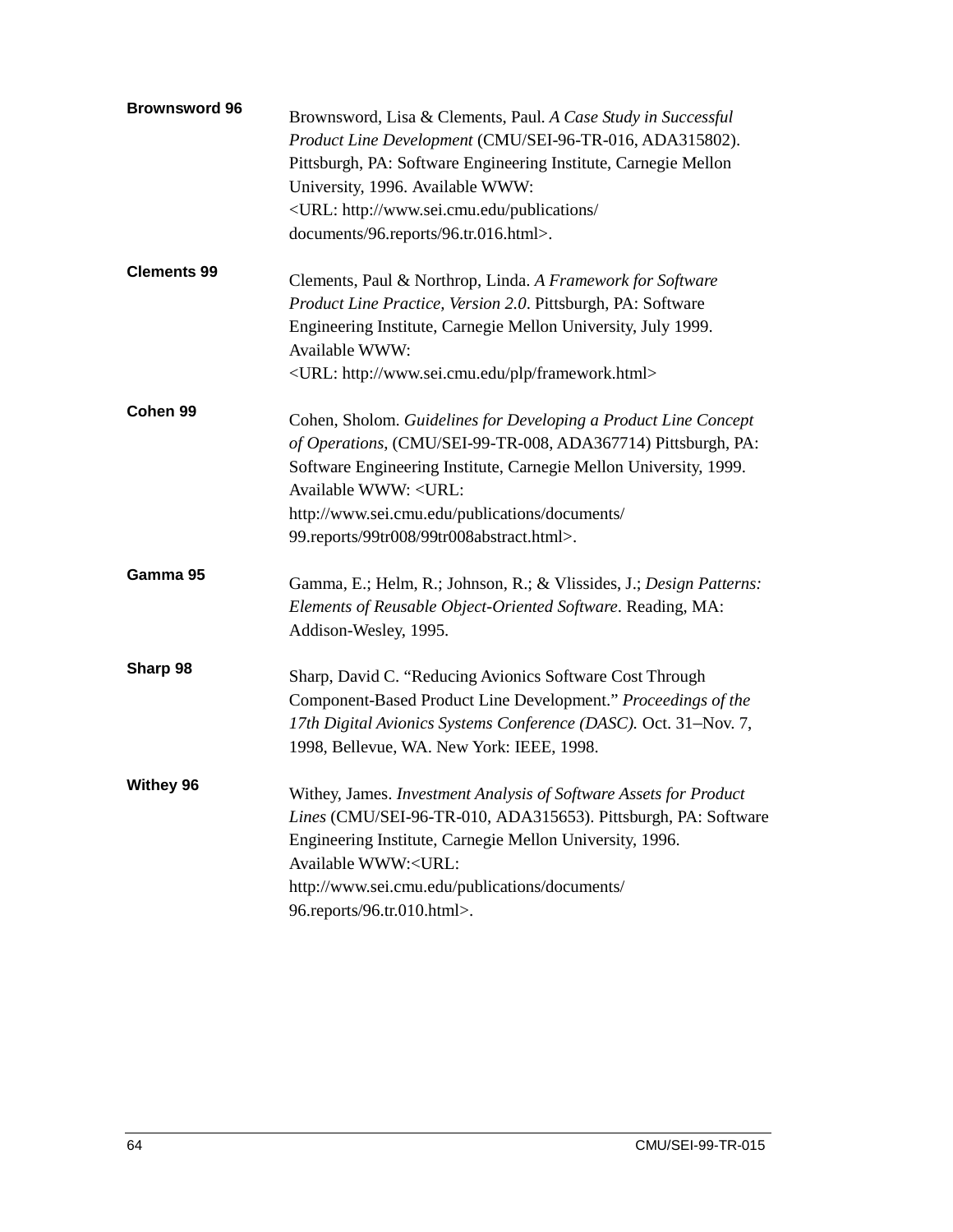## **Glossary**

| acquisition                | The process of obtaining products and services via contract                                                                                                                                                                                                                                                             |  |  |  |  |  |
|----------------------------|-------------------------------------------------------------------------------------------------------------------------------------------------------------------------------------------------------------------------------------------------------------------------------------------------------------------------|--|--|--|--|--|
| acquisition strategy       | A plan of action for achieving a specific goal or result through<br>contracting for products and services                                                                                                                                                                                                               |  |  |  |  |  |
| acquisition plan           | The artifact that is typically used to document the acquisition<br>strategy                                                                                                                                                                                                                                             |  |  |  |  |  |
| application<br>engineering | An engineering process that develops software products from<br>partial solutions or knowledge embodied in software assets                                                                                                                                                                                               |  |  |  |  |  |
| business model             | A framework that relates the different forms of a product line<br>approach to an organization's business context and strategy                                                                                                                                                                                           |  |  |  |  |  |
| core asset                 | A software artifact that is used in the production of more than one<br>product in a product line                                                                                                                                                                                                                        |  |  |  |  |  |
|                            | A core asset may be an architecture, a software component, a<br>process model, a plan, a document or any other useful result of<br>building a system.                                                                                                                                                                   |  |  |  |  |  |
| domain                     | An area of knowledge or activity characterized by a set of concepts<br>and terminology understood by practitioners in that area                                                                                                                                                                                         |  |  |  |  |  |
| domain analysis            | The process for capturing and representing information about<br>applications in a domain, specifically, common characteristics and<br>reasons for variability                                                                                                                                                           |  |  |  |  |  |
| economies of scale         | The condition where fewer inputs (such as effort and time) are<br>needed to produce greater quantities of a single output                                                                                                                                                                                               |  |  |  |  |  |
| economies of scope         | The condition where fewer inputs (such as effort and time) are<br>needed to produce a greater variety of outputs                                                                                                                                                                                                        |  |  |  |  |  |
|                            | Greater business value is achieved by jointly producing different<br>outputs. Producing each output independently fails to leverage<br>commonalities that affect costs. Economies of scope occur when it<br>is less costly to combine two or more products in one production<br>system than to produce them separately. |  |  |  |  |  |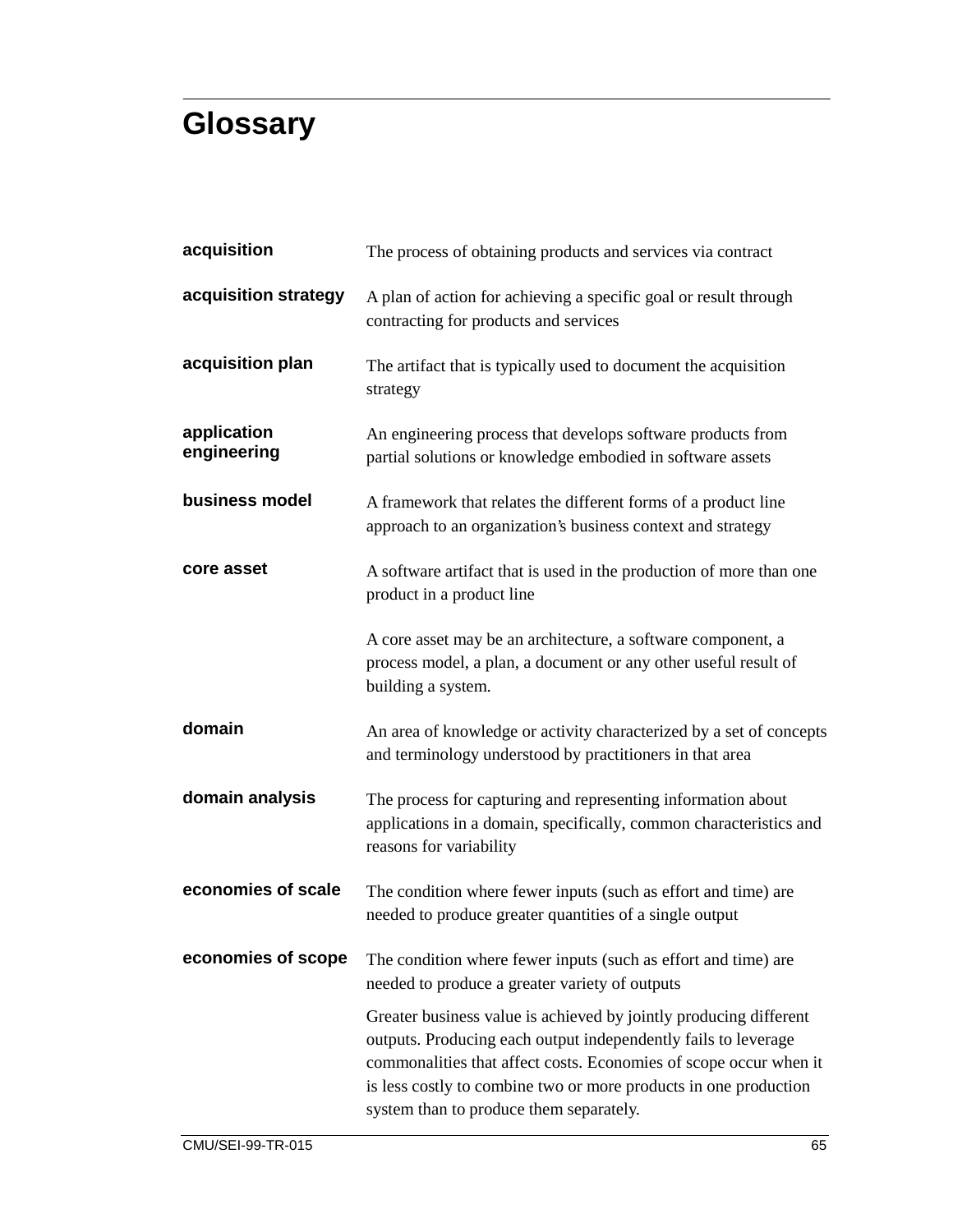| investment analysis                                                                             | The process of estimating the value of an investment proposal to<br>an organization                                                                                                                                                                              |  |  |  |  |  |
|-------------------------------------------------------------------------------------------------|------------------------------------------------------------------------------------------------------------------------------------------------------------------------------------------------------------------------------------------------------------------|--|--|--|--|--|
|                                                                                                 | Investment analysis involves quantifying the costs and benefits of<br>the investment, analyzing the uncertainties, and constructing a<br>spending strategy. This analysis links the strategic and technical<br>merits of an investment to its financial results. |  |  |  |  |  |
| platform                                                                                        | Core software asset base that is reused across systems in the<br>product line                                                                                                                                                                                    |  |  |  |  |  |
| product family                                                                                  | A group of systems built from a common set of assets                                                                                                                                                                                                             |  |  |  |  |  |
| product line                                                                                    | A group of products sharing a common, managed set of features<br>that satisfy specific needs of a selected market or mission area                                                                                                                                |  |  |  |  |  |
| product line<br>practice                                                                        | A system of software production that uses software assets to<br>modify, assemble, instantiate, or generate a line of software<br>products                                                                                                                        |  |  |  |  |  |
| product line<br>architecture                                                                    | A description of the structural properties for building a group of<br>related systems (i.e., product line), typically the components and<br>their interrelationships                                                                                             |  |  |  |  |  |
|                                                                                                 | The guidelines about the use of components must capture the<br>means for handling variability discovered in the domain analysis<br>or known to experts. (Also called a reference architecture.)                                                                  |  |  |  |  |  |
| product line system                                                                             | A member of a product line                                                                                                                                                                                                                                       |  |  |  |  |  |
| production system                                                                               | A system of people, functions, and assets organized to produce,<br>distribute, and improve a family of products. Two functions<br>included in the system are domain engineering and application<br>engineering.                                                  |  |  |  |  |  |
| software<br>architecture                                                                        | Structure or structures of the system, which consists of software<br>components, the externally visible properties of those components,<br>and the relationships among them [Bass 98a]                                                                           |  |  |  |  |  |
| system<br>Software architecture plus execution and development<br>architectures<br>environments |                                                                                                                                                                                                                                                                  |  |  |  |  |  |